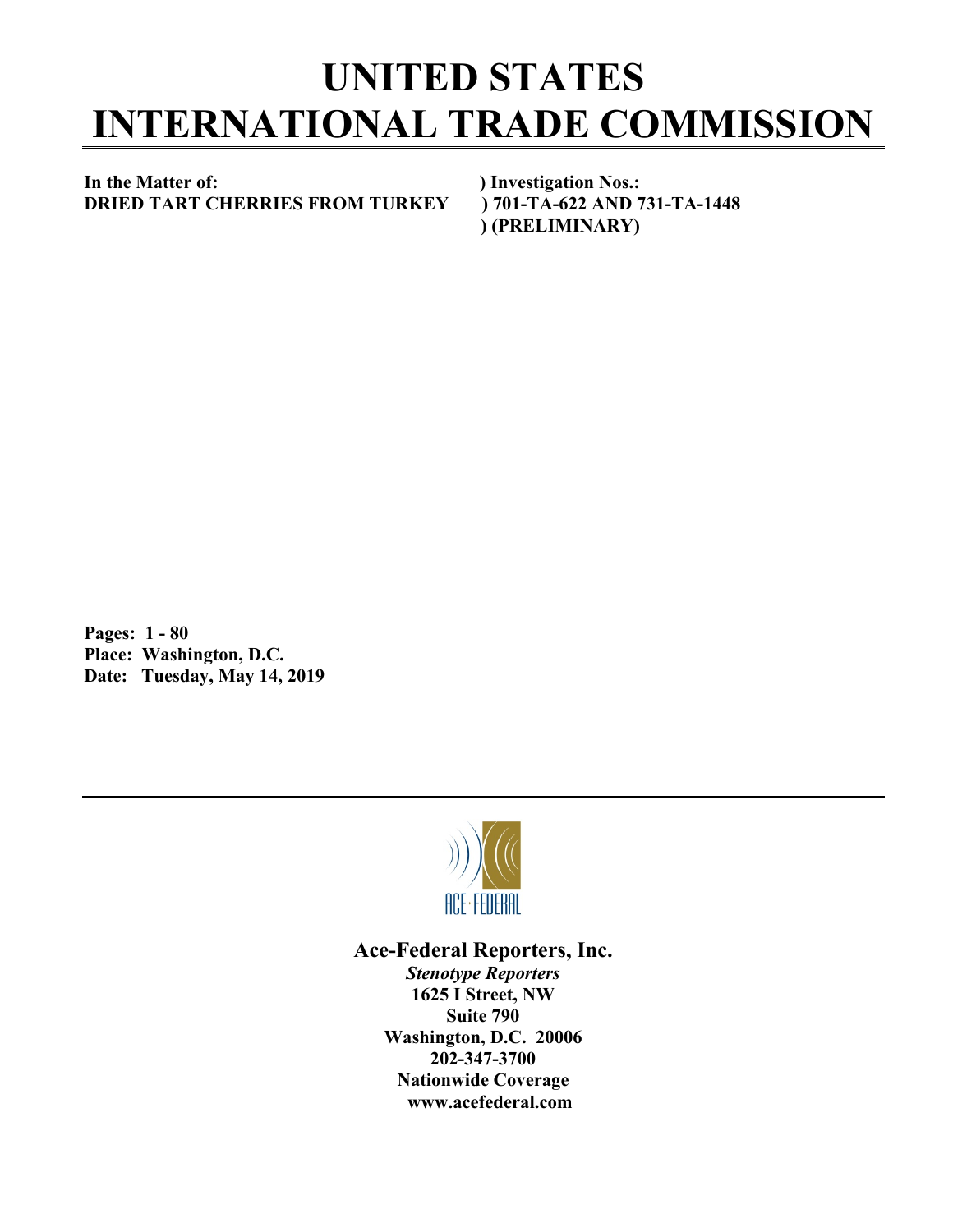| $\mathbf 1$    | UNITED STATES OF AMERICA                                     |
|----------------|--------------------------------------------------------------|
| $\overline{2}$ | BEFORE THE                                                   |
| 3              | INTERNATIONAL TRADE COMMISSION                               |
| 4              |                                                              |
| 5              | IN THE MATTER OF: ) Investigation Nos.:                      |
| 6              | DRIED TART CHERRIES ) 701-TA-622 AND                         |
| 7              | FROM TURKEY<br>) 731-TA-1448 (PRELIMINARY)                   |
| $\,8\,$        |                                                              |
| $\mathcal{G}$  |                                                              |
| 10             |                                                              |
| 11             |                                                              |
| 12             | Main Hearing Room (Room 101)                                 |
| 13             | U.S. International Trade                                     |
| 14             | Commission                                                   |
| 15             | 500 E Street, SW                                             |
| 16             | Washington, DC                                               |
| 17             | Tuesday, May 14, 2019                                        |
| 18             |                                                              |
| 19             | The meeting commenced pursuant to notice at 9:30             |
| 20             | a.m., before the Investigative Staff of the United States    |
| 21             | International Trade Commission, Nannette Christ, Director of |
| 22             | Investigations, presiding.                                   |
| 23             |                                                              |
| 24             |                                                              |
| 25             |                                                              |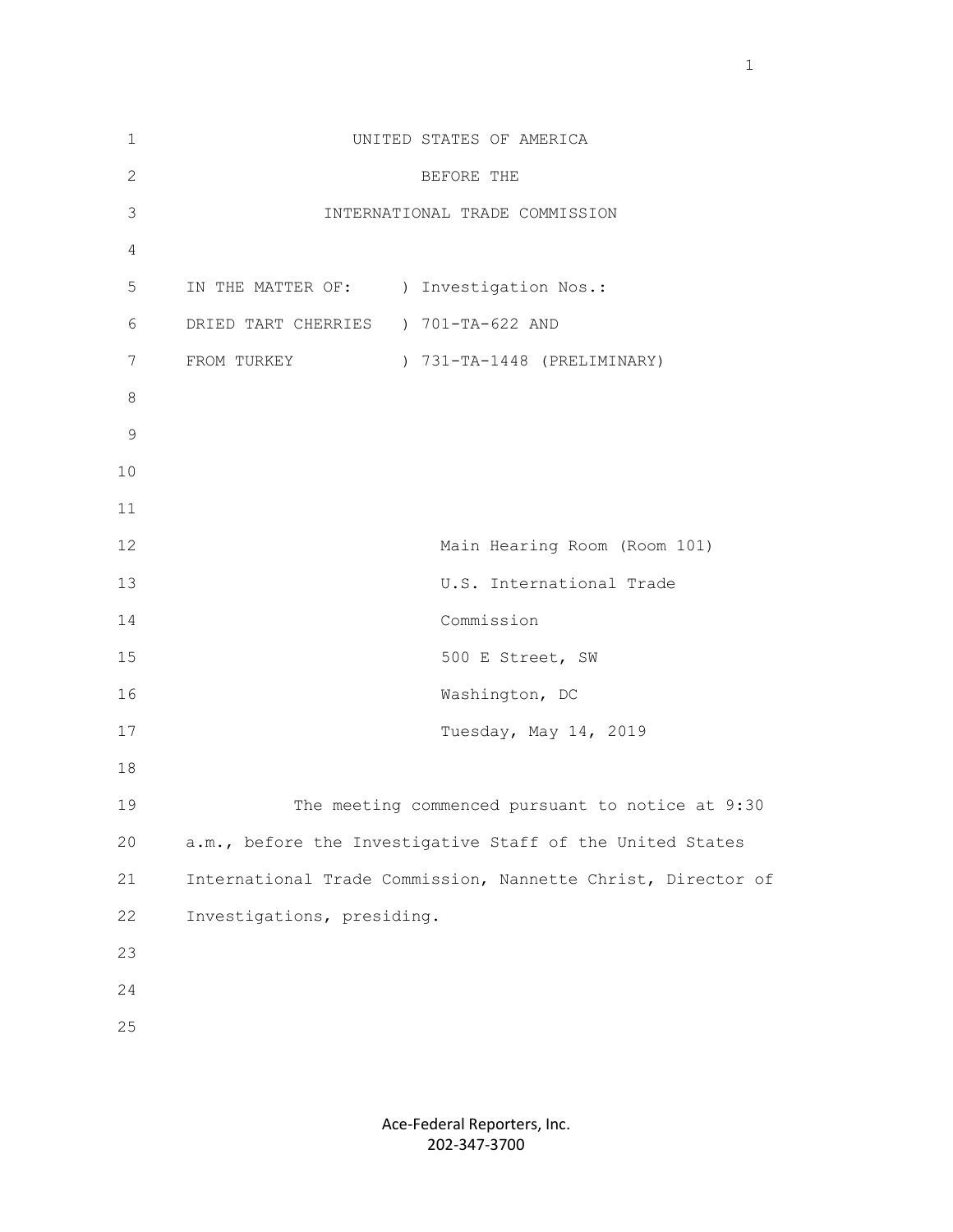1 APPEARANCES:

 2 Staff: 3 William R. Bishop, Supervisory Hearings and 4 Information Officer 5 Sharon D. Bellamy, Records Management Specialist 6 Tyrell T. Burch, Management Analyst 7 8 Nannette Christ, Director of Investigations 9 Elizabeth Haines, Supervisory Investigator 10 Calvin Chang, Investigator 11 Steven LeGrand, International Trade Analyst 12 James Horne, Economist 13 Patrick Gallagher, Attorney/Advisor 14 15 16 17 18 19 20 21 22 23 24 25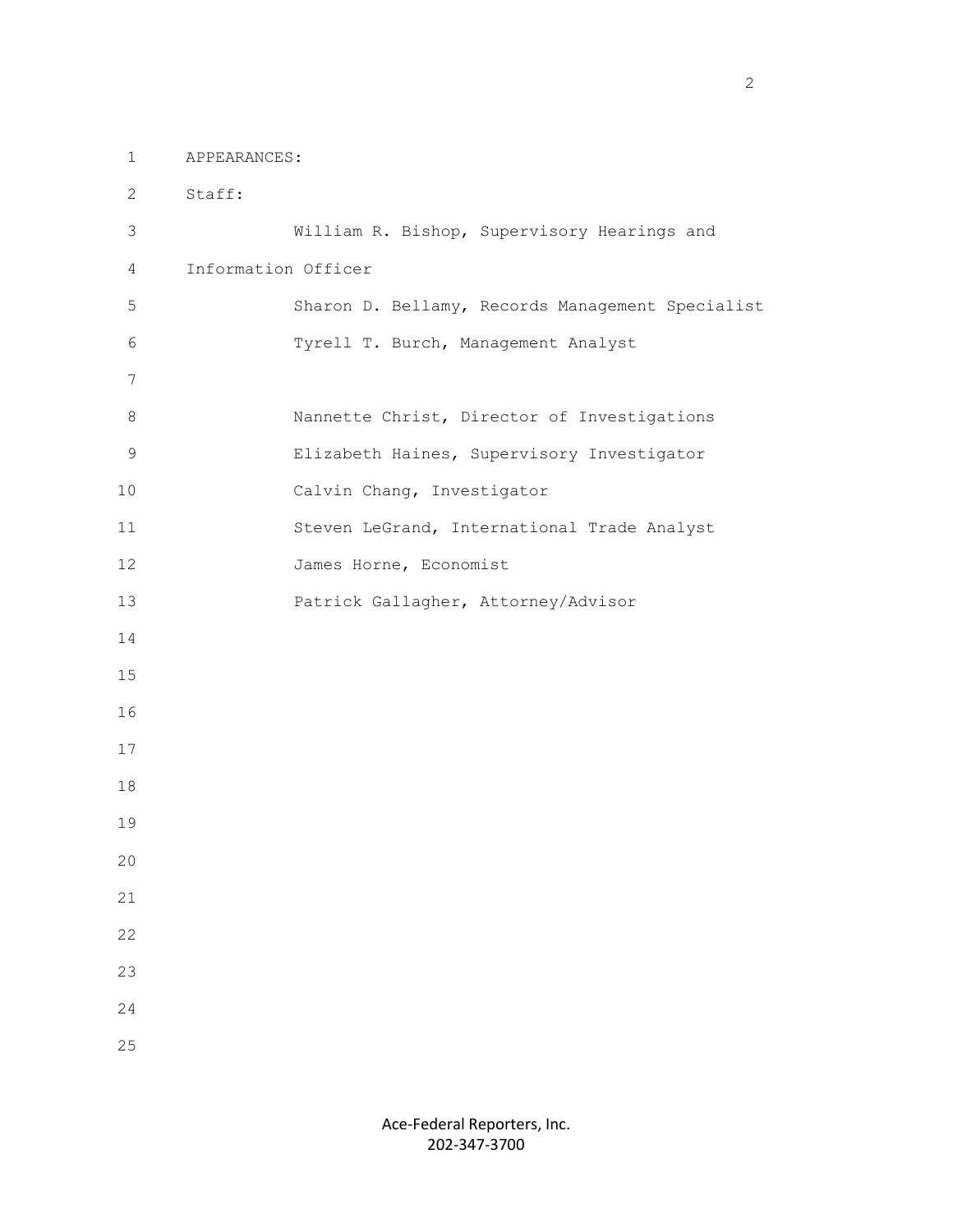- 1 APPEARANCES:
- 2 Opening Remarks:
- 3 In Support of Imposition (Elizabeth J. Drake, Schagrin
- 4 Associates
- 5
	- 6 In Support of the Imposition of Antidumping and
	- 7 Countervailing Duty Orders:
	- 8 Schagrin Associates
	- 9 Washington, DC
	- 10 on behalf of
	- 11 Dried Tart Cherry Trade Committee
	- 12 Donald C. Gregory, Chairman of the Board, Cherry Bay
	- 13 Orchards, Inc.
	- 14 Chad A. Rowley, General Manager, Payson Fruit Growers 15 Melanie LaPerriere, President and CEO, Cherry Central
	- 16 Cooperative, Inc.
	- 17 Tim Brian, President, Smeltzer Orchard Company
	- 18 Neis D. Veliquette, Chief Financial Officer of Cherry
- 19 Ke
	- 20 Elizabeth J. Drake and Christopher T. Cloutier Of
	- 21 Counsel
- 22

23 Closing Remarks:

24 In Support of Imposition (Elizabeth J. Drake, Schagrin

25 Associates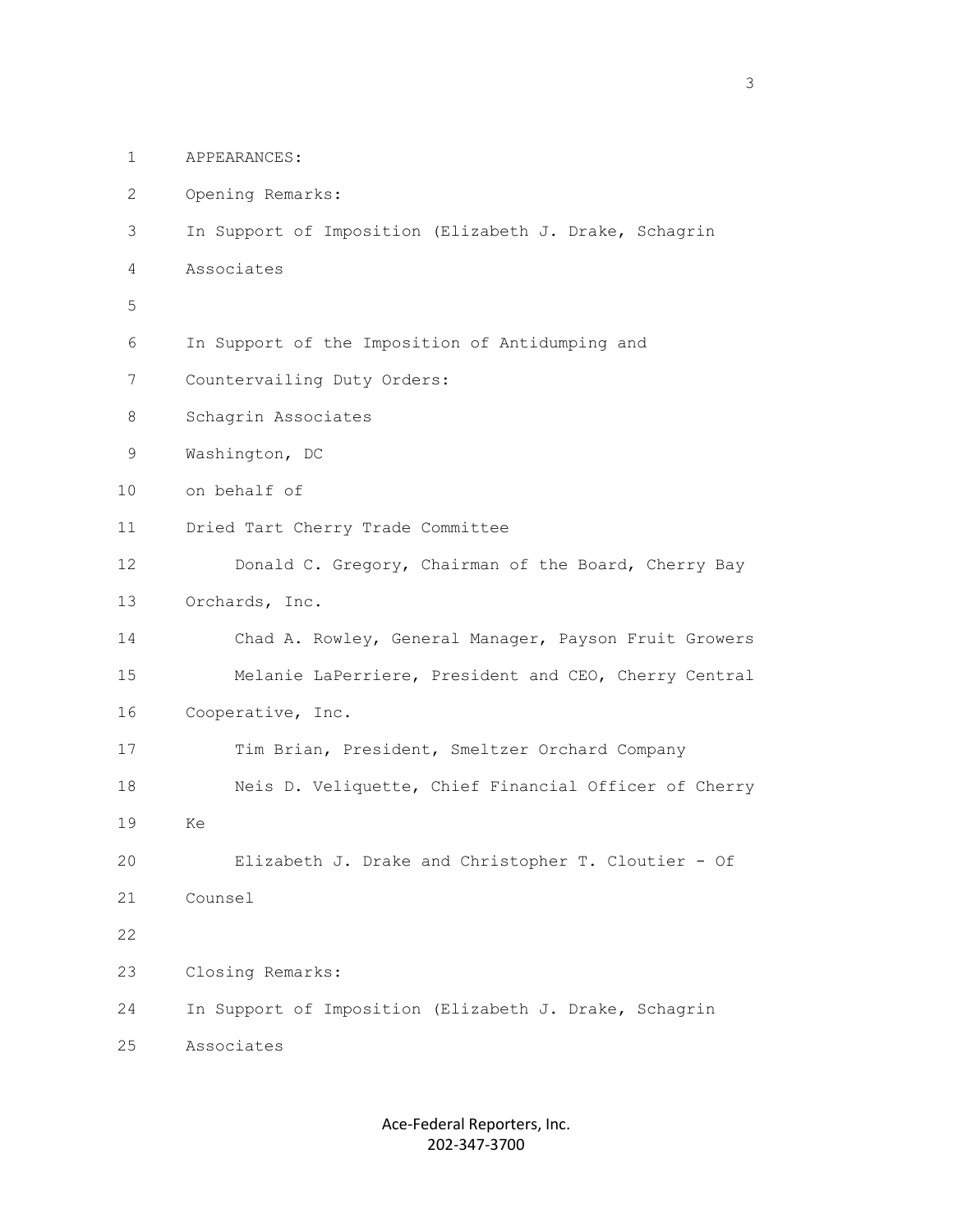1 I N D E X 2 December 2014 and 2014 and 2014 and 2014 and 2014 and 2014 and 2014 and 2014 and 2014 and 2014 and 2014 and 3 In Support of Imposition (Elizabeth J. Drake, Schagrin 4 Associates 6 5 6 Donald C. Gregory, Chairman of the Board, Cherry Bay 7 Orchards, Inc. 23 8 9 Chad A. Rowley, General Manager, Payson Fruit Growers 27 10 11 Melanie LaPerriere, President and CEO, Cherry Central 12 Cooperative, Inc. 32 13 14 Tim Brian, President, Smeltzer Orchard Company 35 15 16 17 Neis D. Veliquette, Chief Financial Officer of 18 Cherry Key 45 19 20 21 22 23 24 25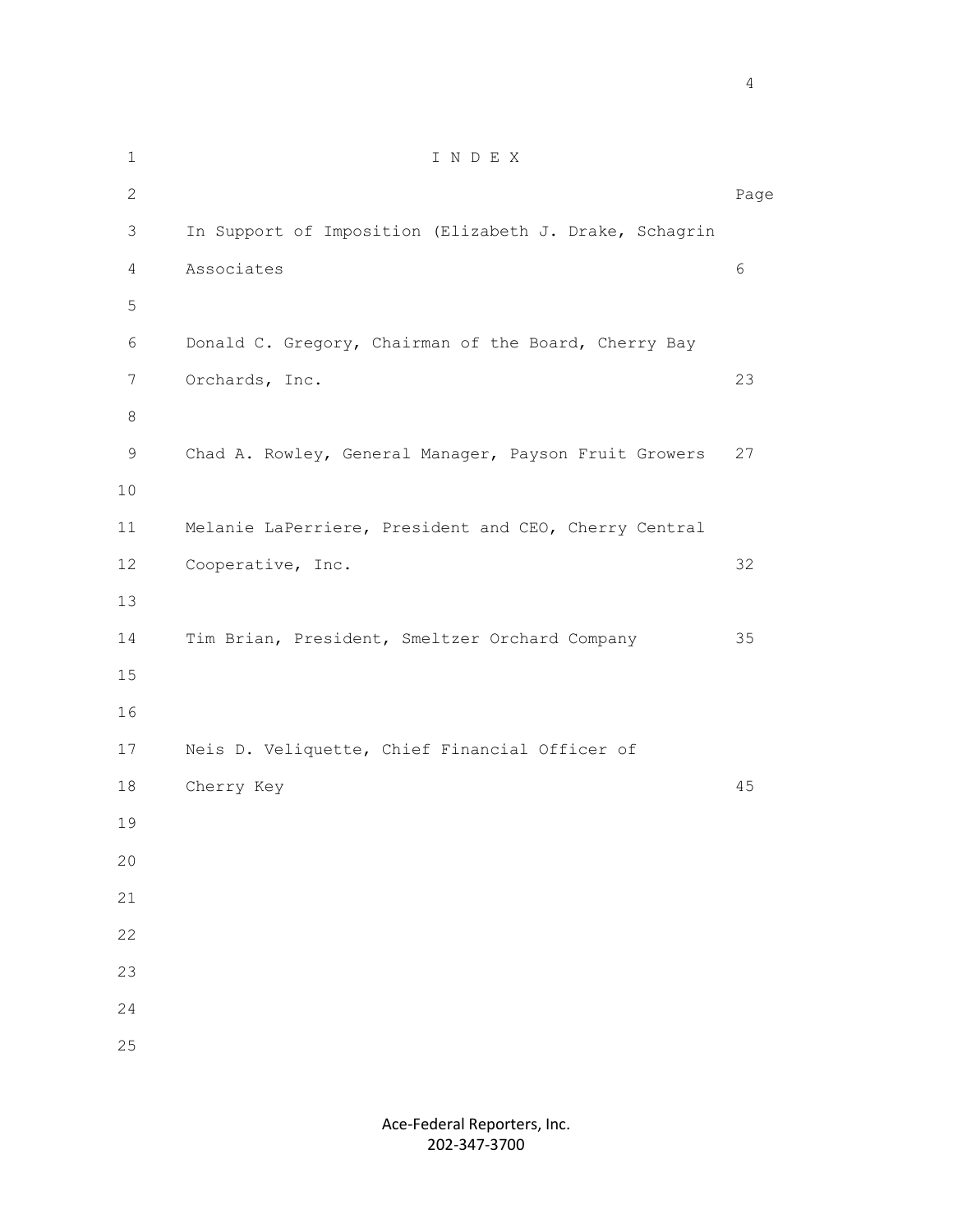1 P R O C E E D I N G S 2 9:30 a.m 3 MR. BURCH: Would the room please come to 4 order? 5 MS. CHRIST: Good morning and welcome to the 6 United States International Trade Commission's Conference in 7 connection with the preliminary phase of anti-dumping and 8 countervailing duty Investigation No. 701-TA-622 and 9 731-TA-1448 concerning Dried Tart Cherries from Turkey. My 10 name is Nannette Christ. I am the Director of 11 Investigations and I will preside at this conference. 12 Among those present from the Commission staff 13 are, from my far right, still on her way, Betsy Haines. 14 She's the supervisory investigator. Calvin Chang, the 15 Investigator; Patrick Gallagher, the Attorney-Advisor; James 16 Horne, the Economist, and Steven LeGrand, the Industry 17 Analyst. Welcome to Courtroom B. 18 I understand that parties are aware of the 19 time allocations. Any questions regarding the time 20 allocations should be addressed with the Secretary. I would 21 remind speakers not to refer in your remarks to Business 22 Proprietary Information, and to speak directly into the 23 microphones. We also ask that you state your name and 24 affiliation for the record before beginning your 25 presentation or answering questions for the benefit of the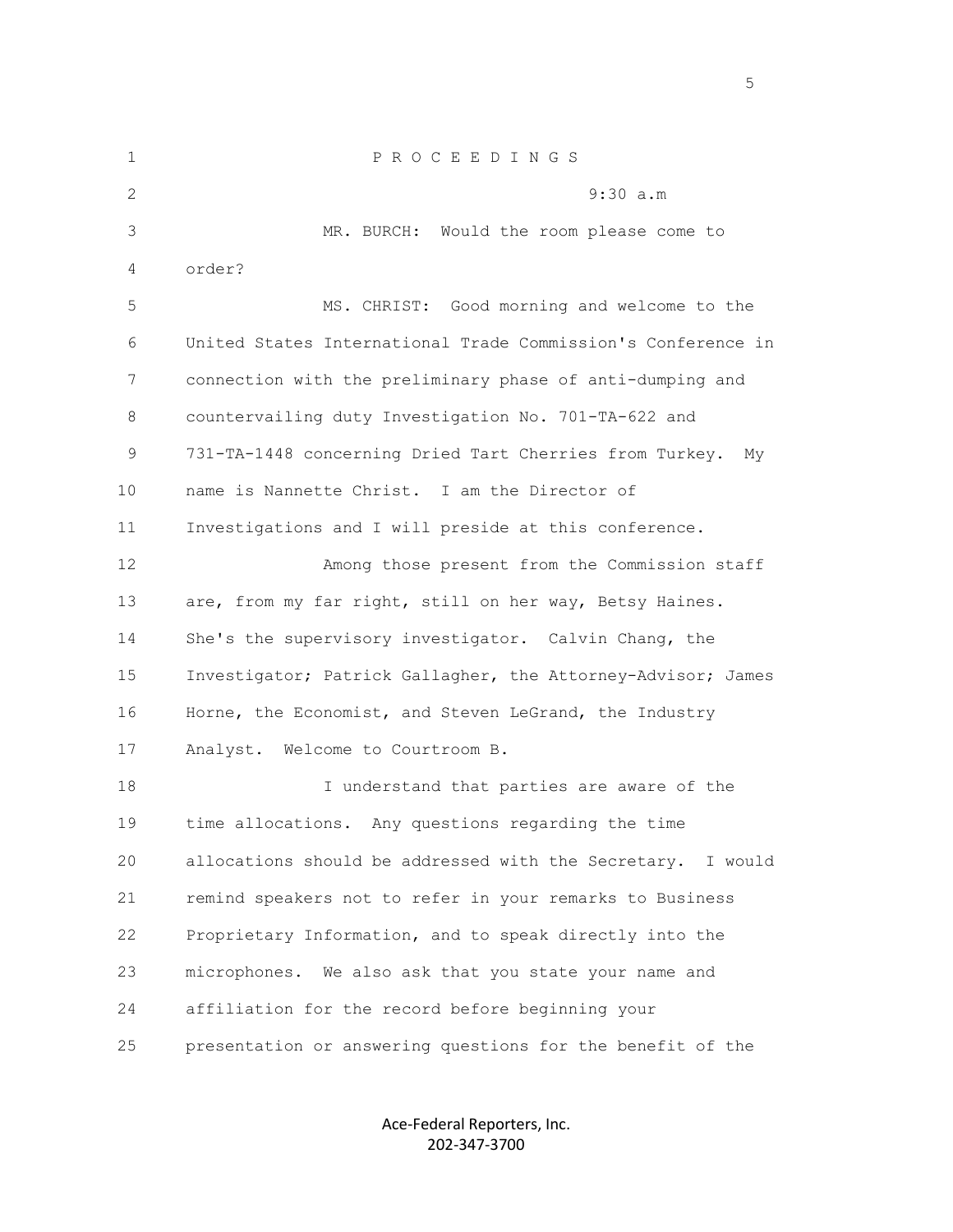1 court reporter. All witnesses must be sworn in before 2 presenting testimony. Are there any questions? Mr. 3 Secretary, are there any preliminary matters? 4 MR. BURCH: Mr. Chairman, there is a 5 preliminary matter. Those in support of the imposition of 6 anti-dumping and countervailing duty orders would like to 7 add a witness, Neis D. Veliquette, Chief Financial Officer 8 of Cherry Ke. 9 MS. CHRIST: Thank you. We'll go ahead and 10 proceed with opening remarks. 11 MR. BURCH: Opening remarks on behalf of those 12 in support of imposition of anti-dumping and countervailing 13 duty orders will be given by Elizabeth J. Drake of Schagrin 14 Associates. Ms. Drake, you have five minutes. 15 PETITIONERS OPENING REMARKS 16 MS. DRAKE: Good morning Ms. Christ and members of 17 the Commission staff. My name is Elizabeth Drake from 18 Schagrin Associates on behalf of the Petitioners, the Dry 19 Tart Cherry Trade Committee. First, I want to thank the 20 Commission staff for all of their work on these 21 investigations. For an industry like the one before you 22 today made up mostly of small, family owned producers, it is 23 important to know they can rely on a thorough and fair 24 Commission investigation when they are facing competition 25 from unfairly-traded imports.

> Ace-Federal Reporters, Inc. 202-347-3700

en de la construction de la construction de la construction de la construction de la construction de la constr<br>La construction de la construction de la construction de la construction de la construction de la construction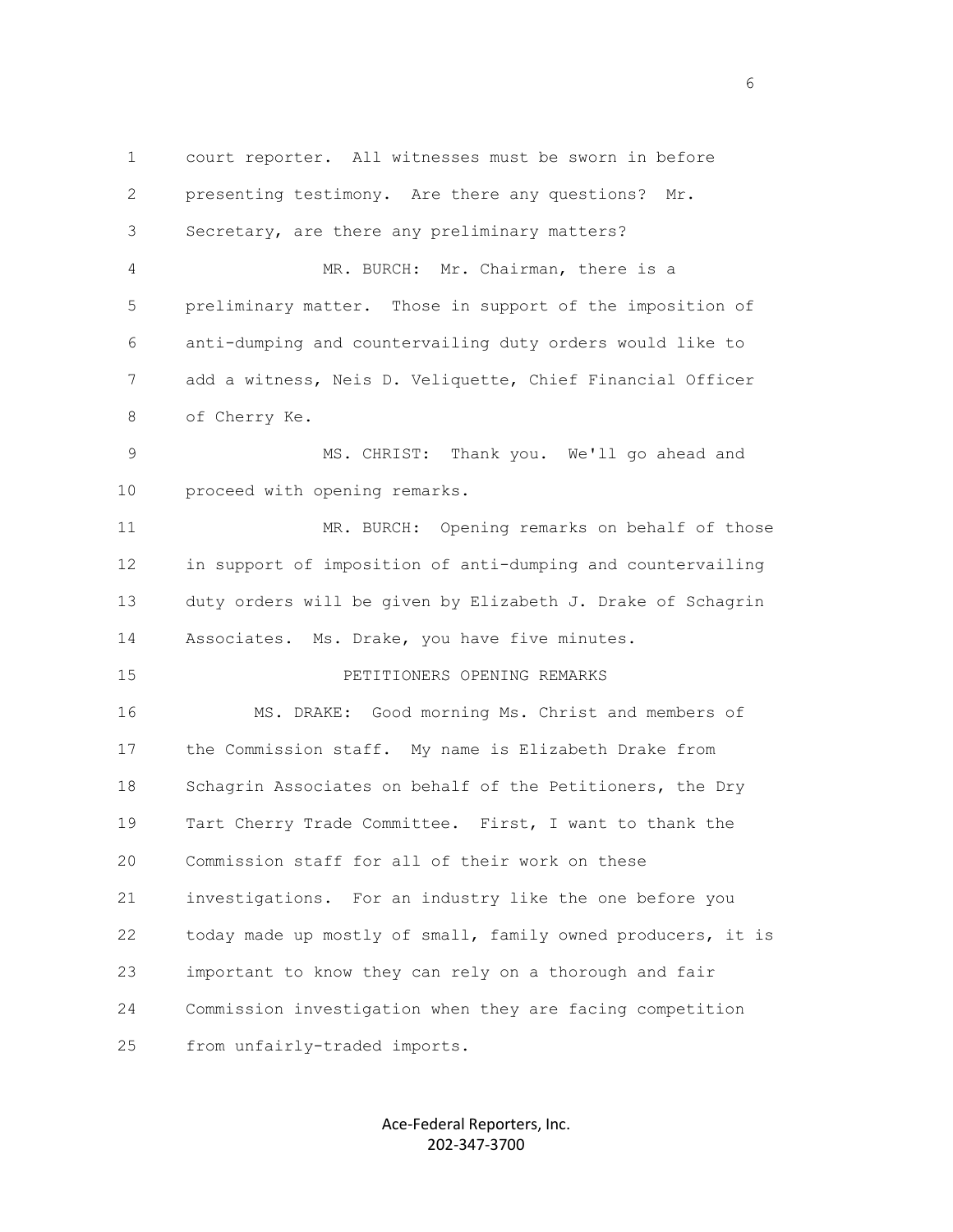2 The Dry Tart Cherry Trade Committee is made up 3 of five domestic producers, four of whom will testify today. 4 The members of the Committee account for the vast majority 5 of domestic production. Many of them are either owned by 6 growers or otherwise related to tart cherry growers. Based 7 on their experience, cherry growers are also suffering 8 injury due to imports from Turkey. However, dried 9 production accounts for just about a third of the entire 10 crop.

1

 11 The first prong of the grower-processor 12 provision in the statute is just not met in this case, 13 because raw cherries are not substantially or completely 14 devoted to the production of dried cherries. The Commission 15 can therefore evaluate injury based on the responses it has 16 received. In recent years, the domestic industry has 17 invested heavily to create demand for dried tart cherries by 18 educating consumers and promoting their product.

 19 Unfortunately, the benefits of those efforts 20 are not being reaped by imports of dry tart cherries from 21 Turkey. The volume of imports from Turkey is significant. 22 As we will discuss in our testimony, the Commission should 23 rely on public import data to assess the volume of imports. 24 There is every reason to believe that these imports from 25 Turkey consist of dried tart cherries, and not any other

> Ace-Federal Reporters, Inc. 202-347-3700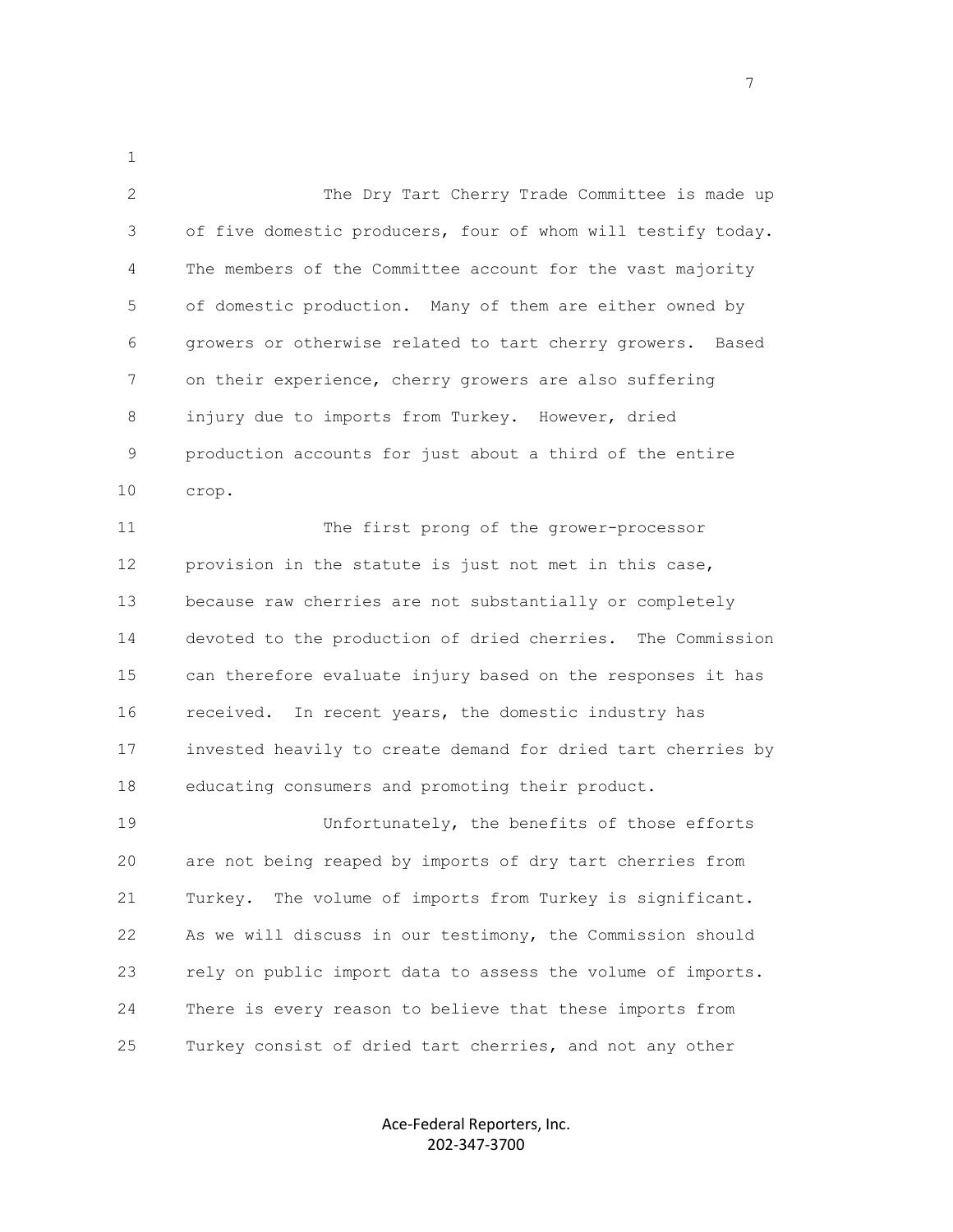1 kind of cherry.

| $\overline{2}$ | The websites of known Turkish producers and                    |
|----------------|----------------------------------------------------------------|
| 3              | importers of product from Turkey confirm this fact. Based      |
| 4              | on this data, subject imports more than tripled from 2016 to   |
| 5              | 2018.<br>This surge in imports came into a market where demand |
| 6              | was flat or declining, allowing imports to take market share   |
| 7              | directly from domestic producers. The volume of imports        |
| 8              | from Turkey is thus significant, both absolutely and           |
| 9              | relative to production and consumption.                        |
| 10             | Subject imports from Turkey have also had                      |
| 11             | adverse price effects. Imports from Turkey enter at            |
| 12             | extremely low unit values. These unit values are just a        |
| 13             | fraction of domestic producers' prices. In addition, unit      |
| 14             | values for imports from Turkey have fallen over the Period     |
| 15             | of Investigation, dragging down domestic prices in the         |
| 16             | process.                                                       |
| 17             | As domestic producers have lost sales revenue,                 |
| 18             | they have been increasingly unable to cover the cost of        |
| 19             | their production. This growing cost-price squeeze              |
| 20             | demonstrates that rising imports have caused price             |
| 21             | suppression as well as depression. Your record also shows      |
| 22             | material injury by subject imports. As imports have            |
| 23             | increased, the domestic industry has suffered declining        |
| 24             | shipments and market share, as well as falling production      |
| 25             | and capacity utilization.                                      |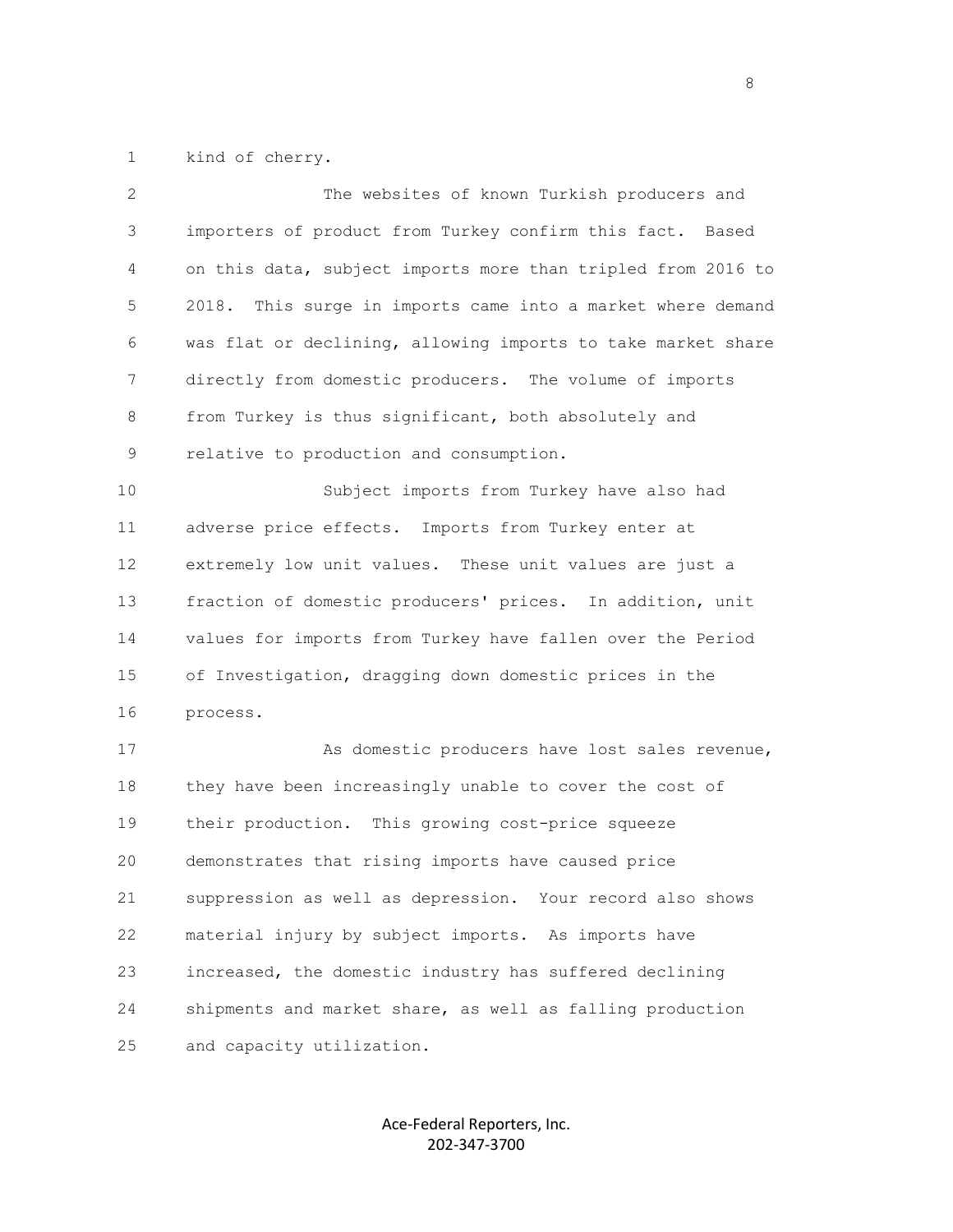1 Falling prices have also eaten in deeply into 2 the industry's already low profit margins. As a result, the 3 industry as a whole is struggling to even make ends meet. 4 You will hear today about drying equipment that has been 5 idled and workers that have been laid off as a result of 6 these adverse trends. Domestic producers have been denied 7 the ability to benefit from investments they have already 8 made, and they have also been forced to put off additional 9 needed capital expenditures.

 10 Imports from Turkey threaten further injury 11 absent relief. Turkey is the world's second largest 12 producer of tart cherries, and growers and processors 13 receive an array of government subsidies in Turkey, 14 including export subsidies. Importers have already 15 demonstrated their ability to rapidly ramp up imports from 16 Turkey during the Period of Investigation, and that has only 17 continued this year.

18 Based on first quarter data, imports from 19 Turkey could reach three million pounds this year alone. 20 Domestic producers have already lost significant market 21 share to Turkish producers in other tart cherry products, 22 such as juice and concentrate. It is too late to address 23 that injury. But they've banded together to file these 24 petitions to prevent even further losses in dried tart 25 cherries.

> Ace-Federal Reporters, Inc. 202-347-3700

en de la provincia de la provincia de la provincia de la provincia de la provincia de la provincia de la provi<br>Desenvolver de la provincia de la provincia de la provincia de la provincia de la provincia de la provincia de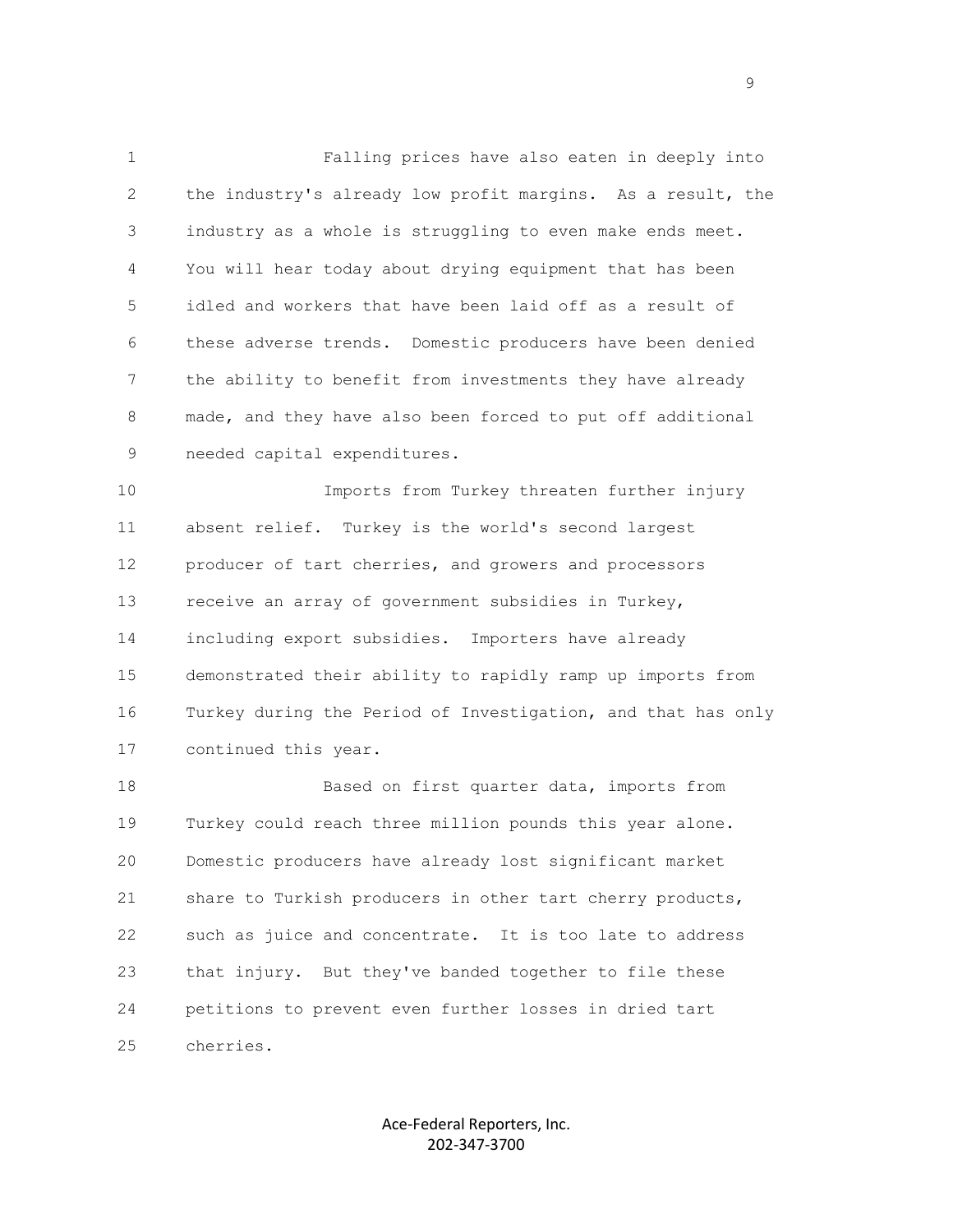1 For all of these reasons, we respectfully ask 2 for an affirmative preliminary determination. Thank you. 3 MS. CHRIST: Thank you. We'll move on to the 4 panel, and since everybody's already seated, go ahead. 5 Please begin when ready. 6 MS. DRAKE: Good morning. This is Elizabeth 7 Drake of Schagrin Associates for the Petitioner, the Dry 8 Tart Cherry Trade Committee. We'd like to start with a 9 PowerPoint presentation, and then move on to our witness 10 testimony. I would like to discuss a few issues today. 11 First is the import data that the Commission has and what 12 assumptions or understandings we have about that data. 13 Second, is a review of the conditions of competition and the 14 domestic market for dried tart cherries. Then we'll talk 15 about the volume of imports, the price effects of those 16 imports and the impact that they have had on the domestic 17 industry, as well as the threat of additional injury if 18 orders are not imposed. 19 Turning first to the import data, in our 20 petition we identified four HTS category under which dried

 21 tart cherries from Turkey enter the United States. This is 22 based on bill of lading data which specifically identifies 23 the product as dried tart cherries or dried sour cherries, 24 and in some cases also identifies the HTS number.

25 In consultation with the Commerce Department,

Ace-Federal Reporters, Inc. 202-347-3700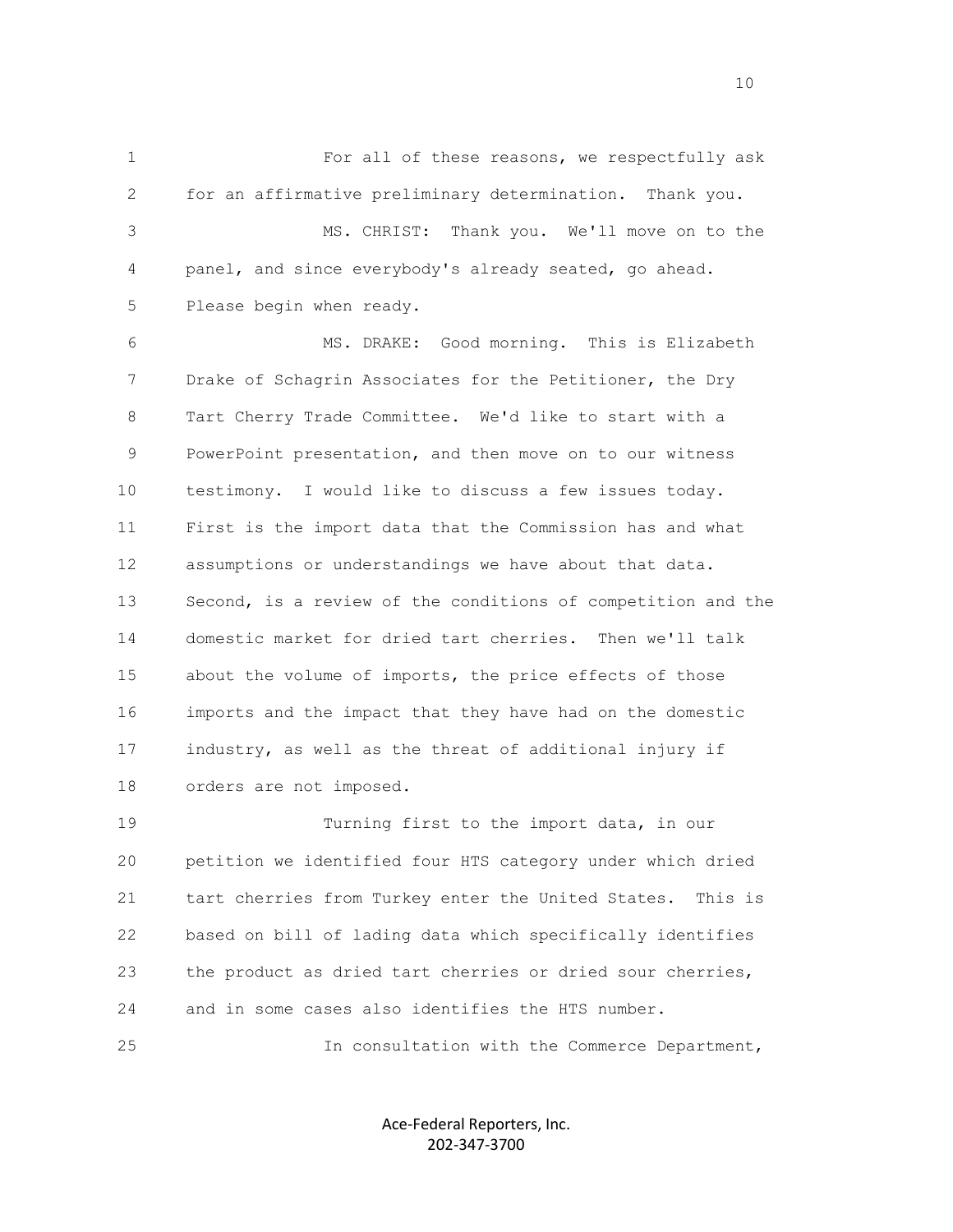1 they added additional HTS numbers to the scope under which 2 the product may enter the United States. Given the public 3 import data, we believe the vast majority of the imports 4 that are coming in are coming in under the first category, 5 which is dried cherries and therefore are comfortable 6 relying solely on import data for that category to assess 7 the volume of imports, though we note it would probably 8 understate imports to some extent given what we've seen in 9 the bill of lading data.

 10 Turning to imports under that specific 11 category, you can see in 2018 the single largest source was 12 Turkey, with 1.5 million pounds. Serbia was the second 13 source and Chile was the third source, and then a few others 14 after that that declined pretty quickly. Now in our 15 petition we noted that we believe the vast majority of what 16 comes in under this category is dried tart cherries, because 17 the category itself just says "dried cherry." It's not 18 split between different kinds of cherries.

 19 We supported that by our own experience in the 20 industry that there's only a very small market for dried 21 sweet cherries in the United States, and it's really not a 22 commercially significant product. The one exception to that 23 may be Chile, but we do not believe that that exception 24 applies to Turkey.

25 This is based on the fact that Chile basically

Ace-Federal Reporters, Inc. 202-347-3700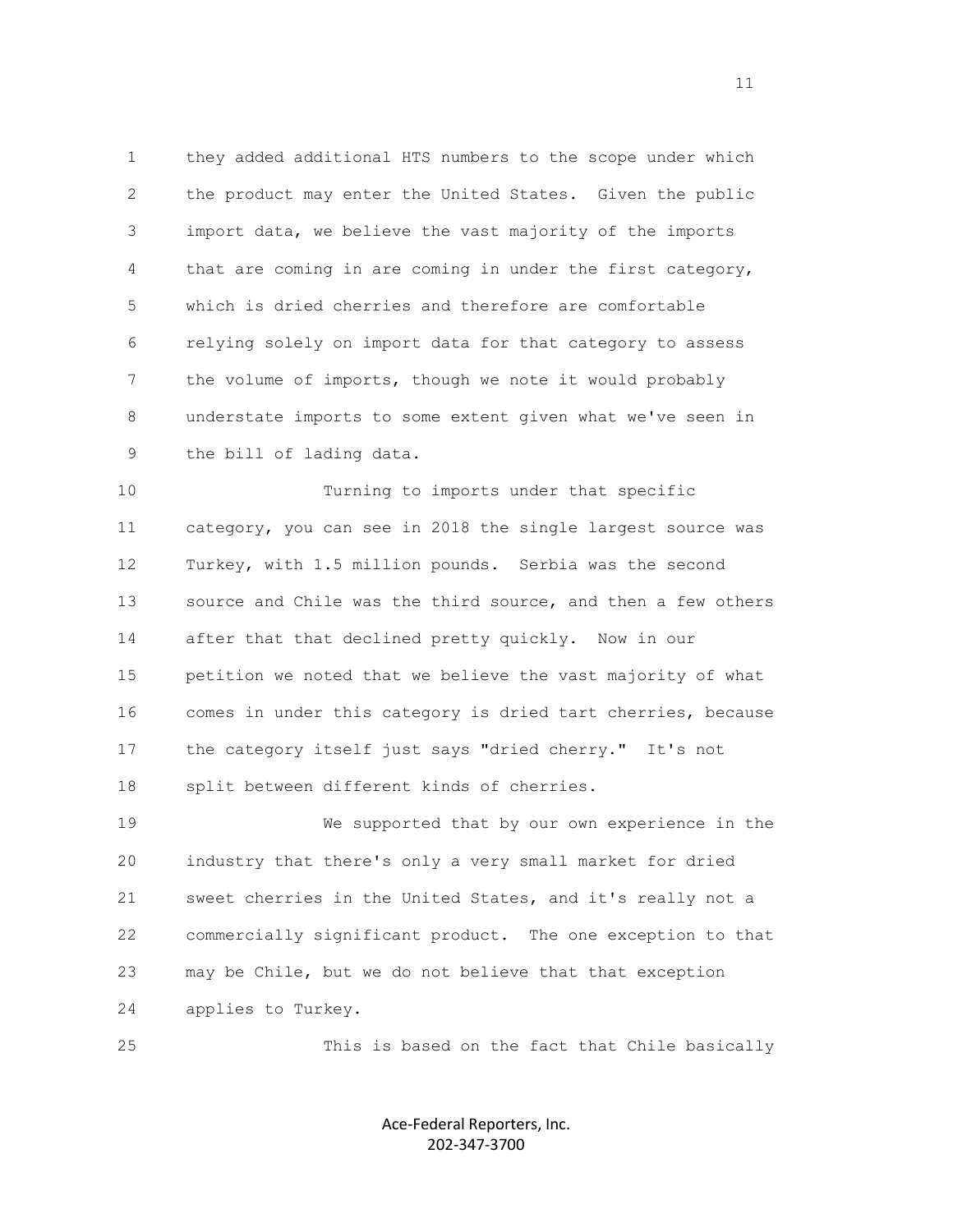1 has almost no tart cherry production. This is information 2 from the U.N. Food and Agriculture Organization on raw tart 3 cherry production. This is the raw crop, metric tons. 2017 4 is the last year for which data is available. And as you 5 can see here again, import sources ranked by 2018 volume.

 6 Turkey is extremely large and is in fact the 7 second largest producer in the world behind only Russia, and 8 thus has a very large supply of raw tart cherries in Turkey 9 from which to produce the dried tart cherry product. Chile 10 by contrast only had 125 metric tons of production in 2017, 11 and that's consistent throughout the years. It simply 12 doesn't have any significant tart raw production, and 13 therefore may be an exception to the other countries in that 14 one would expect its imports, maybe this relatively small 15 volume sweet cherry rather than the tart cherry.

 16 To try to test the reasonableness of this 17 assumption, we looked, and this is based entirely only on 18 public data. This is from the Commission's electronic 19 docket information system, where of course we don't know 20 what's in the responses of those importers or can't discuss 21 it. But all we can see is if a questionnaire was received 22 and from whom it was received.

 23 When we looked at this list, the one company 24 that stuck out to us was the first one, because that was not 25 a name that came out when we did our bill of lading

> Ace-Federal Reporters, Inc. 202-347-3700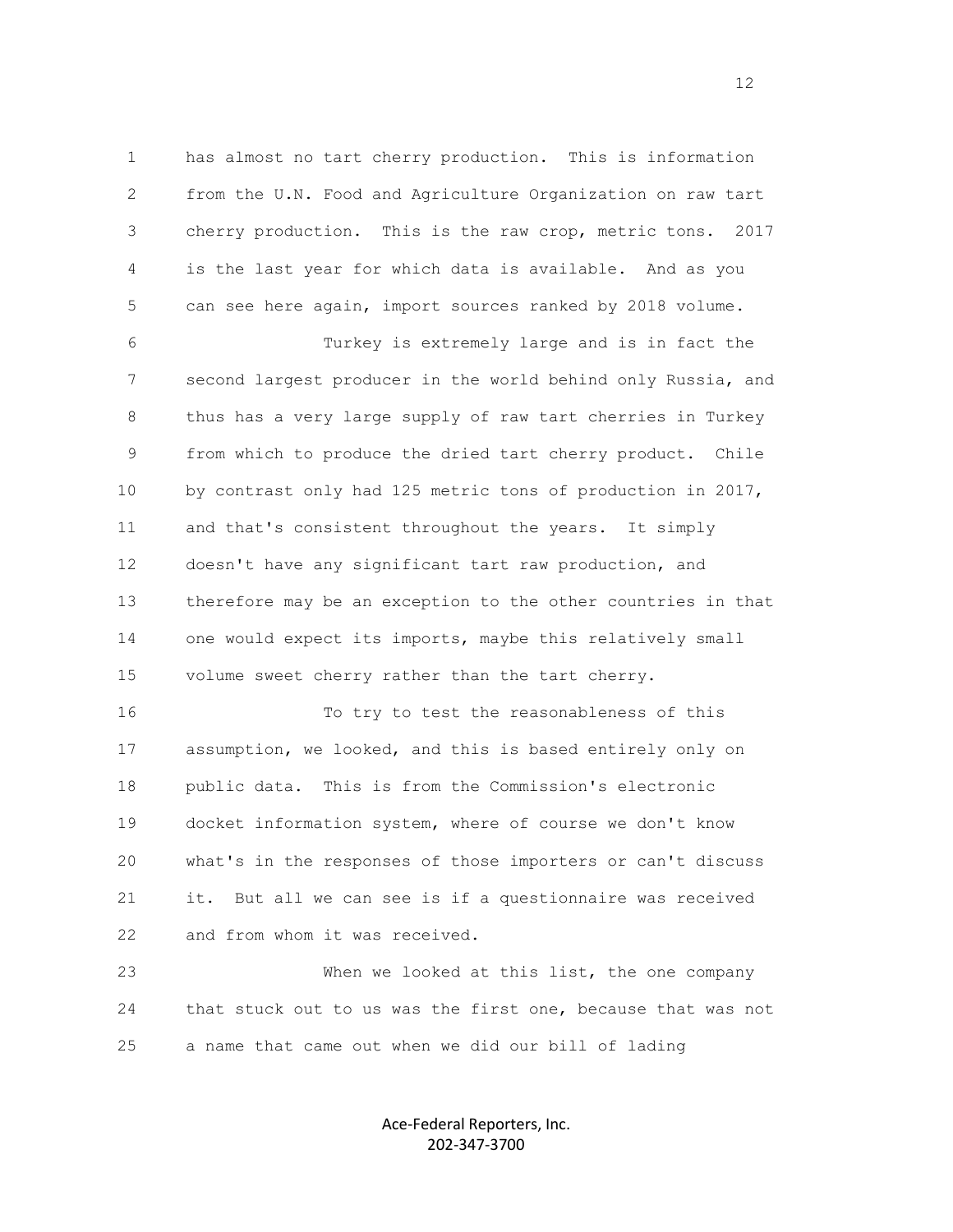1 research, to put together our list of known importers of 2 dried tart cherries from Turkey. So we wanted to do a 3 little bit more research to see if we had missed somebody, 4 to try to understand what this was.

 5 And so we went on -- we did a Google search 6 for website for this company, ACUSA. It turns out it is a 7 subsidiary of Agrocepia, which is a Chilean company that 8 produces a variety of products, and as you can see there, 9 they're advertising a Bing cherry, which is a sweet dried 10 cherry. So we believe it's reasonable to assume that Chile 11 is an outlier from the other countries because it does not 12 have a tart cherry crop, and that it may be producing this 13 very kind of low volume sweet cherry that really is not a 14 significant presence in the U.S. market.

 15 In fact, some of our processors do process a 16 few sweet cherries, and they can talk about how 17 insignificant it is compared to the tart cherries, and what 18 are the physical differences that create really different 19 markets for these products.

 20 But turning to the importers from Turkey, 21 based on the importers named in our petition, based on bill 22 of lading data, when we go to their websites we consistently 23 see that the only dried cherry product they offer is dried 24 tart cherries. So this is one of the importers we 25 identified in the petition, Nature's Wild from bill of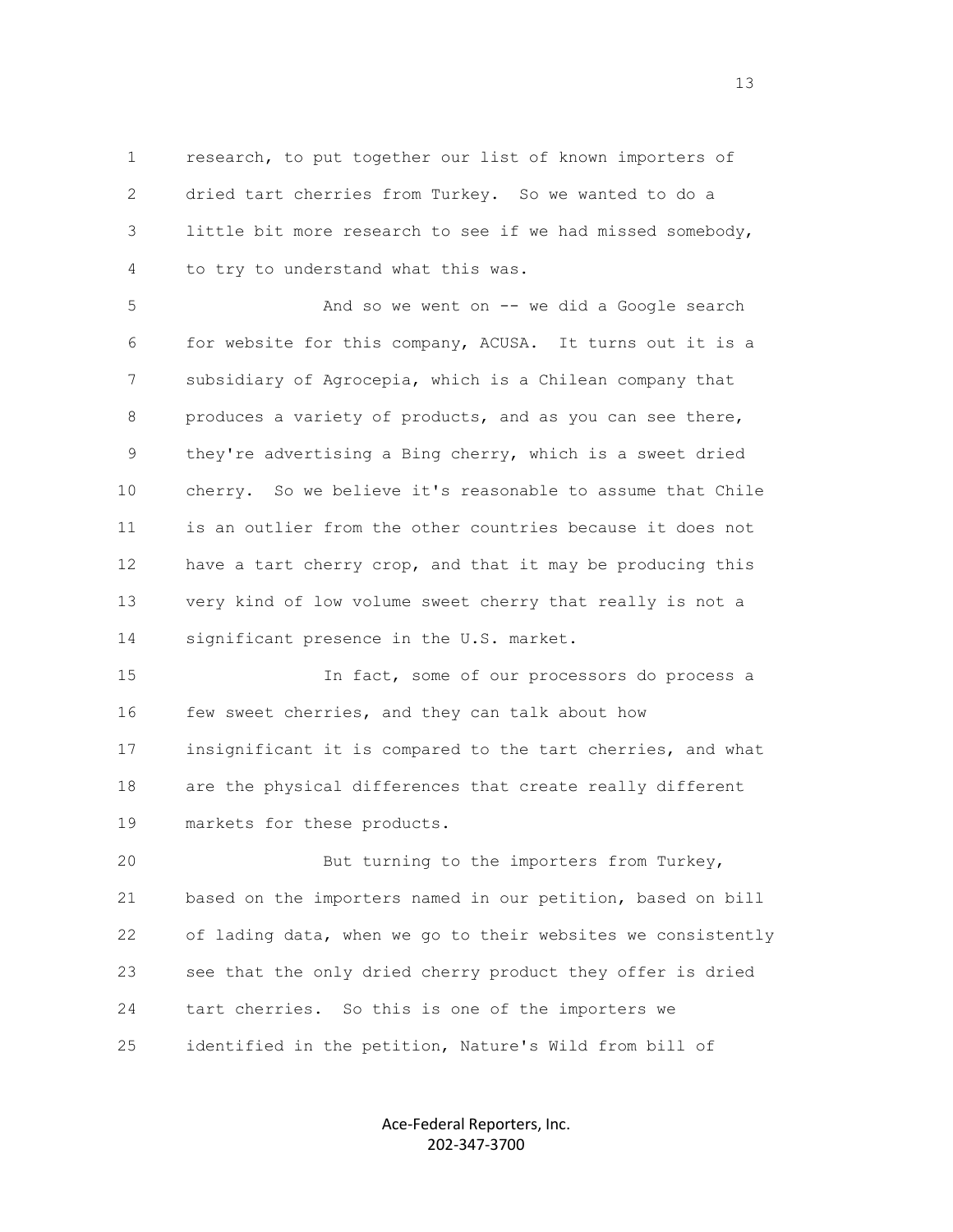1 lading data, the screenshot from their website.

 2 You can scroll through. I promise there's no 3 other cherry products, but I can put in the other 4 screenshots. But the only cherry product they have is the 5 one at the bottom, the dried tart cherries. 6 Another petitioner, excuse me, another 7 importers we identified on the petition is called Tradin' 8 Organic. This again is a screenshot from their website, and 9 it is a little hard to read. It's kind of small, but maybe 10 you can see it better on the paper copy. They have a list 11 of all of their dried products, and over on the far 12 right-hand side it says "sour cherries, dried." Of course 13 sour cherries and tart cherries are the same thing, and they 14 don't list any sweet cherry products. 15 So for all of these reasons, we believe it is 16 reasonable for the Commission to presume that all of the 17 imports coming in under that first category from Turkey are 18 dried tart cherries. We'll of course put in additional 19 information post-conference about known Turkish producers 20 and other known Turkish importers in terms of what products

 21 they offer, and our witnesses will talk today about the 22 differences between tart and sweet cherries.

 23 We really do think Chile is an outlier in that 24 regard, given the fact that they don't really have much of a 25 tart cherry crop. So moving on from the import data, I want

> Ace-Federal Reporters, Inc. 202-347-3700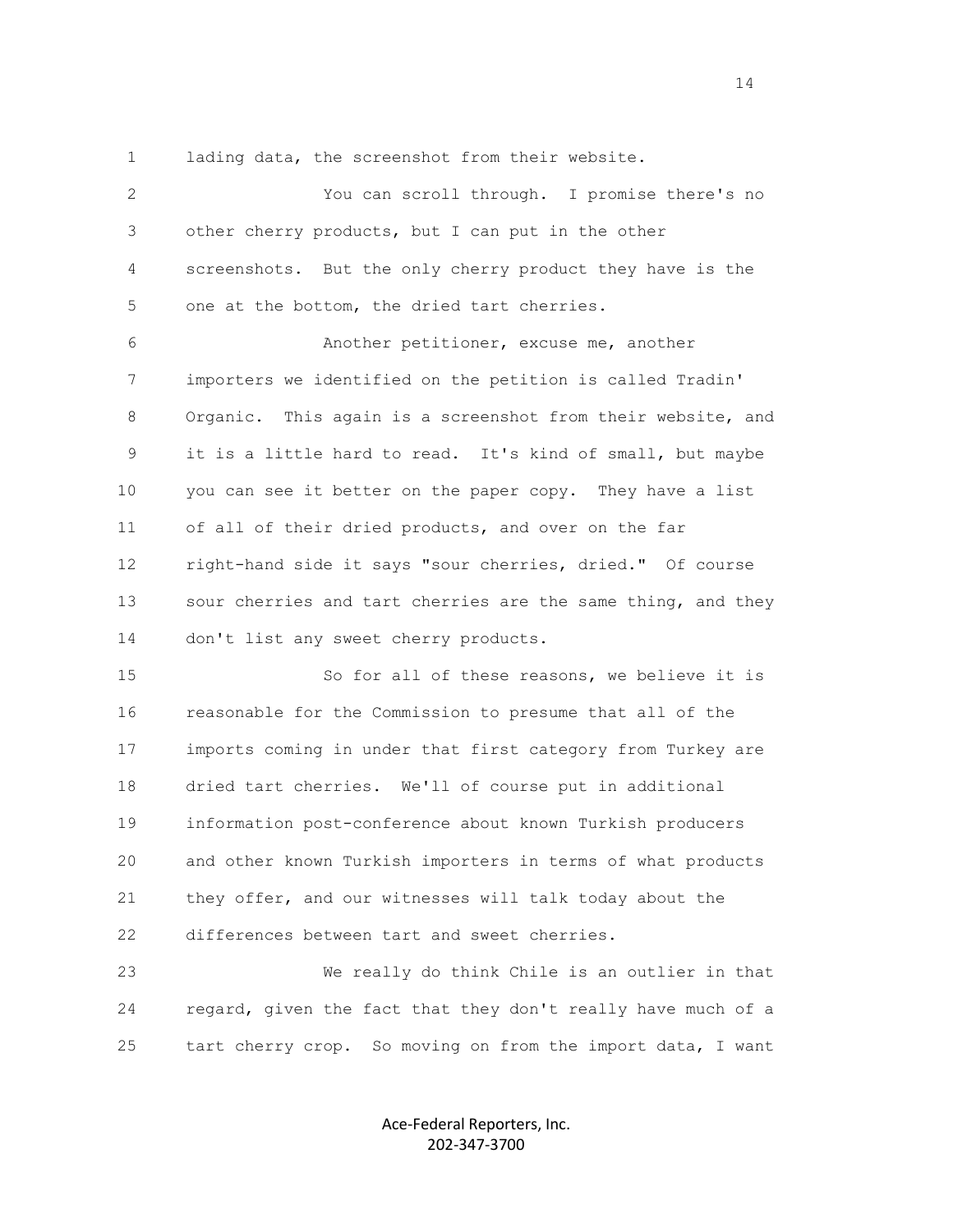1 to talk about the conditions of competition in this market. 2 Dry tart cherries are sold through various channels 3 including distributors.

 4 Some of those distributors are rebaggers who 5 may repack the bulk cherries into smaller bags for food 6 service or retail sale, and then there's a variety of 7 different end users. There's retailers, there's the food 8 service industry, and then there's of course food 9 manufacturers or what someone referred to as industrial that 10 are taking those dried tart cherries and incorporating them 11 into another food item, a cereal, a trail mix, what have 12 you.

 13 Based on our knowledge of the market, domestic 14 and Turkish dried tart cherries are interchangeable. So 15 we've got a bowl here of dried tart cherries from the U.S. 16 and a bowl from Turkey. So while there can be varieties in 17 terms of what infusion ingredients are used, what variety of 18 cherry is used and in general they will have the same basic 19 features in terms of having a balance between a tart and a 20 sweet flavor, and having kind of a chewy, soft but not too 21 soft texture that stands up and can be combined with other 22 ingredients.

 23 So we can talk about that a little bit more in 24 our testimony. Other condition of competition is that the 25 dry tart cherries can be sold as either conventional or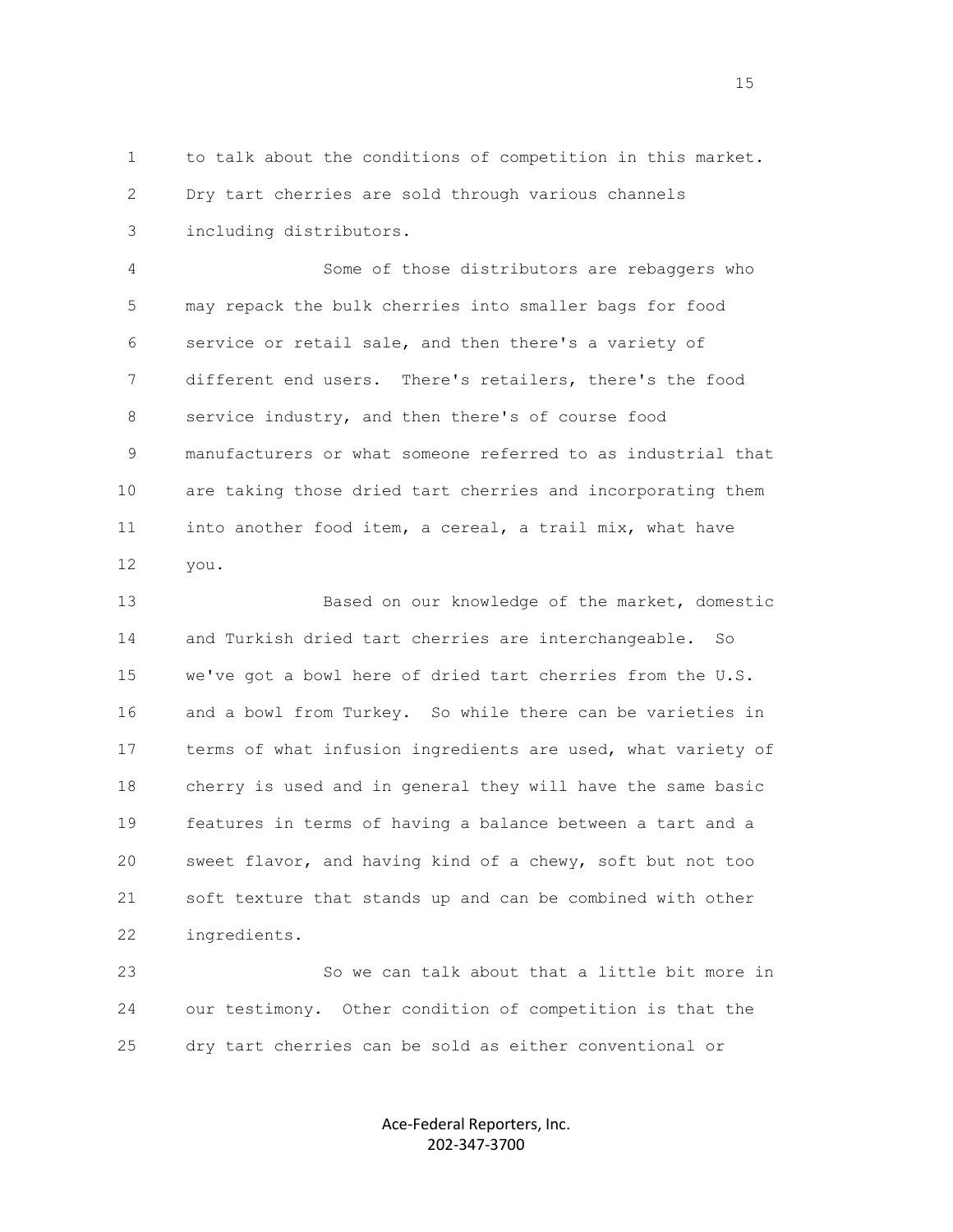1 organic. You can leave them up here. I've got enough dry 2 tart cherries. I mean no, they've never had enough, never 3 have enough, but I brought them for you.

4 (Laughter.)

 5 MS. DRAKE: I have -- my kids keep on saying 6 why don't we get to have more. I said stop, stop. So 7 conventional and organic. Though both conventional and 8 organic dry tart cherries will pretty much taste the same 9 after they're produced; really the difference is in the 10 method of horticulture. But you'll hear testimony today and 11 we hope you will have questions that in the United States, 12 there's also the production of organic tart cherries as well 13 as conventional tart cherries.

 14 And so both are available from both U.S. 15 producers and from Turkey producers, and those two types 16 compete with each other. When you go to the grocery store 17 and look at the shelf, you'll see a bag of conventional next 18 to a bag of organic. So at the final point of sale, 19 consumers have the choice and that can be based on their own 20 consumer preferences or also on price.

 21 Another important condition of competition is 22 the fact that the domestic industry has taken a number of 23 steps to try to mitigate volatility in the market. They 24 have established a federal marketing order which both 25 smooths out volatility in supply and in prices, and also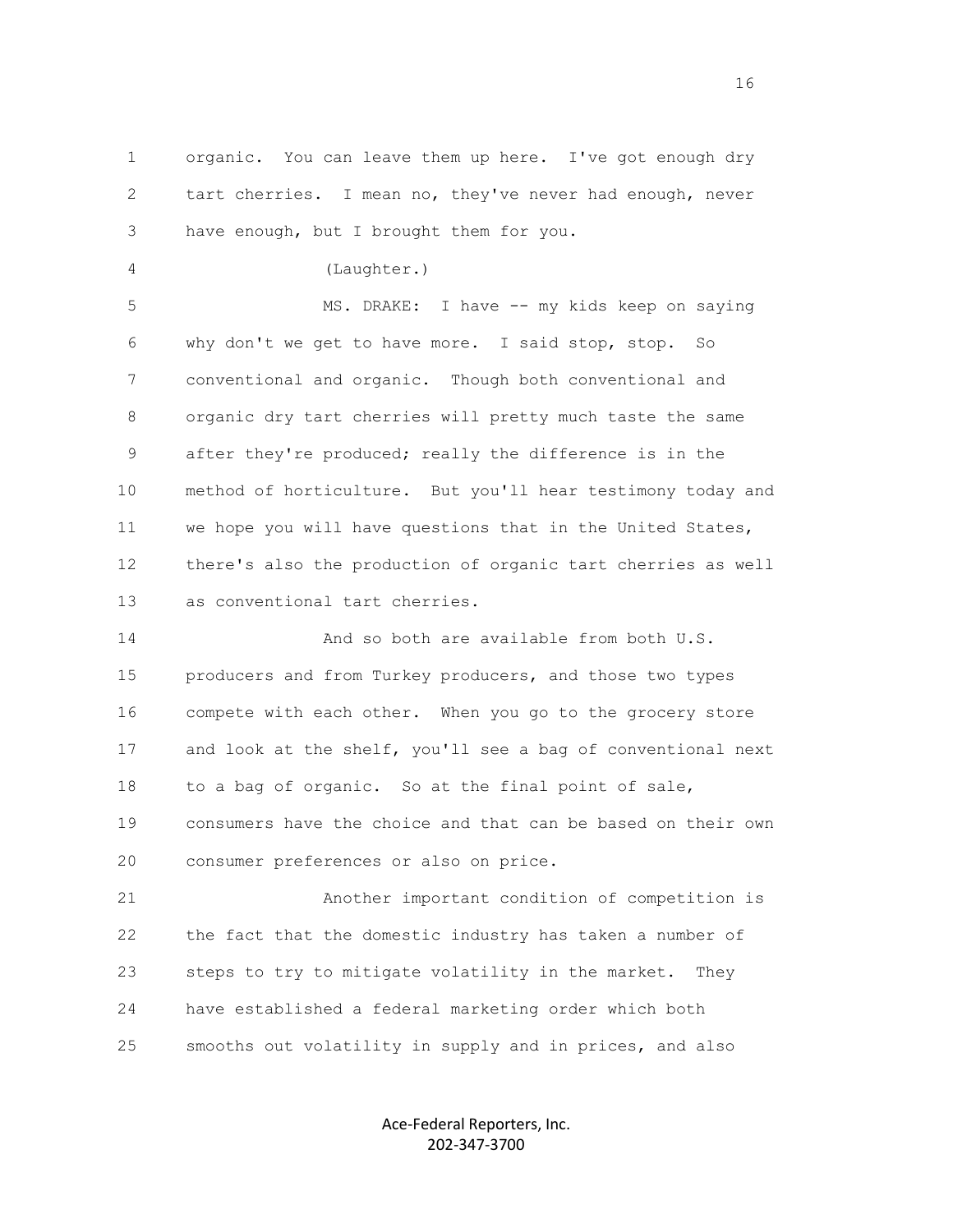1 enables the industry to join together to make investments in 2 demand and marketing, and do that together under the order. 3 Another organization that typifies this 4 industry is cooperatives, and so you will see grower 5 cooperatives and other cooperatives where producers come 6 together, also to try to kind of mitigate the price 7 volatility that's very common in agricultural products. 8 A final condition of competition in this 9 market is the importance of price. We believe that your 10 responses will show that there's agreement that this an 11 important factor in the market. A lot of sales are on a 12 spot basis, and therefore price is an important factor when 13 different producers are competing with each other in the 14 market. 15 Turning to volume, we believe the volume of 16 subject imports is significant. This is based on public 17 import data, where imports went from 414,000 pounds in 2016, 18 nearly doubled to 826,000 pounds in 2017, and rose by 19 another 83 percent to over 1.5 million pounds in 2018, for 20 an overall increase of 265 percent. 21 This increase came into a market that was flat 22 or declining, permitting imports from Turkey to gain market 23 share at the direct expense of U.S. producers. Hopefully in 24 our questions and answers we can talk about different ways 25 the Commission might want to measure import volume, but we

> Ace-Federal Reporters, Inc. 202-347-3700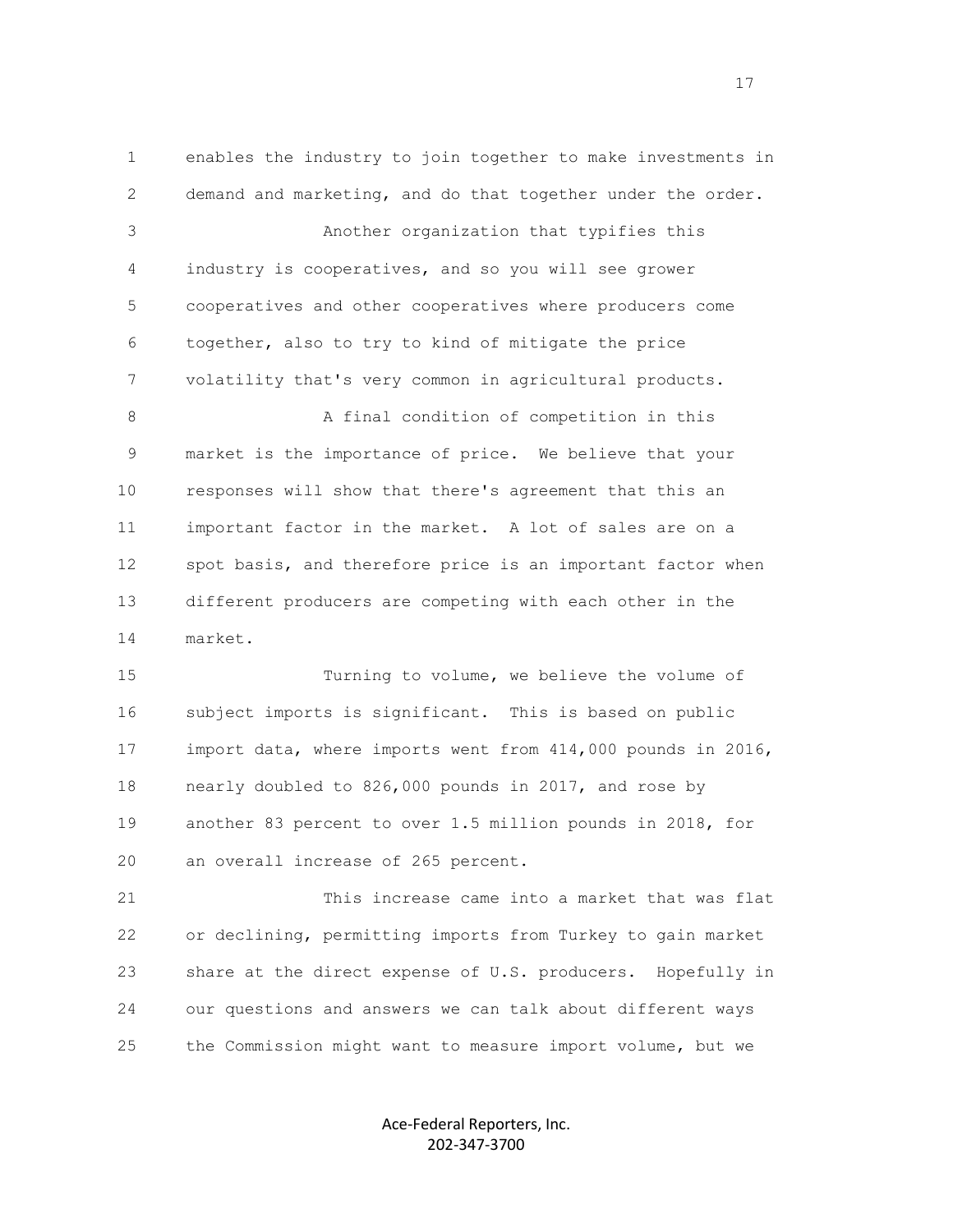1 believe regardless of the way it's measured it will show a 2 significant increase.

 3 Imports from Turkey have also had adverse 4 price effects. This is based on public import data, and 5 you'll see a very low unit price, just a fraction of the 6 domestic price. We tested this price by month, by every way 7 we could figure to determine, you know, whether there was 8 something aberrational or something unreasonable in the 9 price reporting.

 10 But every period, every region that we looked 11 at showed prices that were just a fraction of domestic 12 prices, and in each of the regions prices were either flat 13 or declined and declined overall. So we believe these 14 imports are underselling the domestic like product. We 15 believe that the decline in import prices has also helped 16 drag down domestic prices, and the domestic industry has 17 also suffered an increasing cost-price squeeze over the 18 period, which we believe is evidence of price suppression by 19 reason of the growing volume of subject imports.

 20 Subject imports have also had a serious 21 negative impact on the domestic industry. As import volume 22 and market share rose, the domestic industry lost market 23 share. Its production declined and its shipments declined, 24 and its capacity utilization rate fell. Its net sales unit 25 value declined, and the ratio of cost of goods sold to sales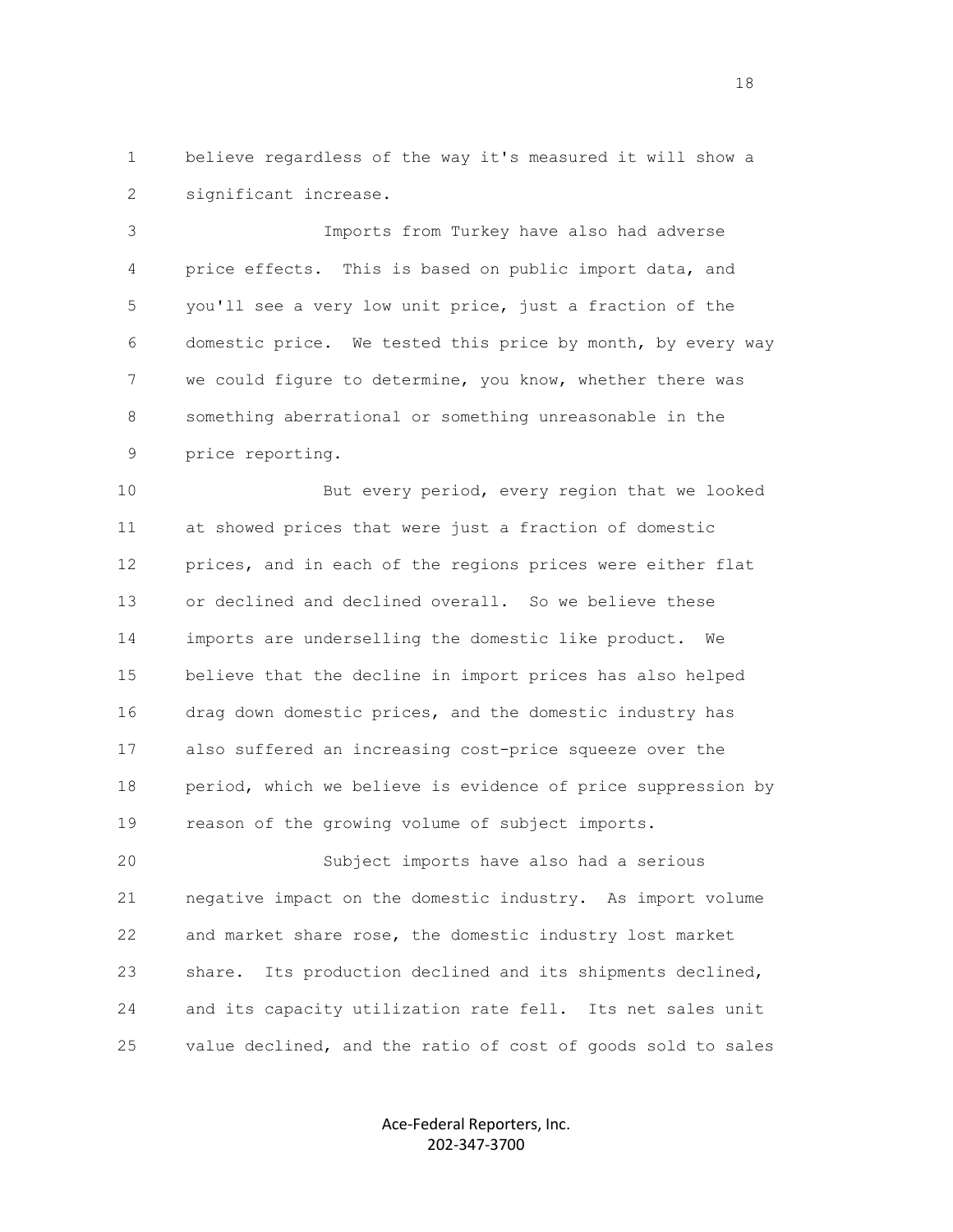1 increased.

 2 Its operating income both on an absolute level 3 and as a percentage of sales fell. Its net income also 4 fell, and it had reduced capital expenditures. These are 5 all very consistent indicators of injury to an industry 6 which started out the period already performing pretty much 7 on the margins, and then by the end of the period was doing 8 even worse as imports peaked. 9 Subject imports from Turkey also threaten 10 further injury if relief is not provided. It's important to 11 understand that in this industry a cherry tree is a 25 year 12 investment. So when producers in Turkey are receiving 13 subsidies from the government of Turkey that include 14 subsidies for new saplings, subsidies to support organic 15 production, subsidies for good agriculture practice, that's 16 putting in a 25 year source of new volume into the Turkish 17 industry. 18 By the same token domestic producers, and 19 again we're not saying that growers are part of the domestic 20 industry, but just to understand the dynamics of the 21 industry, the growers are also making a 25 year investment 22 with every tree that they plant in the ground. So if they 23 are -- and that crop has to be processed. It cannot be 24 consumed fresh.

25 And so if they are not able to sell that

Ace-Federal Reporters, Inc. 202-347-3700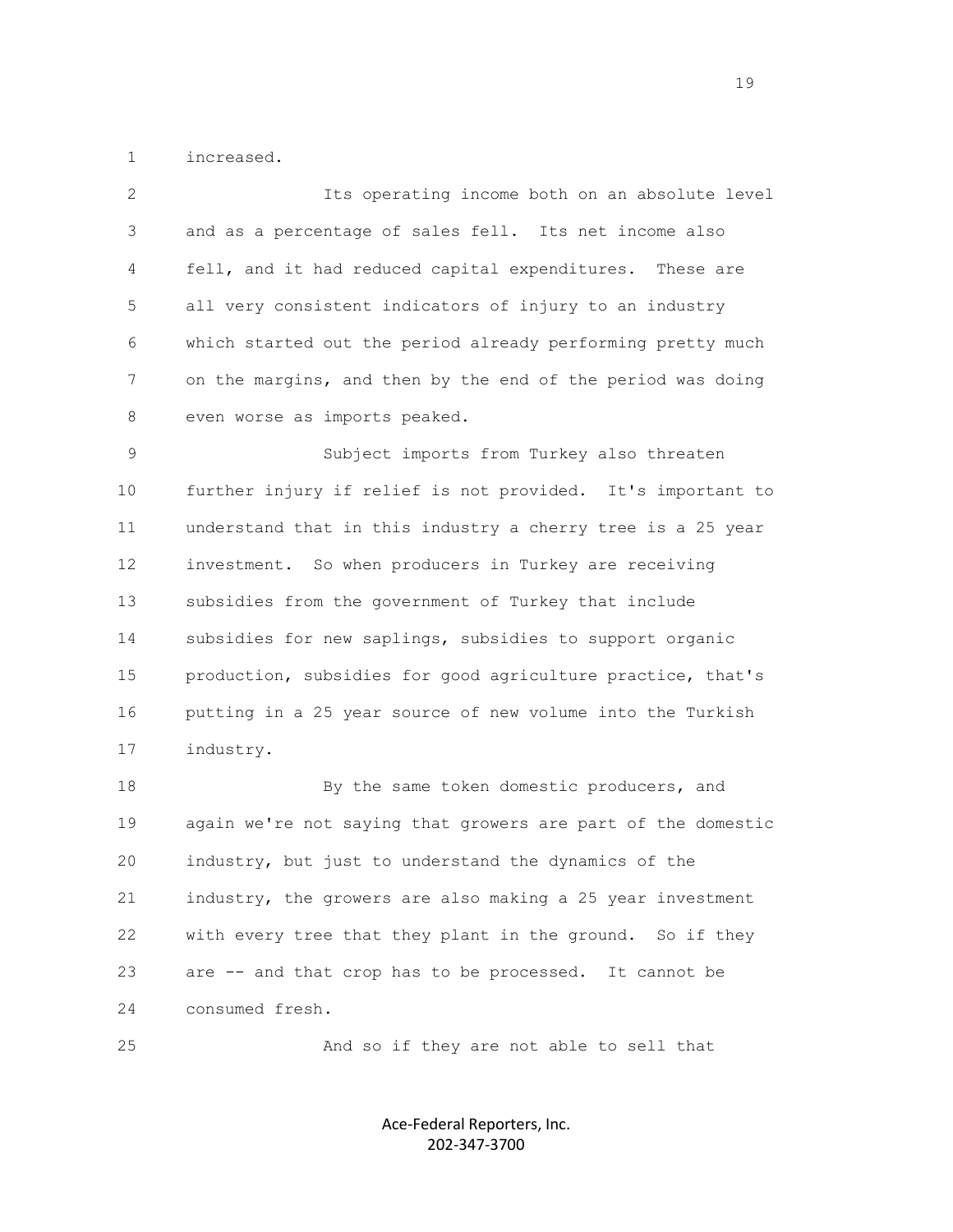1 processed product for a reasonable price, that is a major 2 negative impact on their 25 year investment. So that's an 3 important condition that makes the threat particularly 4 concerning for this industry.

 5 As we mentioned, Turkey is already the second 6 largest producer of tart cherries in the world. In terms of 7 -- I had talked a little bit about subsidies to growers, 8 but the government of Turkey also has numerous subsidy 9 programs for processors. They have a specific export 10 subsidy program, excuse me, just for processed agricultural 11 products.

 12 They have notified the WTO that it applies to 13 frozen cherries and cherries preserved by sugar, that last 14 category being one where we see dried cherries entering. 15 But other reports indicated they also covered dried 16 cherries, and that's just pure debt relief per ton of 17 products exported.

 18 They also have their organized industrial zone 19 programs where we have found processors of dried tart 20 cherries in Turkey are located, deductions from taxable 21 income for export revenue, a broad array of export credits, 22 and subsidies for small and medium size enterprises, which 23 would include a number of dried tart cherry producers. 24 Another subsidy program that's a particular 25 concern is a program that's actually supported by the

> Ace-Federal Reporters, Inc. 202-347-3700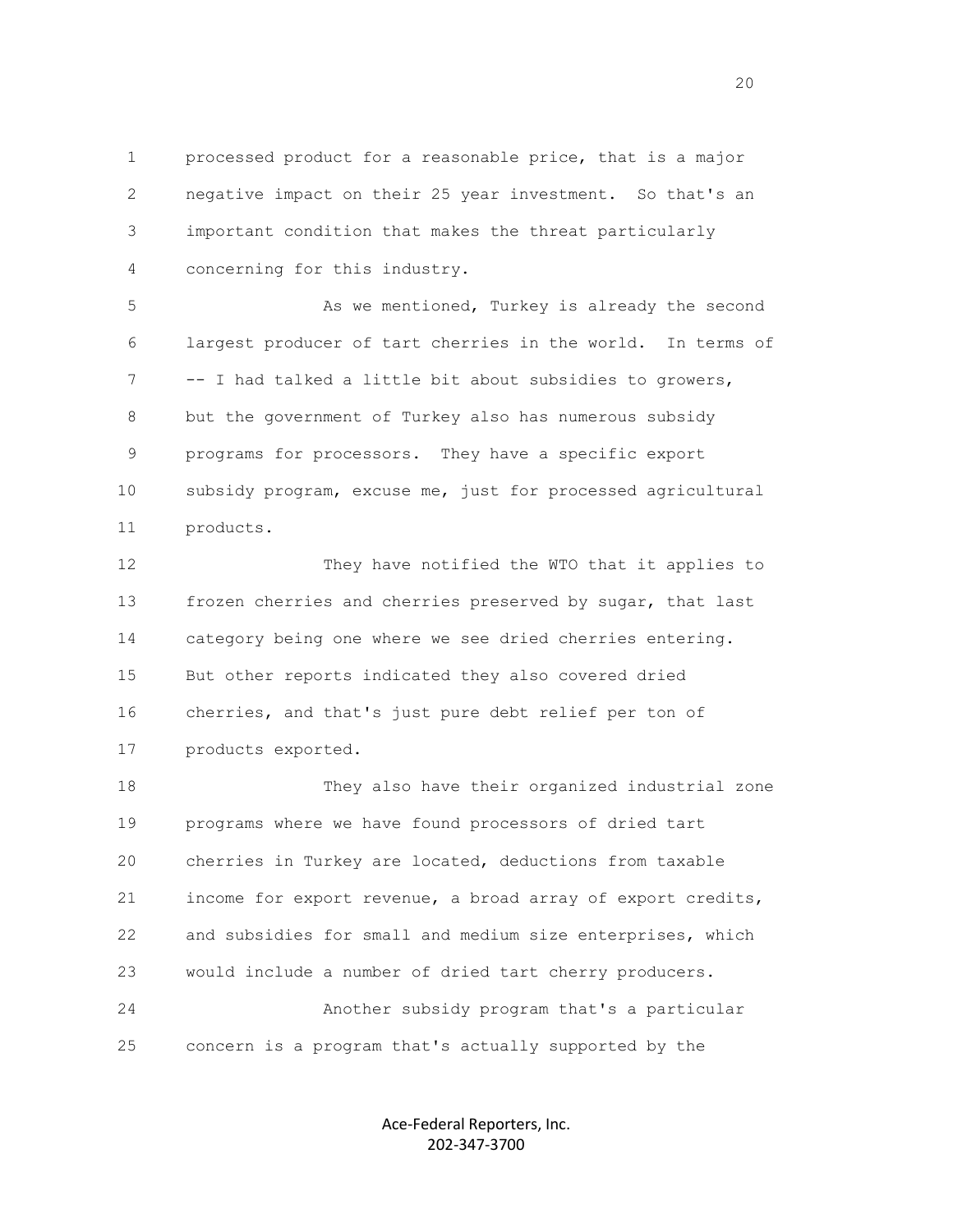1 European Union as part of Turkey's accession program to the 2 EU, where the EU provides 50 percent support for new capital 3 investments in the food processing sector.

 4 Based on public information on the government 5 websites, there's at least two processors of dried tart 6 cherries in Turkey that have been able to make new capital 7 investments in expanding their capacity, and have 50 percent 8 of that cost written off by the European Union and 9 government of Turkey.

10 And again once that capacity is in place, it's 11 going to be used, and if it needs to go to export markets, 12 which are highly attractive, then it will go there. So this 13 supports an affirmative threat determination.

 14 Another fact that supports an affirmative 15 threat determination is the rapid increase in import volume 16 we've already seen during the Period of Investigation, and 17 even though our Period of Investigation does not include the 18 first quarter of 2019, we put this data here just to say 19 that imports are continuing to increase at a rapid pace. 20 They're already up 40 percent of where they 21 were in the same period last year, and you'll see they've

 22 already exceeded what they were in 2016, just in the first 23 three months, and are nearly as much as they were in the 24 entire year 2017. If this continues, if that first quarter 25 is multiplied times four, then we would expect to have over

> Ace-Federal Reporters, Inc. 202-347-3700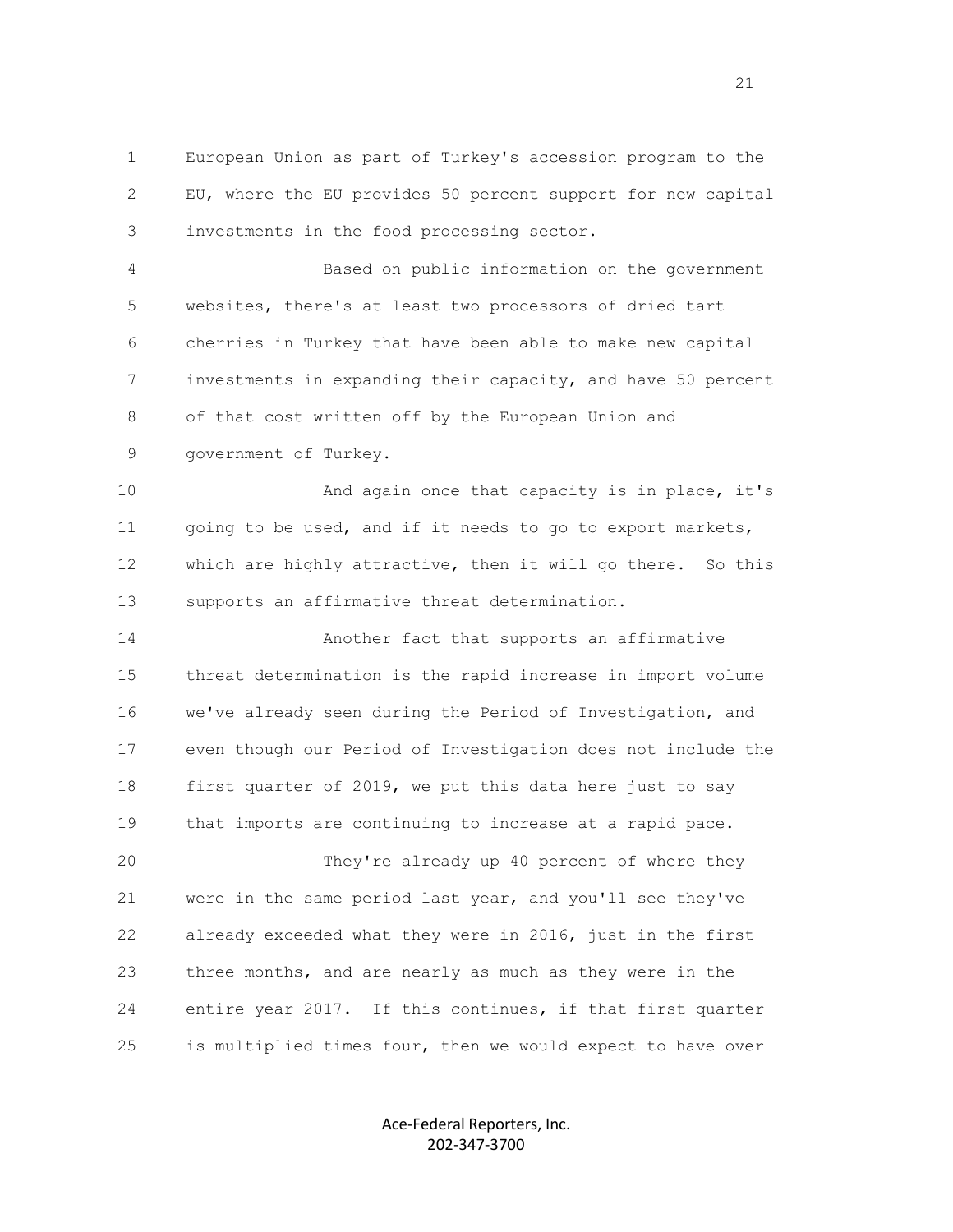1 three million pounds of imports of dried tart cherries from 2 Turkey just in this year, causing a serious threat to the 3 domestic industry.

 4 One reason the industry is here today is 5 because they are all too familiar with competition, with 6 unfairly traded imports from Turkey in tart cherry products. 7 This is imports of tart cherry juice concentrate from 8 Turkey, and this HTS category at the bottom, this is just a 9 change, a change from I think 2011-2012. But it's the same 10 category, and it is specific to tart cherry juice 11 concentrate from Turkey.

12 I'm showing that the tart cherry product is a 13 very significant one for Turkey producers, and you can see 14 just a massive increase from about a million gallons or 15 under a million gallons in 2009 to over five and six million 16 gallons in recent years. We may be more at the beginning of 17 this curve with dry tart cherries, but the industry felt 18 this was an urgent issue that they couldn't wait. They 19 didn't want to become like the juice sector, where they've 20 now lost so much market share to imports from Turkey that 21 they'll never be able to regain.

 22 So for all these reasons, we're hopeful that 23 the Commission will make an affirmative injury 24 determination. Now I'd like to move to our witness 25 testimony. Our first witness is Donald C. Gregory, Chairman

> Ace-Federal Reporters, Inc. 202-347-3700

22 and 22 and 23 and 23 and 23 and 23 and 23 and 23 and 23 and 23 and 23 and 23 and 23 and 23 and 23 and 24 and 25 and 26 and 26 and 26 and 26 and 26 and 26 and 26 and 26 and 26 and 26 and 26 and 26 and 26 and 26 and 26 an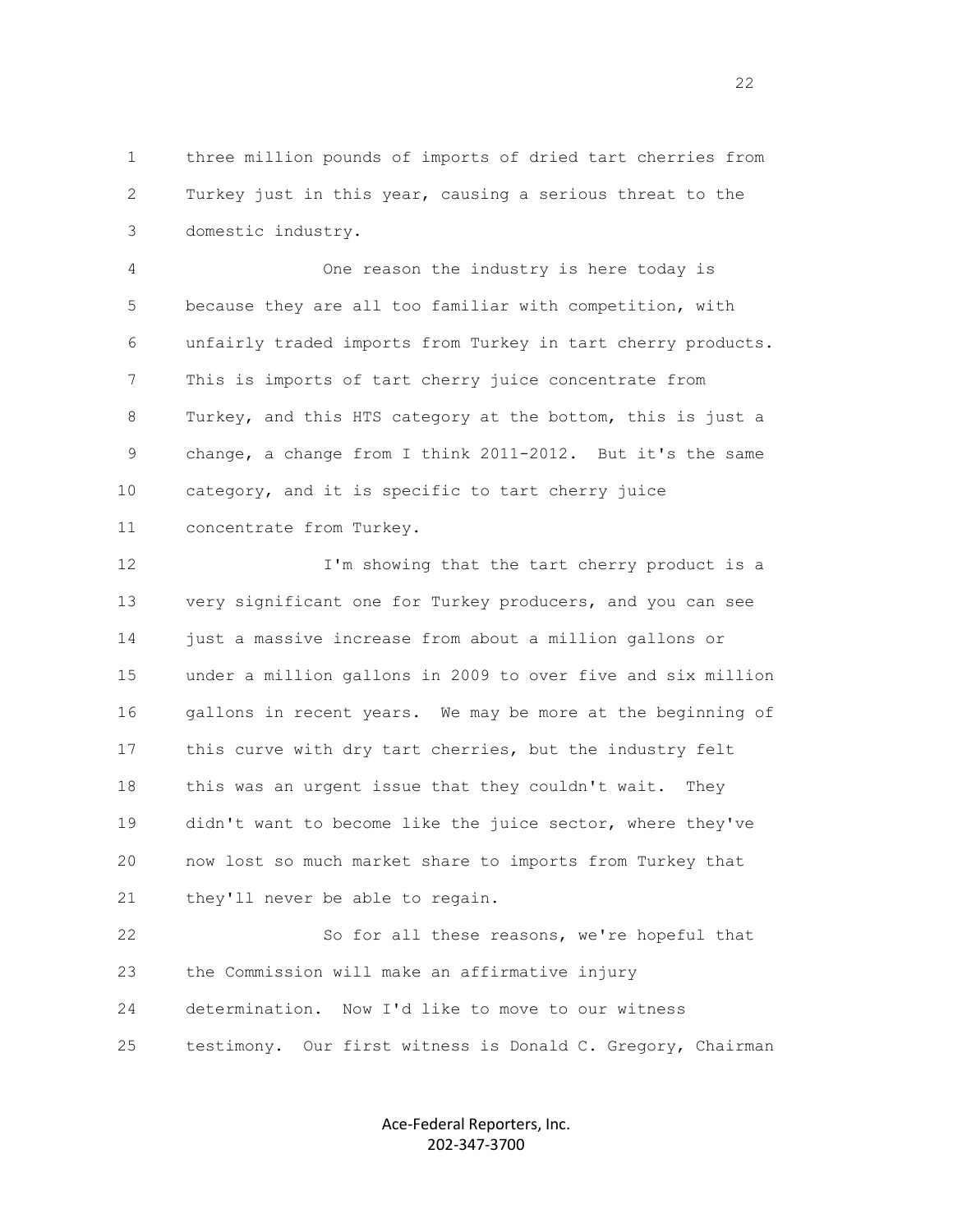1 of the Board, Cherry Bay Orchards, Incorporated.

 2 STATEMENT OF DONALD C. GREGORY 3 MR. GREGORY: Good morning Ms. Christ and 4 members of the Commission. My name is Don Gregory. I'm 5 Chairman of the Board of Cherry Bay Orchards. Cherry Bay 6 owns is a co-owner of Shoreline Food, LLC, a domestic 7 producer of dried tart cherries and one of the members of 8 this Dry Tart Cherry Trade Committee. 9 Cherry Bay is part of -- is a group of two 10 family owned farms that grows tart cherries on over 6,000 11 acres near the shores of Grand Travers Bay in northern 12 Michigan. My brother Bob and I, together with our friends 13 the Veliquette Brothers, started farming cherries out of 14 college in the early 1970's. We started working together to 15 process our own cherries shortly thereafter. 16 We started by pitting the cherries. Then in 17 1988, we started an operation to individually quick freeze 18 them, and we got our first dryer in the early 2000's. 19 Today, Shoreline produces tart cherry juice, powder, dried 20 tart cherries and frozen cherries. Despite growing into the 21 largest tart cherry operation in North America, we are still 22 family owned, and many our family members remain involved in 23 the operation. 24 The state of Michigan accounts for about 70

> Ace-Federal Reporters, Inc. 202-347-3700

25 percent of the U.S. tart cherry crop, with additional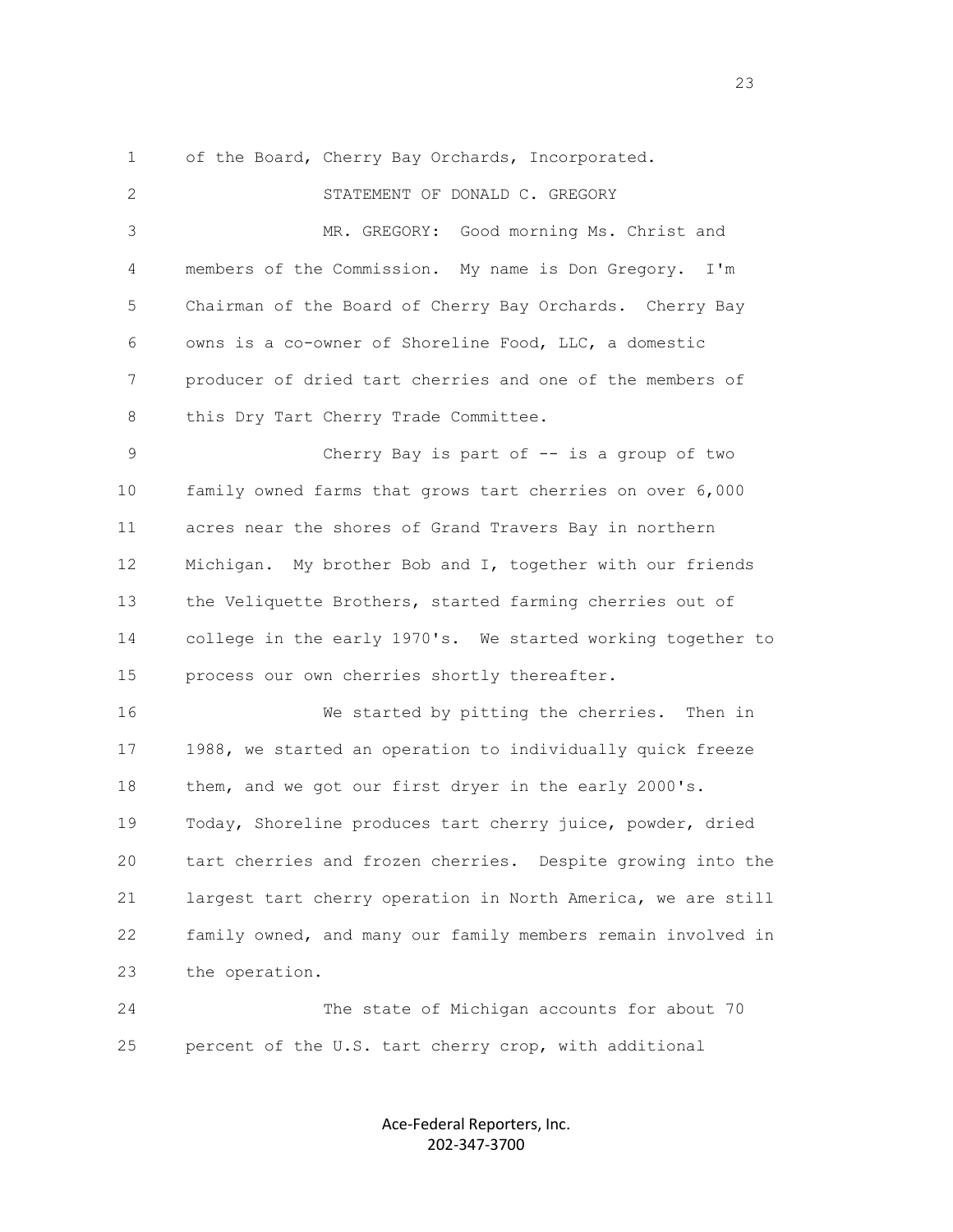1 production in Utah, Washington state and two other

 2 locations. Michigan's climate and fresh water provides an 3 ideal environment for tart cherry, by keeping orchards cool 4 in the spring and we do see the impact of the harsh winds in 5 the winter and spring.

 6 Any of you that have been to that part of 7 Michigan will know how important tart cherries are to the 8 region. The rolling hills along the shores of the Bay are 9 dotted with thousands of tart cherry trees. The Traverse 10 City Airport is called the Cherry Capital Airport, and our 11 annual Cherry Festival attracts hundreds of thousands of 12 visitors.

 13 If you've ever had a real Michigan salad, 14 you've eaten dry tart cherries. There are hundreds of tart 15 cherry farmers in the region and many families have farmed 16 tart cherries for generations. In Michigan, tart cherries 17 are typically harvested in the window from late June to 18 mid-August, though peak harvest time will vary from year to 19 year based on the weather and other factors.

 20 Tart cherries are very tender and perishable, 21 and thus almost none of the crop is consumed fresh. 22 Instead, the vast majority of tart cherries are processed 23 into canned cherries, frozen cherries and other forms of 24 processed cherries. We produce dried tart cherries from 25 pitted frozen cherries. Even though the harvest season is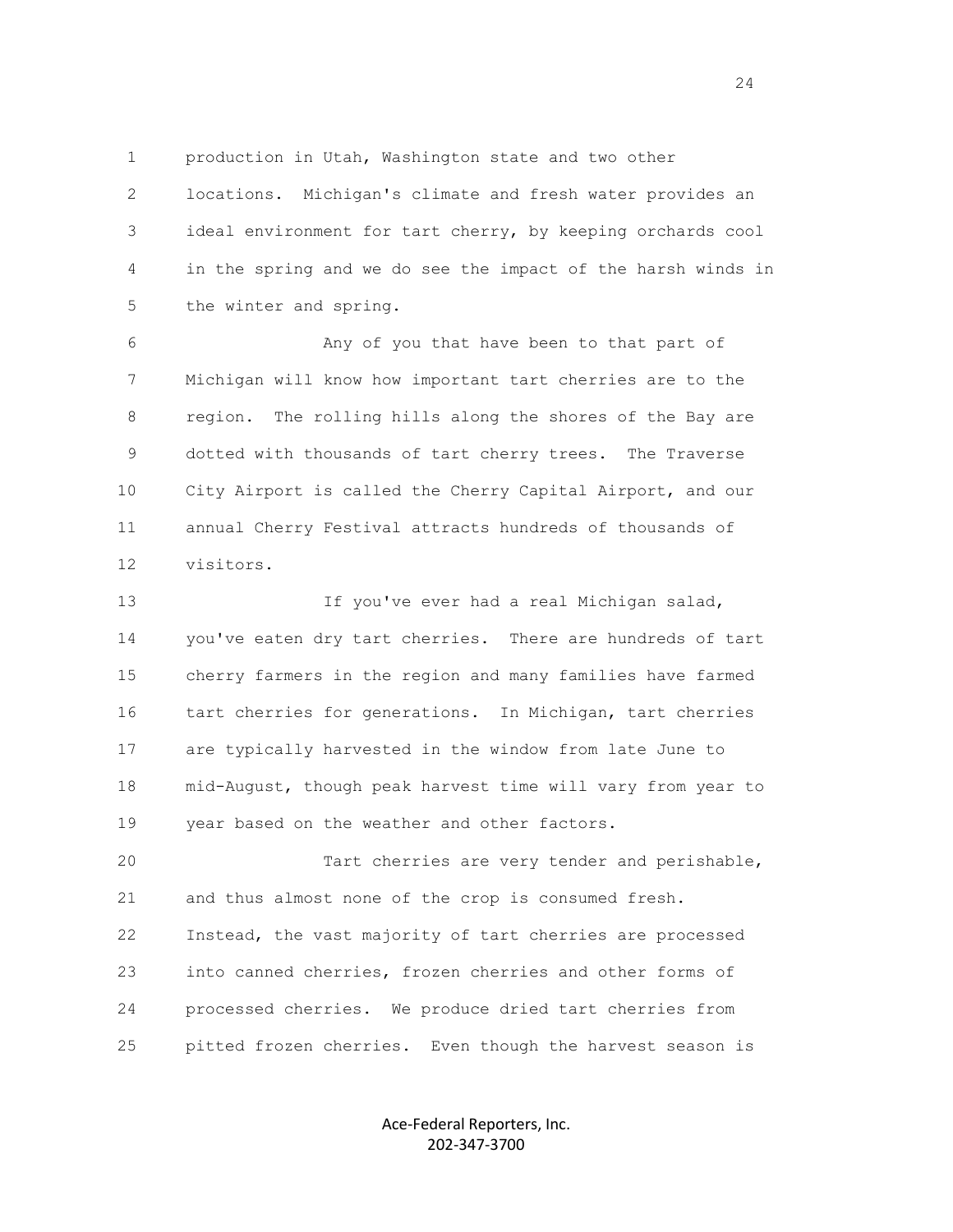1 short, we have a plentiful, steady supply of frozen cherries 2 available to us throughout the year to produce dried 3 cherries.

 4 When I first got involved in the tart cherry 5 industry, there was no such thing as dried cherries. Most 6 of the tart cherry crop was processed into pie filling or 7 desert ingredients. Over the years, the American diets have 8 changed, and we no longer eat as many pastries, cakes, 9 breads and pies filled with tart cherries.

 10 These types of deserts have become a special 11 treat, rather than an every day occurrence in most homes. 12 As a result, the fruit filling and frozen segment of the 13 industry has declined. We started making dried cherries 14 with an outside dryer in 2001, and decided to establish our 15 own drying operation in Northern Michigan shortly 16 thereafter.

 17 The market for dried tart cherry continues to 18 grow in importance, and we estimate that about 25 to 30 19 percent of all the domestic crop is usually processed into 20 dried cherry. We started up a second dryer line at the end 21 of 2013. The domestic industry has invested heavily in 22 markets for dried cherry. We constantly experiment with 23 infusion methods, ingredients, drying technology and 24 innovations to develop the best possible product for our 25 consumers.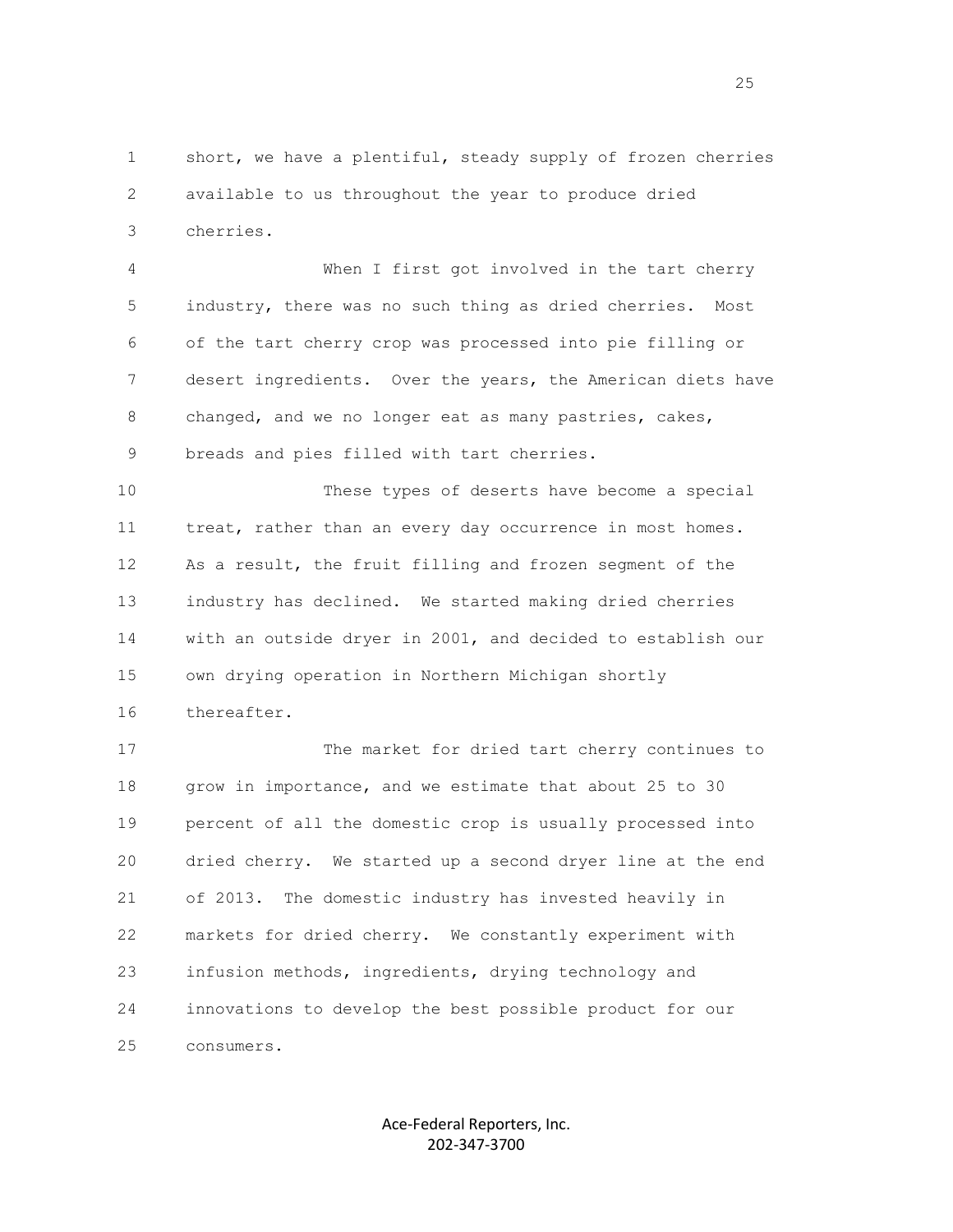1 We have invested heavily in research and 2 marketing to educate consumers about the benefits of dried 3 cherries and build demand for them. Unfortunately, imports 4 from Turkey are now reaping the benefits of these 5 investments. The rapid increase of the low-priced imports 6 from Turkey has taken the market share from our domestic 7 producers and harmed our industry.

8 As our shipments of dried cherries declined in 9 2017, and fell even more sharply in 2018, we were forced to 10 cut production. In the beginning of 2019, our production 11 level got so low that we were no longer able to cover the 12 overhead and had to idle our second dryer. This forced us 13 to lay off 32 employees. This is a hard decision for any 14 company, but especially for a family-owned company like 15 ours.

 16 As our sales volume dwindled, our profits also 17 suffered. We have been forced to reduce our capital 18 expenditures and forego needed investments as well. Not 19 only is our newest dryer line sitting idle, but we have not 20 been able to justify needed upgrade to our freezer area and 21 investments in new infusion methods. Even routine general 22 maintenance activities have suffered.

 23 This case is important to the viability and 24 sustainability of our industry. If dumped and subsidized 25 imports from Turkey continue to double every year, and

> Ace-Federal Reporters, Inc. 202-347-3700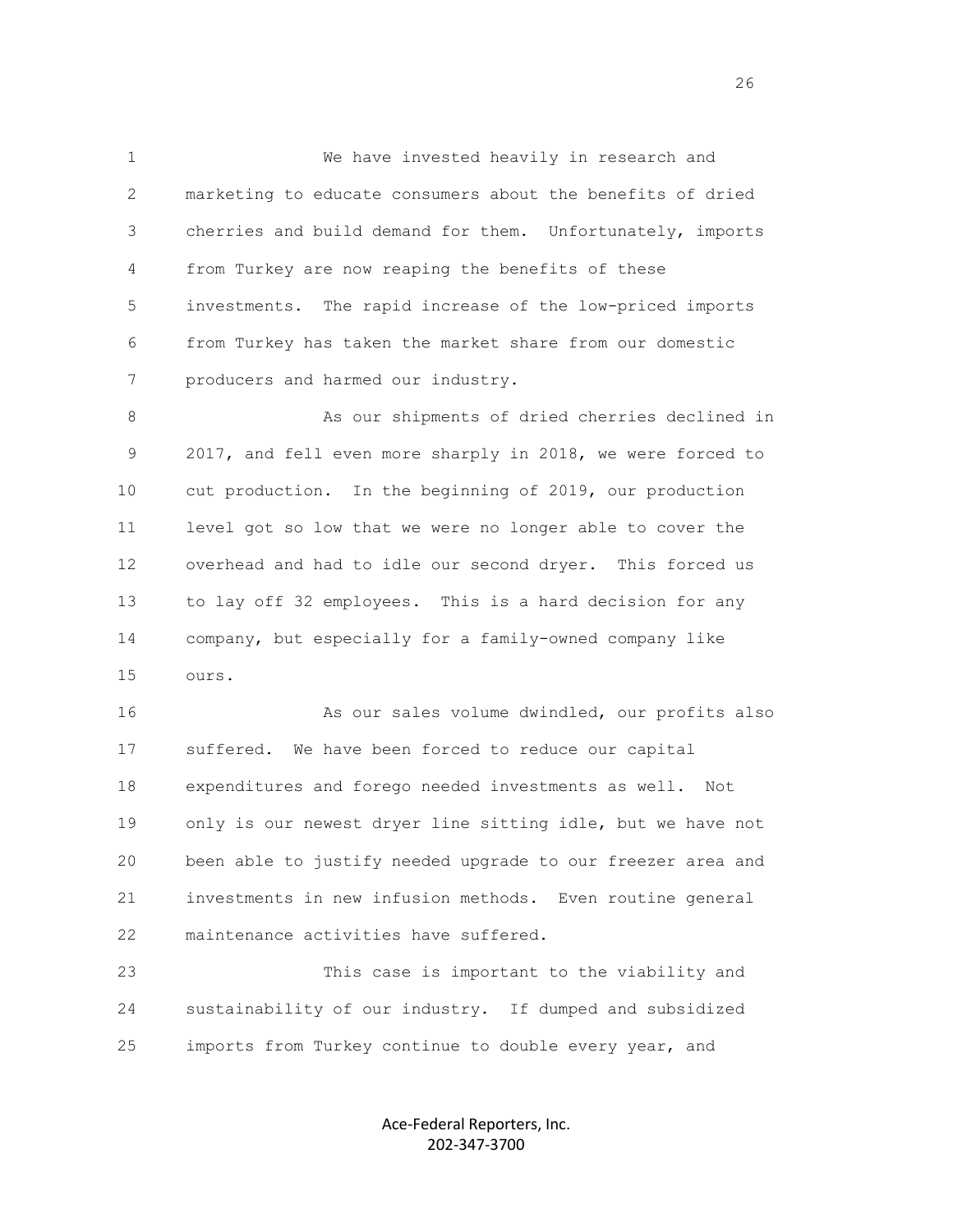1 continue to use rock bottom prices to buy our market share, 2 there will be no way for us to continue. We cannot try to 3 match a Turkey price that is way below our cost of 4 production.

 5 For just a second, I'd like to change hats and 6 speak to you as a grower. Today, I'm watching some of my 7 fellow cherry-growing neighbors go out of business. Others 8 are using up their retirement dollars trying to pay the 9 bills on their farm. As tough as things are at our drying 10 plant, imports are making it even more devastating at the 11 grower level. The Gregory and Veliquette families are 12 committed to this industry.

13 I have been fortunate to spend more than 40 14 years of my adult life in the industry. Our daughter Emily 15 and son-in-law Mark are now stepping up to the next 16 generation of leaders in the industry. Mark became 17 president of Cherry Bay Orchards last year. One of our 18 co-founders' son who was involved in the business, Nels 19 Veliquette, is here today.

 20 For the future of our families, our workers 21 and our domestic industry, we respectfully request that the 22 Commission make an affirmative determination. Thank you. 23 MS. DRAKE: Thank you, Don. Our next witness 24 is Chad A. Rowley, General Manager, Payson Fruit Growers. 25 STATEMENT OF CHAD A. ROWLEY

> Ace-Federal Reporters, Inc. 202-347-3700

<u>27</u>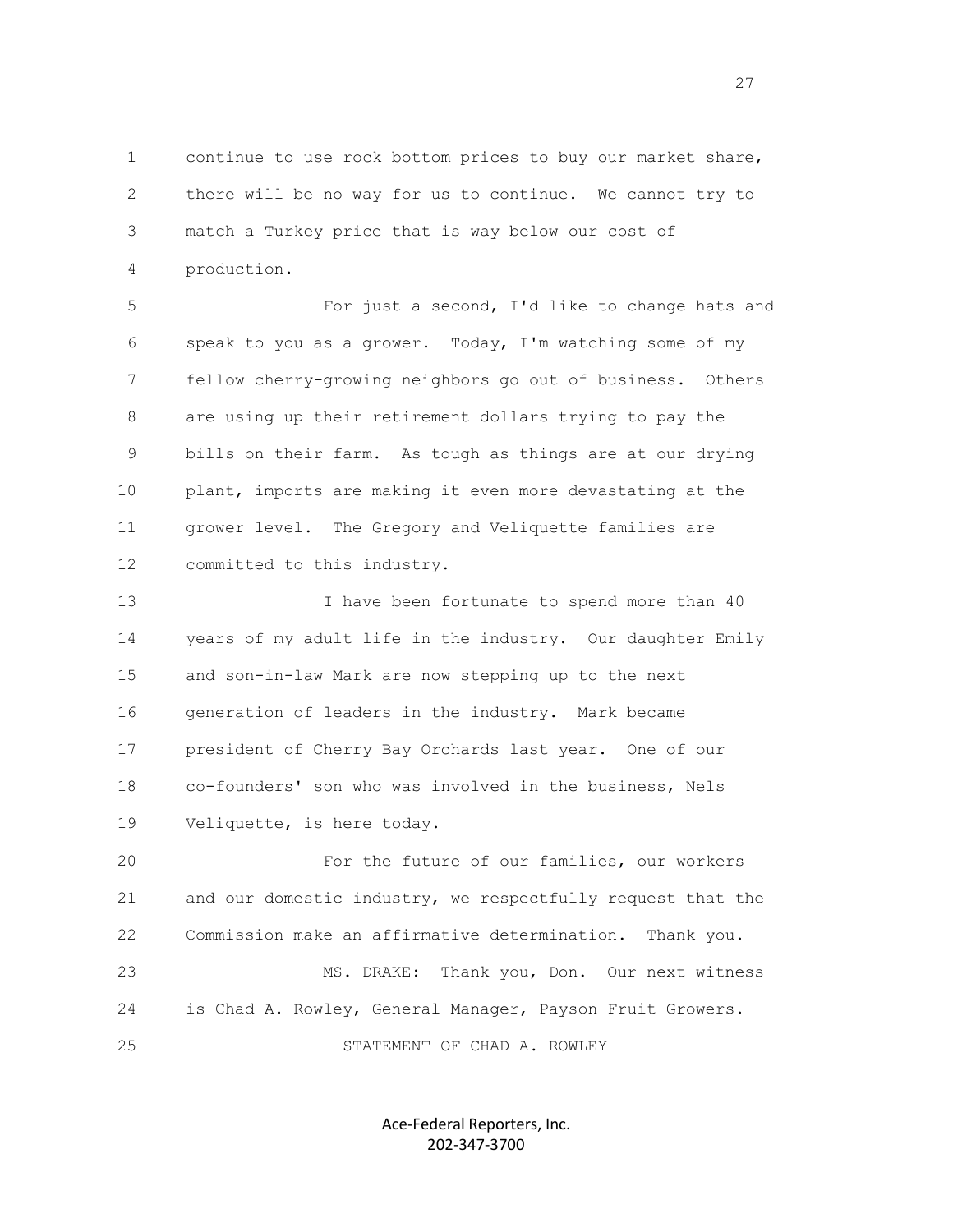1 MR. ROWLEY: Good morning Ms. Christ and 2 members of the Commission staff. My name is Chad Rowley. 3 I'm the general manager of Payson Fruit Growers. We produce 4 dried tart cherries in Payson, Utah. I'm the third 5 generation of my family involved in the tart cherry 6 industry. In the early 1960's, my grandfather, two of his 7 brothers and some of their neighbors that were growing tart 8 cherries decided to join together and process their own 9 cherries.

 10 They started with a couple of pitting lines at 11 that time. At that time, there were not a lot of tart 12 cherries grown in Utah. That began to change with the 13 advent of mechanical harvesting in the early 1970's, which 14 was much less labor intensive. More trees were planted, 15 more neighbors joined the coop, and they built a freezer to 16 store their raw crop.

 17 Over time, customer tastes began to change, 18 and there was less demand for the frozen and canned cherries 19 used for deserts and pie filling. In the late 1980's and 20 the early 1990's, we were producing more frozen tart 21 cherries than we could sell. My uncle began to experiment 22 with drying the cherries.

 23 It took a lot of adjustments and failed starts 24 to finally find a method for producing dried cherries that 25 resulted in a product that was the right balance of tart and

> Ace-Federal Reporters, Inc. 202-347-3700

<u>28</u> and the contract of the contract of the contract of the contract of the contract of the contract of the contract of the contract of the contract of the contract of the contract of the contract of the contract of the c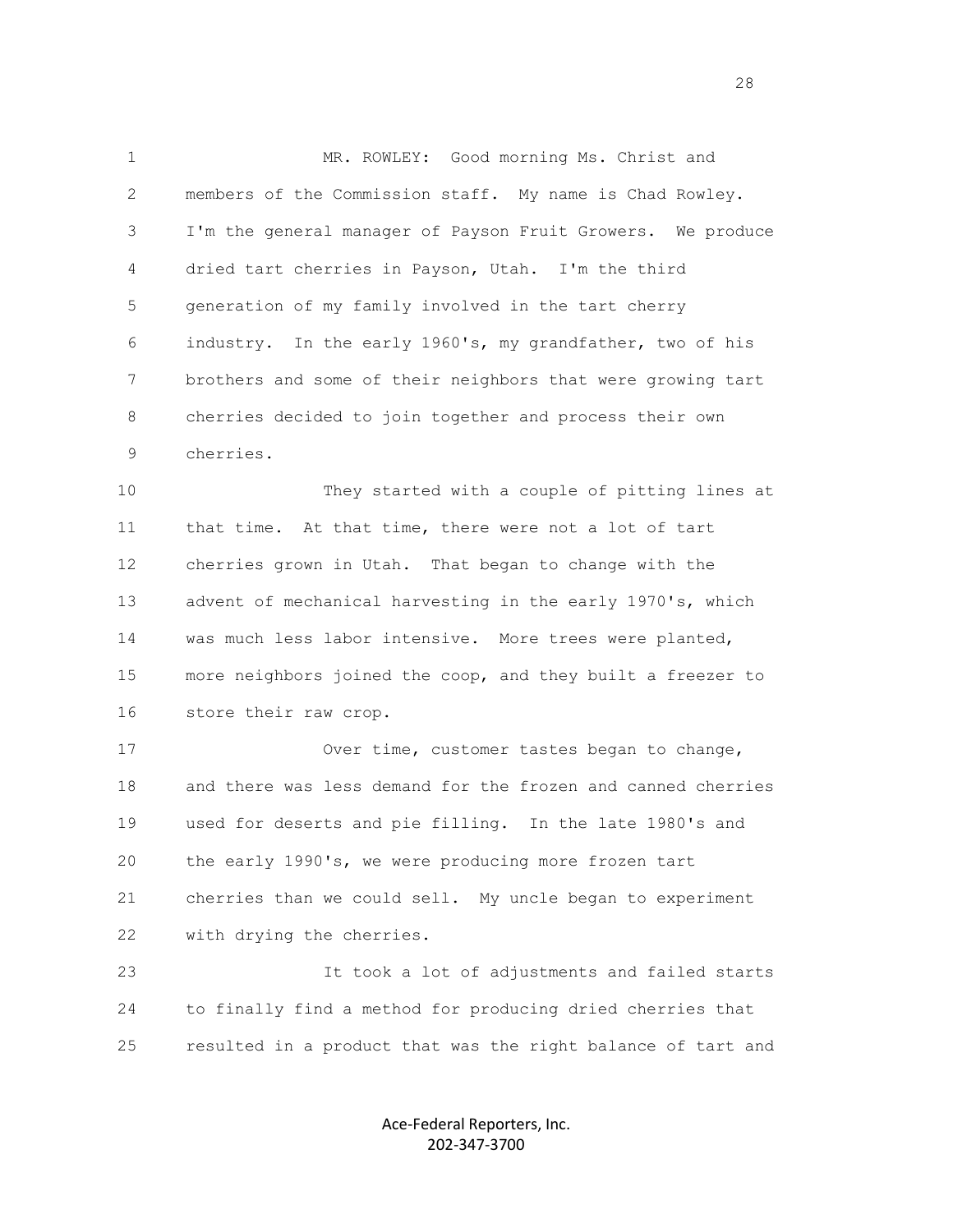1 sweet, and the right texture for snacking as an ingredient 2 in a wide array of foods.

 3 We built our first prototype dryer in the 4 early 1990's. As demand started to take off, we continued 5 to grow, and other domestic producers started producing 6 dried tart cherries as well. Today, we have several dryers 7 and we have gone from nearly 100 percent of what we produced 8 being sold in the frozen form to the majority of our product 9 sold dried.

 10 In short, the development of dried tart 11 cherries as a product and a market is the only reason Payson 12 Fruit Growers is still in business today. While the rapid 13 growth in demand we saw early on has started to plateau in 14 recent years, the much bigger threat we see is from imports. 15 We've done a lot to educate consumers and build the market 16 for our product. There's also a lot more we can do.

 17 But when more and more of the market we've 18 built goes to imports instead of domestic producers, it 19 undermines the effectiveness of our efforts. We produce a 20 wide array of dried, tart cherries including cherries 21 infused with sugar, apple juice concentrate infused cherries 22 and uninfused cherries. We've produced dried cherries from 23 raw cherries that have been pitted and frozen.

 24 Frozen cherries can be held in the freezer for 25 at least two years, so we have a steady supply available to

> Ace-Federal Reporters, Inc. 202-347-3700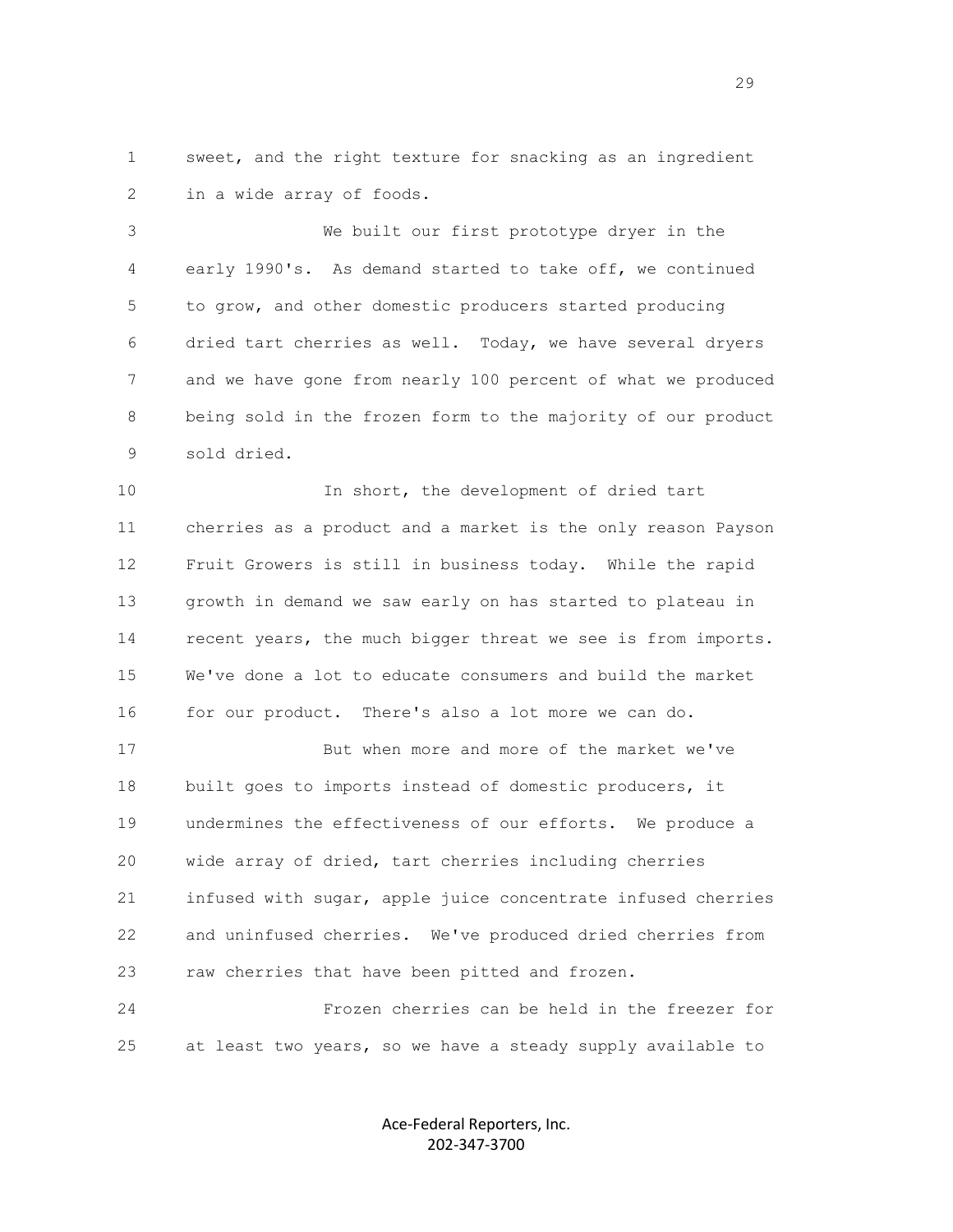1 produce dried cherries throughout the year. For infused 2 cherries, we first infused the thawed cherries in sugar or 3 apple juice. The infusion sweetens the cherries and 4 improves the yield.

 5 We use the break\*\* scale to measure sweetness. 6 Once the proper balance of tart and sweet is achieved, the 7 cherries are ready to be dried. We use conveyor dryers, 8 which are common in the industry. The infused cherries are 9 loaded onto the beginning of the conveyor belt and carried 10 through the dryer.

 11 As the dryer belt moves the tart cherries 12 through the drying machine, hot air is blown on the cherries 13 and they lose moisture. After they are dried, the cherries 14 are typically coated in a very thin layer of oil such as 15 safflower or sunflower oil to prevent sticking. At the end 16 of the drying process, the dried cherries are scanned and 17 checked for any defects or foreign material before being 18 packed.

 19 Dried tart cherries may also be further 20 processed by being sliced, chopped or minced. As far as we 21 know, dried tart cherries from Turkey are processed through 22 the same or similar methods as what we use. Product from 23 the U.S. and Turkey have similar flavor profiles and 24 textures, and would be virtually indistinguishable to the 25 ordinary consumer.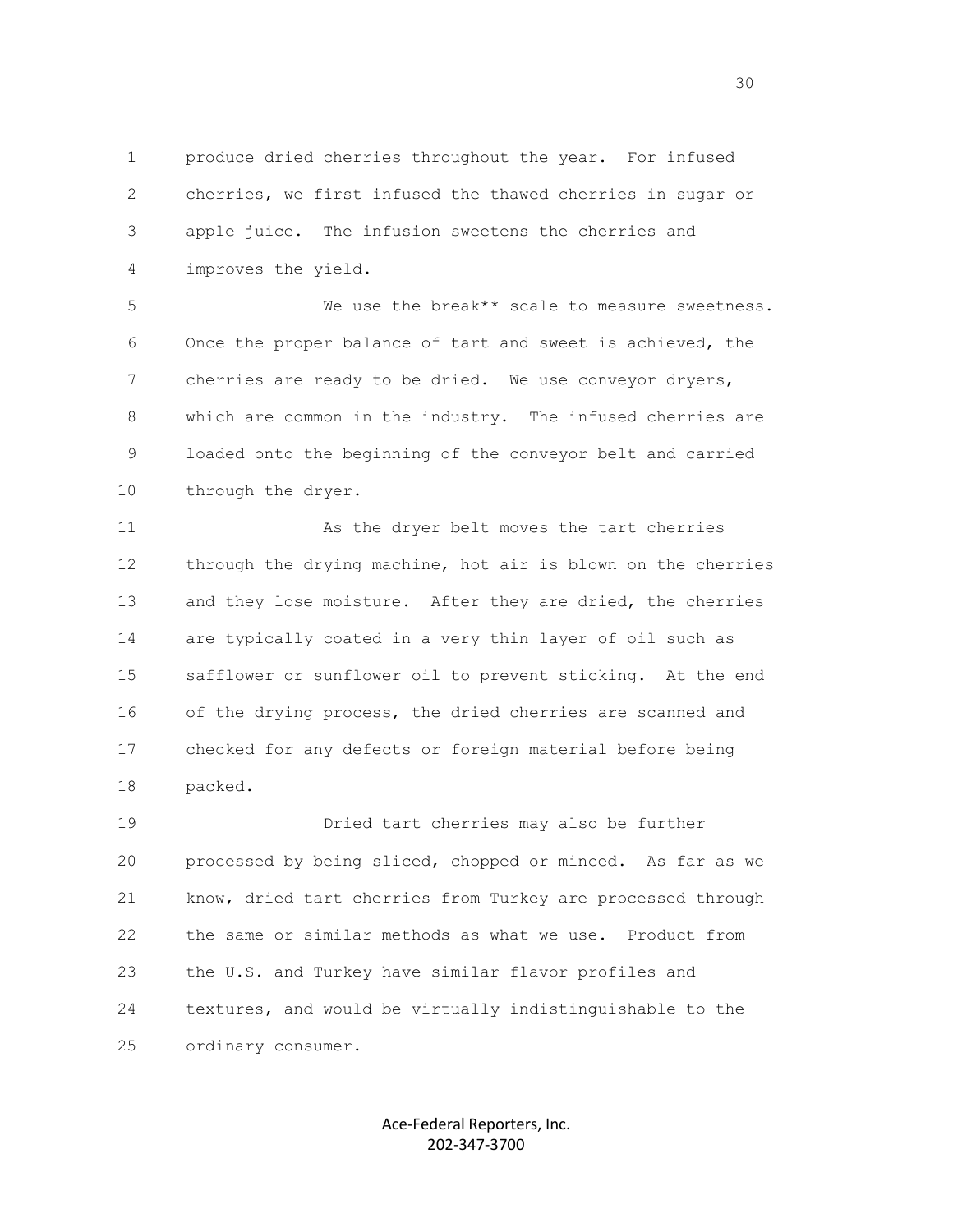1 This is especially the case if the cherries 2 have been incorporated as an ingredient in a finished 3 product such as a trail mix, cereal, granola or other item. 4 This makes price a very important factor in the purchasing 5 decision for dried tart cherries.

 6 As imports of dried tart cherries from Turkey 7 have grown by multiples since 2016, Payson has seen its 8 shipments and production of dried tart cherries fall. In 9 late 2017, we were forced to cut back to a four day work 10 week. This was hard for our workers, but we did everything 11 we could to avoid layoffs.

 12 As a family run company concerned with our 13 community, we simply cannot afford to lose good people. But 14 if our sales and production fall even further, it will be 15 difficult to keep them fully employed. Our plant is 16 currently only running at 60 percent of its capacity due to 17 declining sales. The loss of sales and production volume 18 has also harmed us financially, leading to falling sales 19 revenue and lower profits.

 20 This has forced us to cut our capital 21 expenditures and stalled some of the new product developed 22 projects we've been planning. For over 50 years, my 23 extended family and our friends and neighbors in the area 24 have banded together in support of Utah tart cherry growers 25 with our processing operation. Payson Fruit needs a robust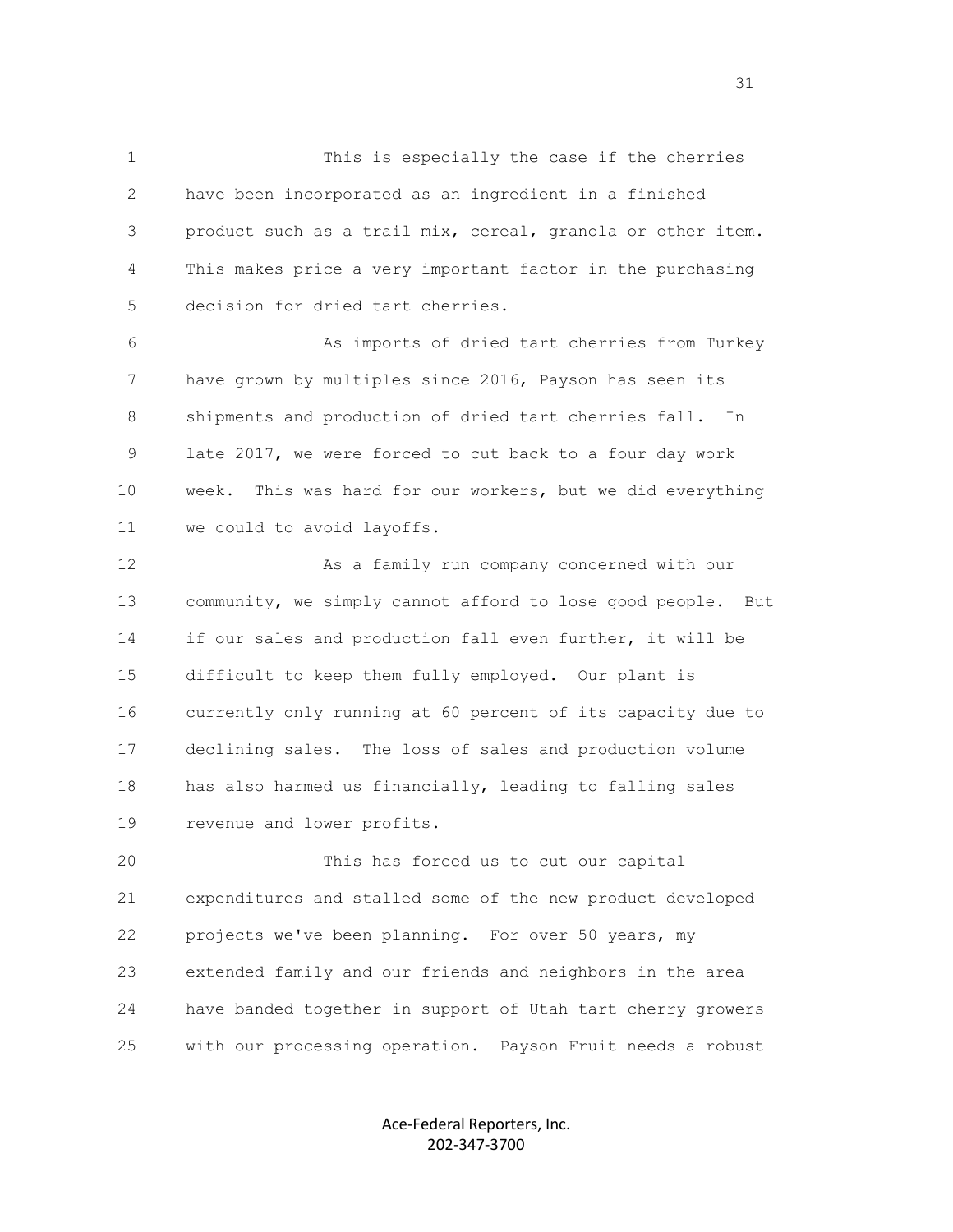1 dried tart cherry business in order to fulfill that 2 mission.

 3 Unless action is taken on imports from Turkey, 4 it will become more and more difficult to maintain a viable 5 dried tart cherry industry in Utah and throughout the 6 country. I am the third generation of my family involved 7 with Payson Fruit Growers, and we're working to actively 8 involve the next generation.

 9 We hope the Commission will vote in the 10 affirmative to make that vision reality. Thank you.

 11 MS. DRAKE: Thank you. Our next witness is 12 Melanie LaPerriere, president and CEO of Cherry Central 13 Cooperative, Incorporated.

14 STATEMENT OF MELANIE LAPERRIERE

 15 MS. LaPERRIERE: Good morning Ms. Christ and 16 members of the Commission staff. My name is Melanie 17 LaPerriere. I'm the president and CEO of Cherry Central 18 Cooperative. While I have only been in this position for a 19 short time, I have many years of experience in the fruit 20 industry, including marketing, sales, operation, project 21 management and systems implementation.

 22 Before joining Cherry Central, I was the vice 23 president and general manager of Naturipe Foods, a 24 grower-owned California based company marketing blueberries, 25 raspberries, strawberries and blackberries. Cherry Central

> Ace-Federal Reporters, Inc. 202-347-3700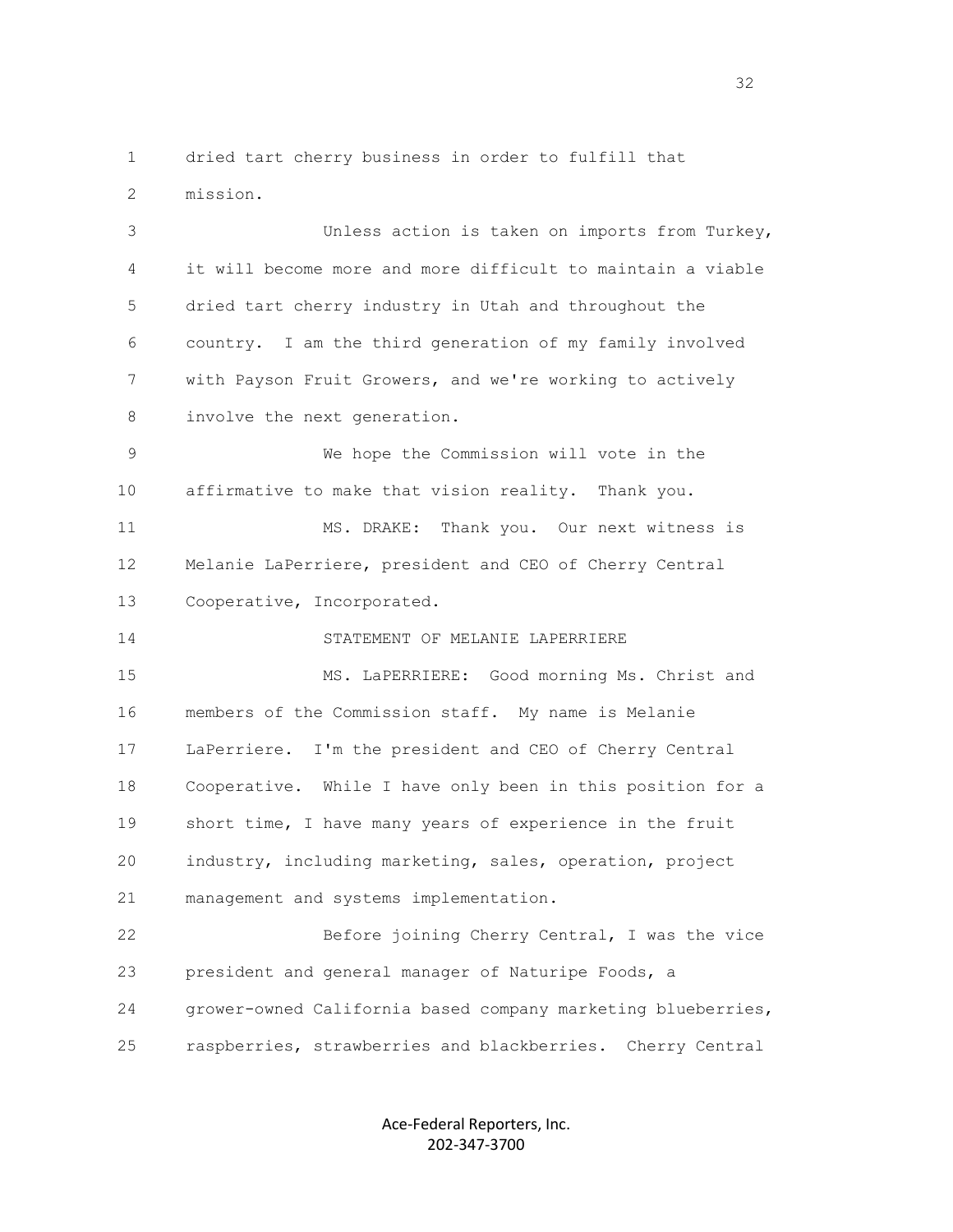1 is a cooperative owned by eight tart cherry grower 2 processors and one apple grower processor. Payson Fruit 3 Growers is one of the grower-owners of our cooperative. 4 At the cooperative level, Cherry Central owns 5 a fruit dryer in Shelby, Michigan named Oceania Foods. 6 Oceania Foods processes the fruit our grower-owners harvest, 7 as well as other purchased fruit products like blueberries 8 and cranberries. Because most of our owners are tart cherry 9 growers, processing tart cherries will always be our 10 strategic core.

 11 As others have testified, nearly all tart 12 cherries are sold in processed form and dried tart cherries 13 are the form in which about 25 to 30 percent of the raw crop 14 is ultimately sold. Dried tart cherries are used in a wide 15 array of applications. They can be sold as stand-alone 16 snack items at the retail level either under a branded or 17 private label name. They can also be sold as ingredients in 18 mixes of dried fruits, trail mixes or granolas in retail 19 stores.

 20 Dried tart cherries are also sold to food 21 manufacturers who incorporate them as an ingredient in 22 finished products like breads, cakes, cereal bars and 23 finished confections like chocolate-covered cherries. They 24 are also used in the food service industry, where they are 25 used in a wide variety of sweet and savory applications.

> Ace-Federal Reporters, Inc. 202-347-3700

<u>33 and the state of the state of the state of the state of the state of the state of the state of the state of the state of the state of the state of the state of the state of the state of the state of the state of the st</u>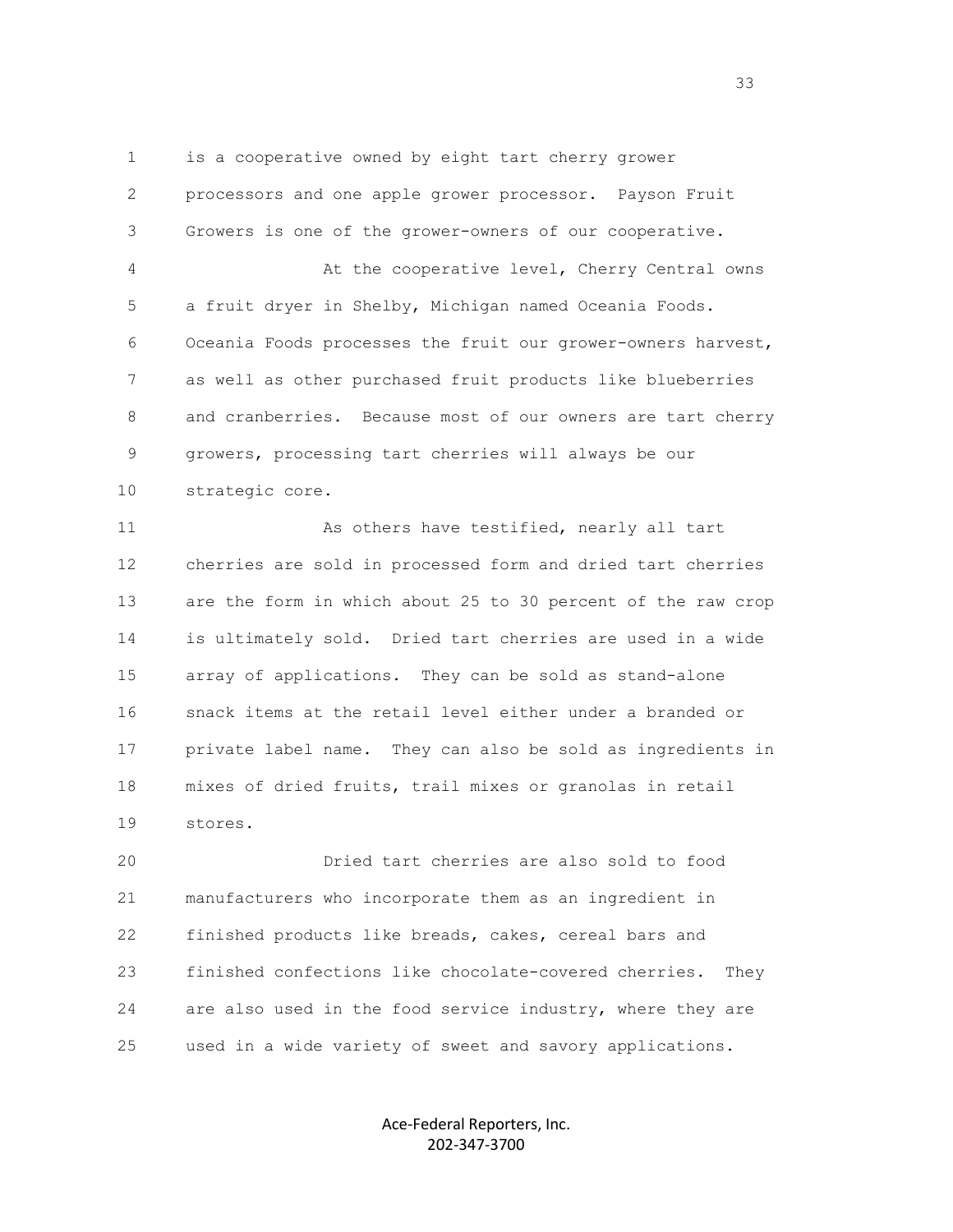1 Many sales of dried tart cherries first go 2 through distributors, including distributors that may rebag 3 bulk cherries into packages, and even combine tart cherries 4 from several different producers into one package. As 5 demand for dry tart cherries has grown over the years, 6 Oceania has also expanded and added to their capacity.

 7 The most recent dryer we added at Oceania came 8 online in lte 2015, and we completed an expansion in 2016 9 adding a new infusion system. Unfortunately, we have not 10 been able to reap the returns we envisioned from this 11 important investment. Just as we were hoping to ramp up the 12 sales and production on our new equipment, imports from 13 Turkey ramped up instead. Our production and shipments have 14 fallen as a result, and our capacity utilization is 15 unsustainably low.

 16 As we curtailed production in 2018 and imports 17 from Turkey peaked, we were also forced to let some of our 18 employees go. As sales revenues have fallen, Oceania's 19 final performance on dried tart cherries has become 20 increasingly dire. I'm excited to begin my new role as 21 president and CEO of Cherry Central because I see many 22 opportunities for our business.

 23 We have great products and a wonderful group 24 of committed, cooperative growers. We are hoping to invest 25 in marketing and the development of new products, to take

> Ace-Federal Reporters, Inc. 202-347-3700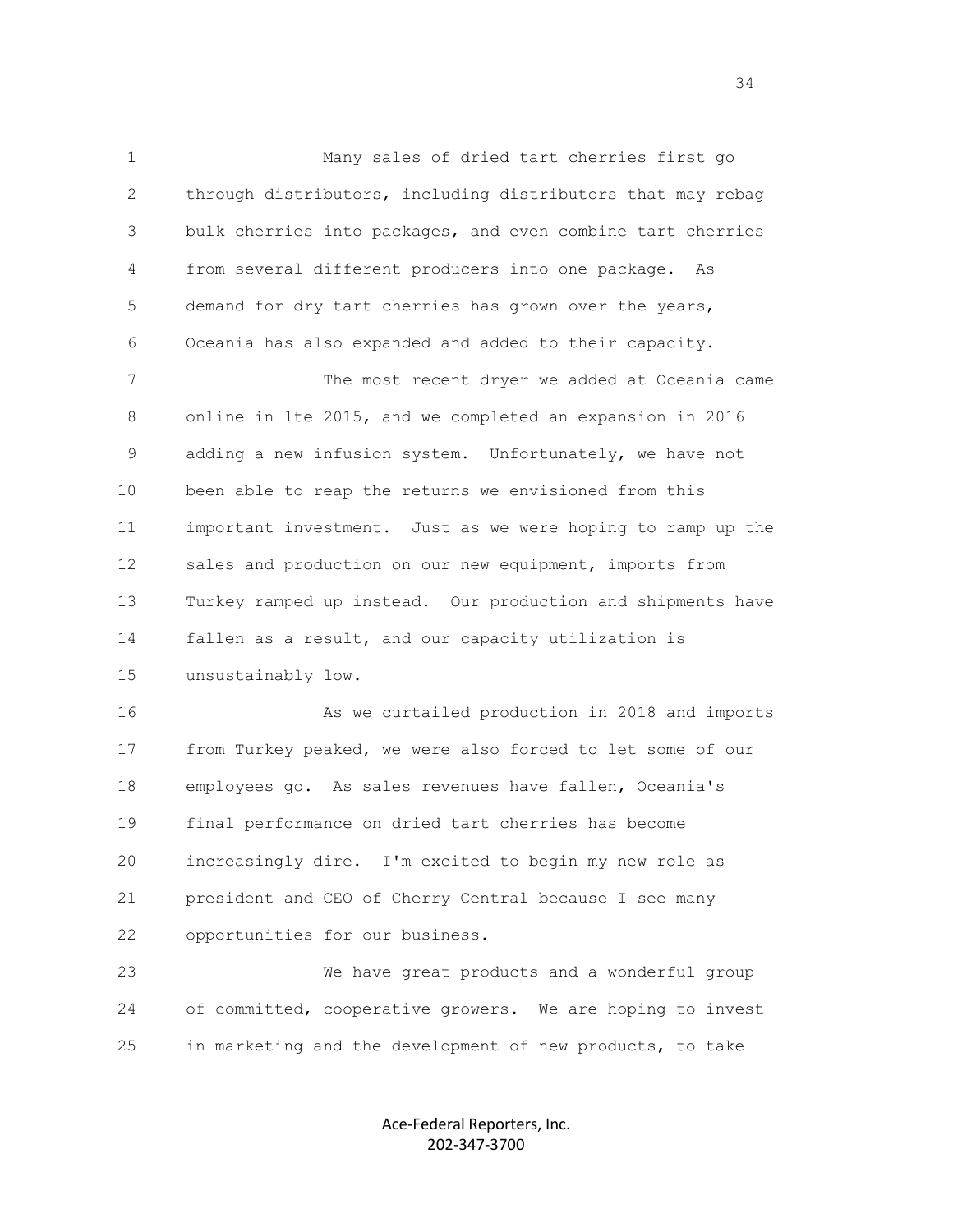1 advantage of our recently added capabilities and grow and 2 thrive in an ever-changing market.

 3 But these investments are difficult to justify 4 in a market that has been distorted by growing volumes of 5 low-priced dried tart cherries from Turkey. We have been 6 also forced to cut our capital expenditures and R&D and 7 investments, instead of increasing them. I am confident 8 that our coop will have a bright future if conditions of 9 fair trade can be restored.

 10 However, if dumping, subsidies and deep 11 underselling are allowed to continue, it will only inflict 12 further injury on an already vulnerable industry. Thank 13 you.

 14 MS. DRAKE: Thank you. Our last witness is 15 Tim Brian, president, Smeltzer Orchard Company.

## 16 STATEMENT OF TIM BRIAN

 17 MR. BRIAN: Good morning Ms. Christ and the 18 members of the Commission staff. My name is Tim Brian, and 19 I am president of Smeltzer Orchard Company in Frankfort, 20 Michigan. My family first homesteaded land in 1872 and 21 started planting fruit trees. Nearly 150 years later, we 22 are processing dried tart cherries across the street from 23 the original homestead.

 24 My great grandfather and his two brothers 25 established Smeltzer Orchard Company in 1942, and we started

> Ace-Federal Reporters, Inc. 202-347-3700

<u>35 September 2005 September 2005 September 2005 September 2005 September 2005 September 2005 September 2005 S</u>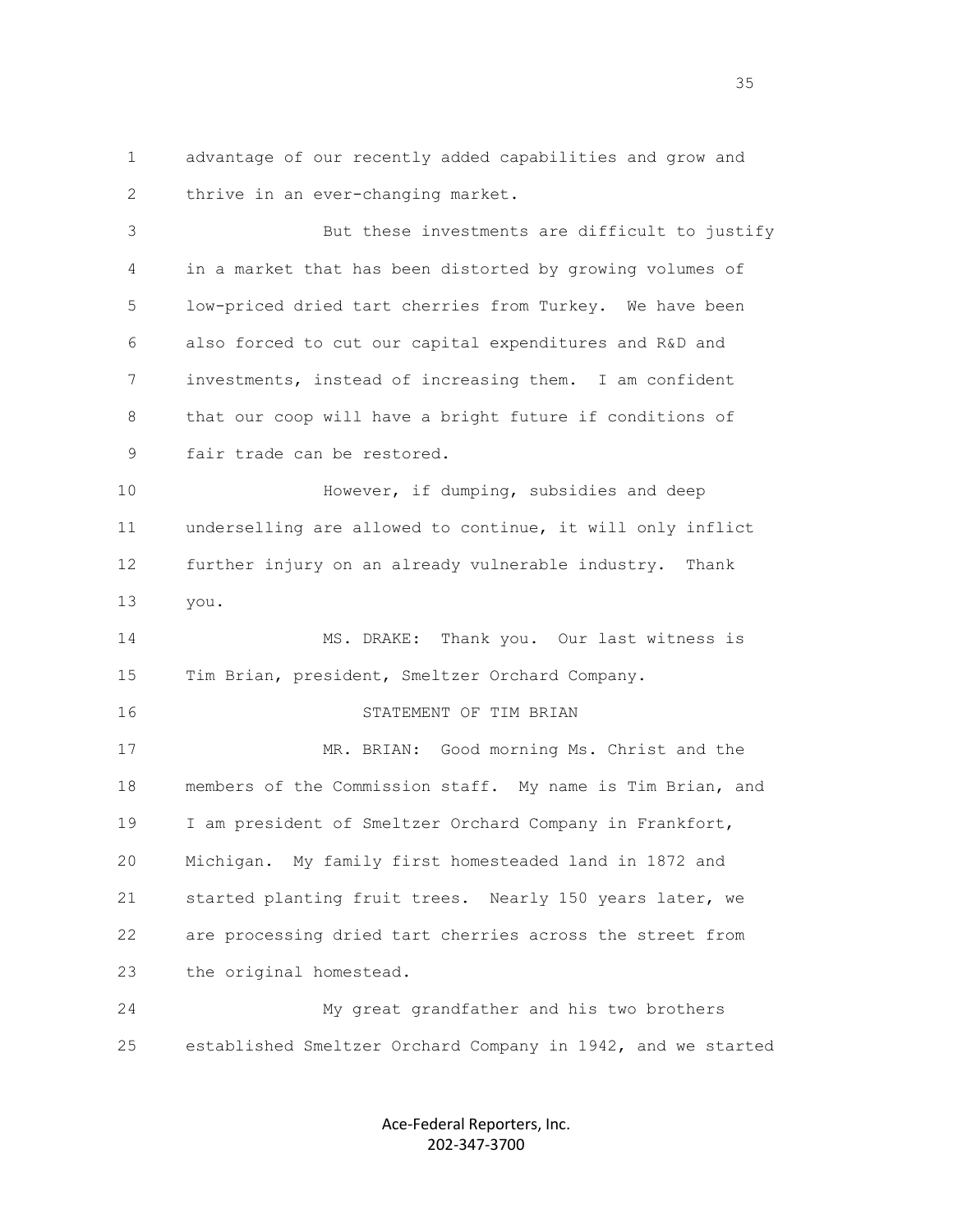1 pitting cherries in 1946. We started drying tart cherries 2 in 1992. My production grew along with the demand from year 3 to year. Today, we are only drying about half the volume of 4 dried cherries, dried tart cherries we did at our peak. 5 I have been working full time at Smeltzer 6 Orchard Company ever since I graduated from college nearly 7 30 years ago. I became president in 2004. Smeltzer Orchard 8 Company is an independent processing company. We're not a

 9 cooperative. While some of my family members do still have 10 their own orchards, our company does not own any orchards 11 directly.

 12 We buy all of our raw cherries from 13 independent growers throughout the state of Michigan. We 14 pit, freeze them so we can hold the frozen cherries in 15 inventory throughout the year. While we sell cherries in 16 frozen form, we also use frozen cherries as an input to our 17 drying process. We generally infuse the cherries prior to 18 drying for higher moisture content, a softer texture and a 19 better flavor profile.

 20 Our dryers are oven conveyors, and the drying 21 process is similar to what's already been described. One 22 thing I would like to stress today is dried cherries are 23 unique to its own. We do use our equipment to dry some 24 other fruit, such as blueberries and cranberries, but each 25 fruit is perceived as a distinct product by producers and

> Ace-Federal Reporters, Inc. 202-347-3700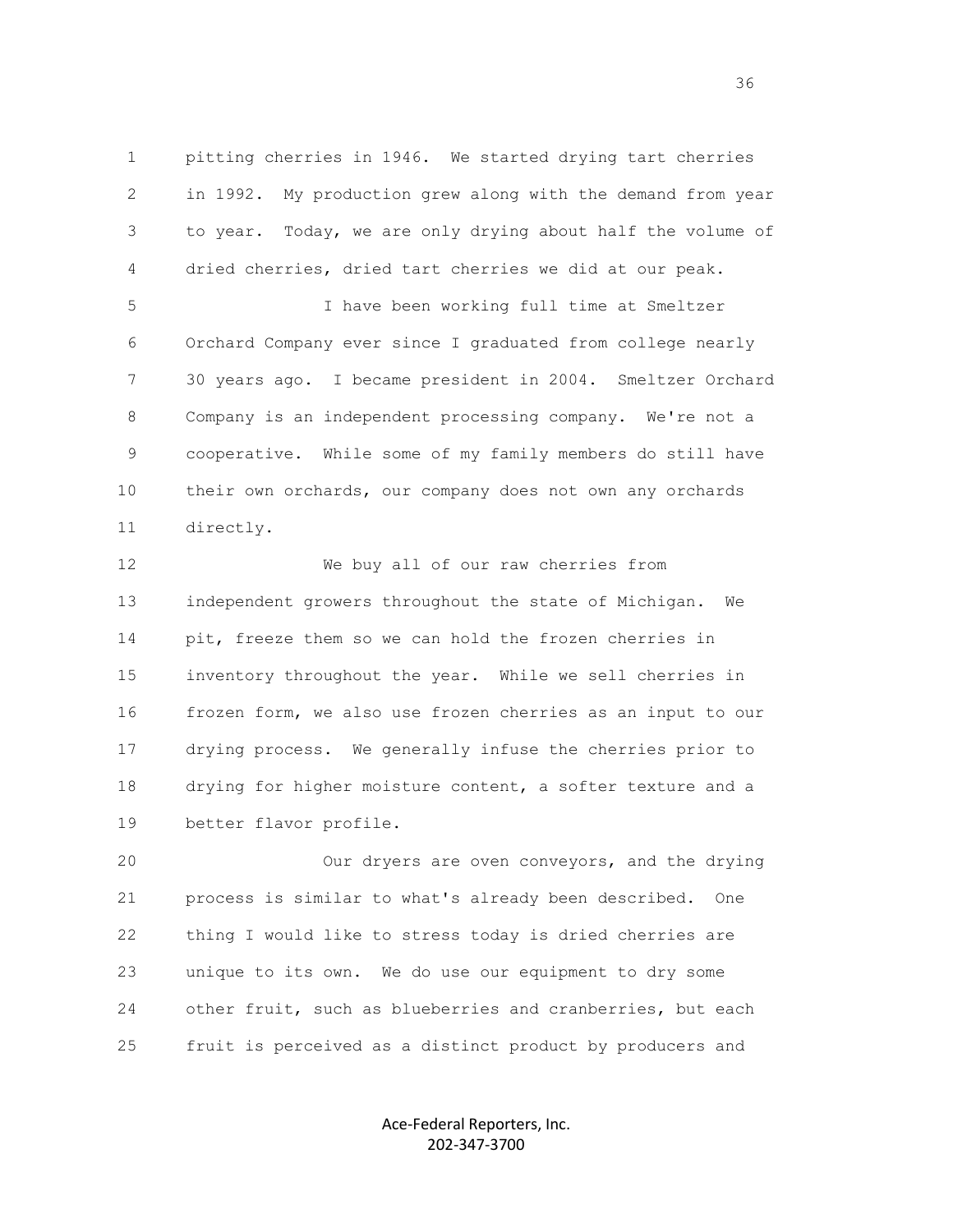1 consumers.

| 2  | If a customer asks for dried tart cherries,                   |
|----|---------------------------------------------------------------|
| 3  | they expect dried tart cherries, not blueberries or           |
| 4  | cranberries. Each fruit has a different texture and flavor    |
| 5  | The natural sugar level, pH readings and moisture<br>profile. |
| 6  | content are all different. For example, malic acid is the     |
| 7  | dominant acid in tart cherries, while citric is the dominant  |
| 8  | acid in blueberries and cranberries and there's others.       |
| 9  | Even though blueberries and cranberries may                   |
| 10 | also be infused like cherries prior to drying, the batches    |
| 11 | need to be kept separate throughout the process. Our          |
| 12 | formulas and time needed for infusion is also different for   |
| 13 | each kind of fruit. While tart cherries absorb the infusion   |
| 14 | through a pitter needle hole, cranberries are sliced so they  |
| 15 | absorb the infusion, or the skin of the blueberries is        |
| 16 | scraped or scarified so it can absorb the infusion.           |
| 17 | It takes some time to clean the drying                        |
| 18 | equipment, which we switch from one type of fruit to the      |
| 19 | next, because they must be kept separate throughout the       |
| 20 | process and keep their separate flavor profiles preserved.    |
| 21 | For all these reasons, we consider dried tart cherries to be  |
| 22 | completely separate product from all other types of dried     |
| 23 | fruit such as blueberries and cranberries.                    |
| 24 | Unfortunately, Smeltzer Orchard Company is                    |
| 25 | operating far below capacity due to the lack of market        |

Ace-Federal Reporters, Inc. 202-347-3700

<u>37</u>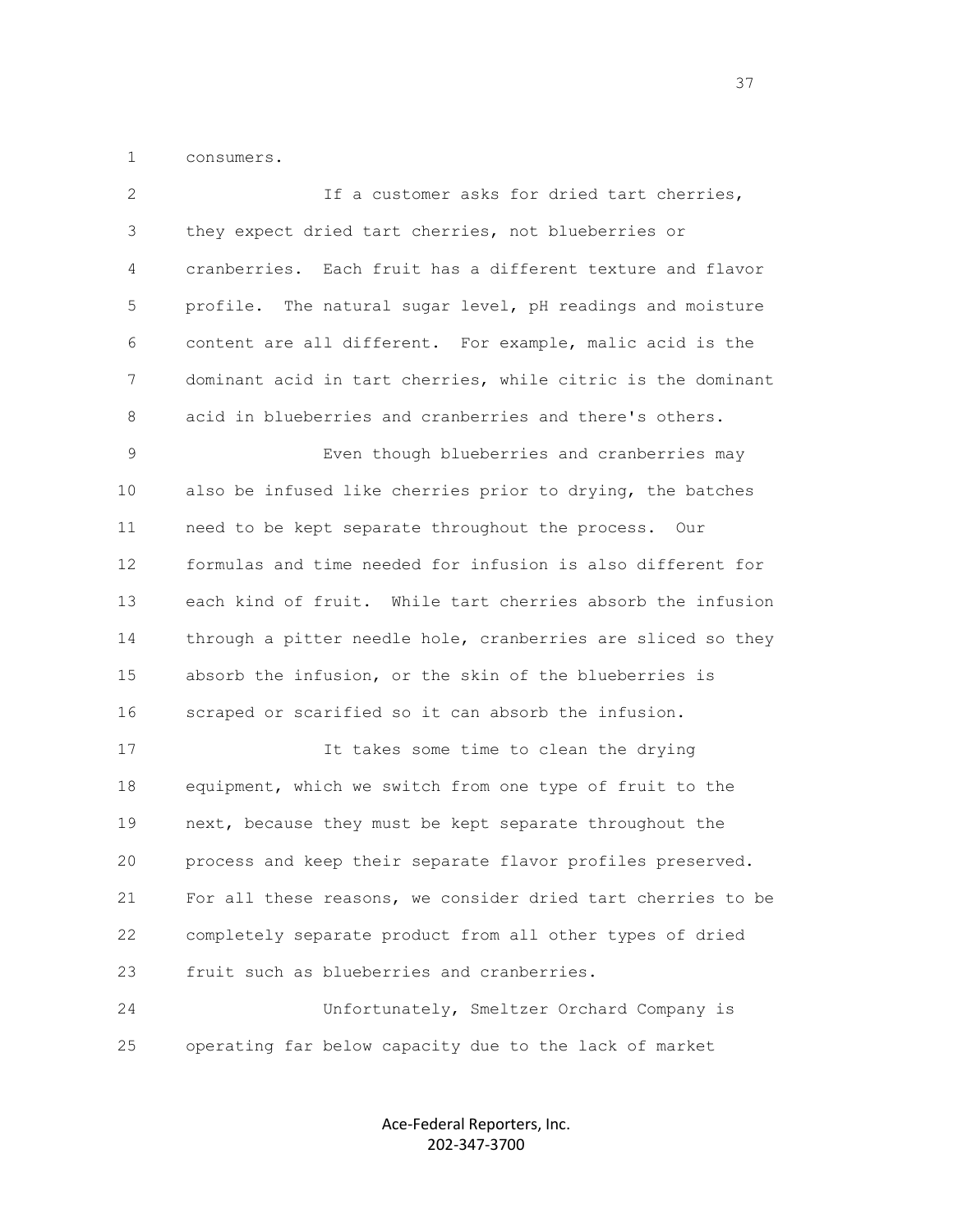1 opportunities for our product. While imports from Turkey 2 have soared, we mostly have been left standing still. Our 3 sales, prices and revenues have also suffered. As a result, 4 we have not been able to contemplate any significant new 5 investments, even though one of our two dryers is over 20 6 years old.

 7 With all the time and money our domestic 8 industry has invested in building a market for dried 9 cherries, we should be able to see some benefits in terms of 10 higher sales and prices. Dumped, subsidized imports have 11 used low prices to penetrate our market and take the demand 12 we helped create. We have joined with my fellow domestic 13 producers to file these petitions because imports threaten 14 even greater injury if we do not act now.

 15 Turkey is one of the largest producers of tart 16 cherries in the world. Any value-added product our industry 17 develops they follow right behind. They have already come 18 to dominate the market for tart cherry juice, and we cannot 19 let the same thing happen to the market for dried tart 20 cherries. Cherry farmers and processing in Turkey are 21 supported through an array of government subsidies, 22 including payments for the new saplings, export products, 23 forgiveness of government debts for processed fruit exports, 24 investment incentives and capital project subsidies.

25 As a small family-owned business, we simply

Ace-Federal Reporters, Inc. 202-347-3700

<u>38 and 2001 and 2001 and 2001 and 2001 and 2001 and 2001 and 2001 and 2001 and 2001 and 2001 and 2001 and 200</u>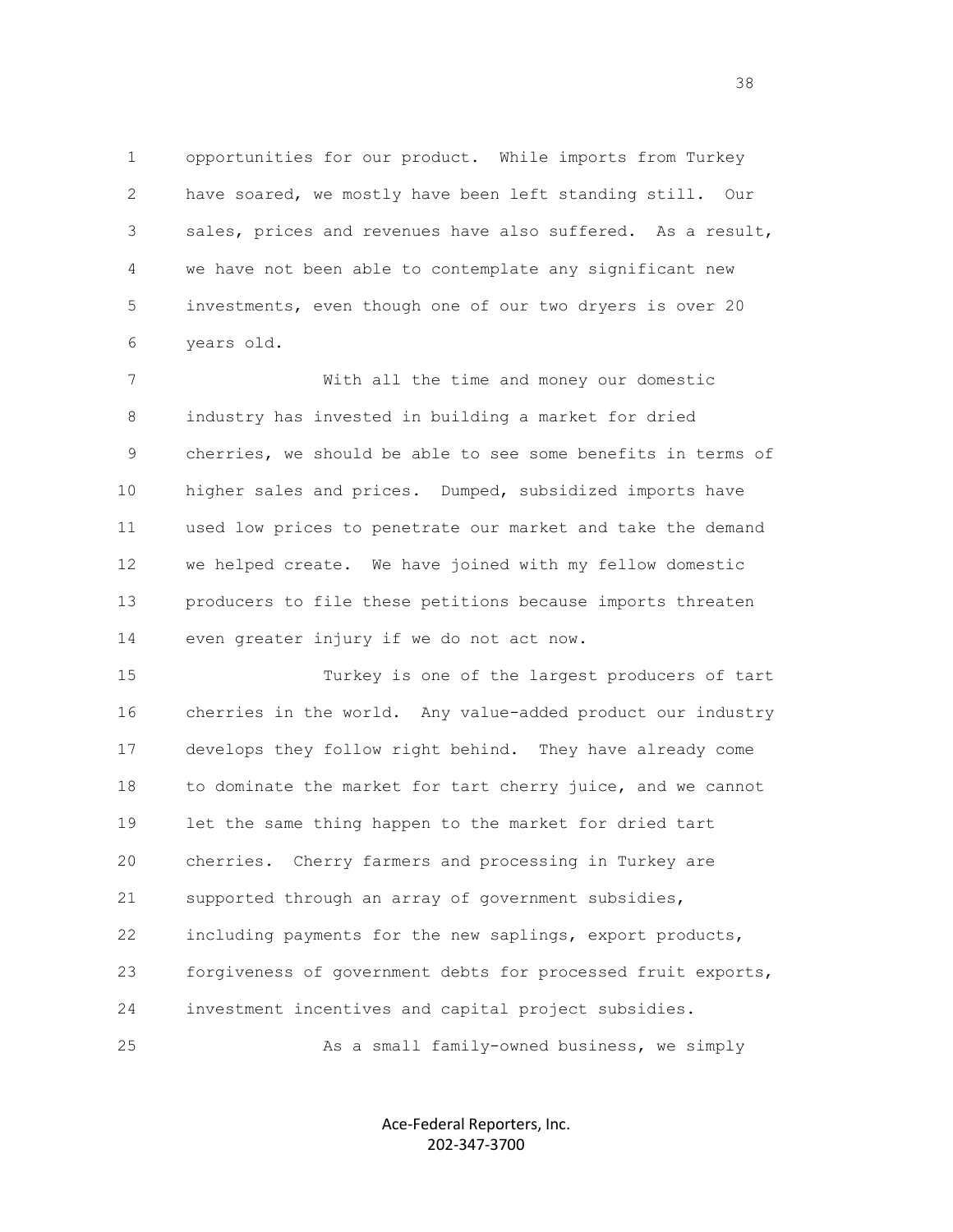1 cannot compete against a foreign government. Imports from 2 Turkey have already more than tripled from 2016 to 2018, and 3 the first three months of 2019 they are already 40 percent 4 higher than they were the same period a year ago. This 5 trajectory is simply unsustainable. If allowed to continue, 6 imports from Turkey will weigh down our entire domestic 7 market within a year or two.

 8 Our company is still family-owned. Two of my 9 brothers are actively involved in the company, and we are 10 already involving one of their sons, my nephew, to ensure we 11 can pass this company down to the next generation. The 12 Commission's vote in this case will help determine whether a 13 fifth generation of our family will have the opportunity to 14 succeed in this industry. Thank you.

15 MS. DRAKE: Thank you, Mr. Brian. That 16 concludes our testimony, and we'd be happy to take your 17 questions.

 18 MS. CHRIST: Thank you very much. We'll start 19 -- we'll start the staff questions with Calvin Chang, the 20 Investigator.

 21 MR. CHANG: Good morning everyone, and I'd 22 like to thank you all for taking the time to provide your 23 testimony. It's been quite enlightening and it's very much 24 appreciated. So my first question I think is for Ms. Drake 25 regarding the import data. So as I'm sure you've gathered

> Ace-Federal Reporters, Inc. 202-347-3700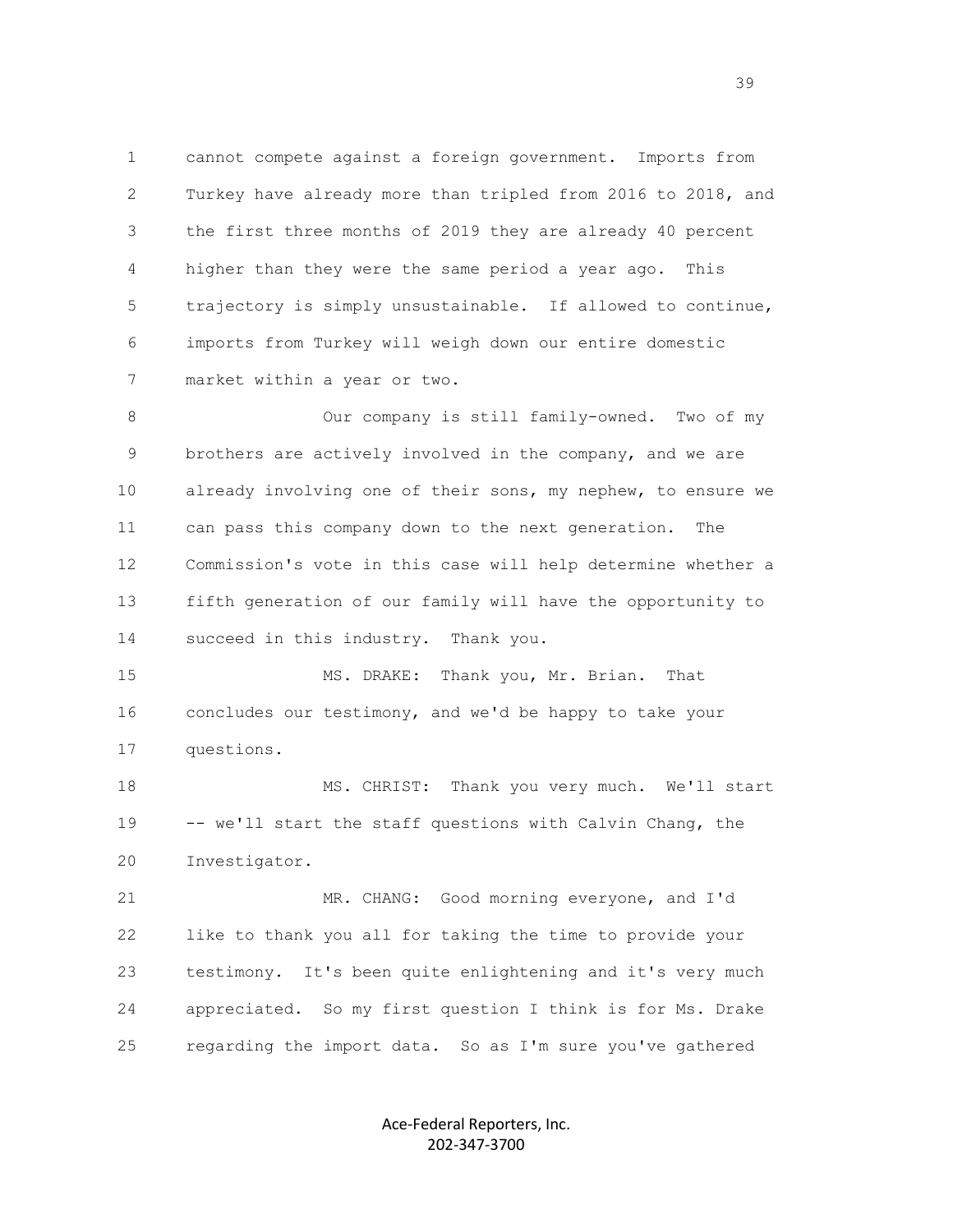1 from the record that we've collected, there's been a bit of 2 a discrepancy in terms of from a volume perspective, from 3 what we have so far versus what the public import statistics 4 present.

 5 And so I know that in your presentation, you 6 had recommended that the Commission rely on public import 7 data in terms of the compilation of the data. But I'm not 8 entirely sure whether that would be the best approach, or 9 because I'm still -- I'm personally still trying to figure 10 out exactly what's going on in the import side of things.

 11 And so either you can mention now or maybe in 12 post-conference what you would suggest would be the best way 13 for the Commission to compile the import data.

 14 MS. DRAKE: Certainly. This is Elizabeth 15 Drake. Thank you for that question. So the reason that we 16 think it is reasonable to rely on public import data is 17 first of all, we believe there hasn't been sufficient 18 importer response, and so for any company that hasn't 19 responded or has responded without data, without any further 20 explanation, we believe the only reliable source is the 21 public import data or the confidential CNIF import data. 22 For an importer that has responded, if there 23 is an importer that has responded with a volume that is 24 different from what the Commission has on the rest of the 25 record, I know that of course you and the Commission staff

> Ace-Federal Reporters, Inc. 202-347-3700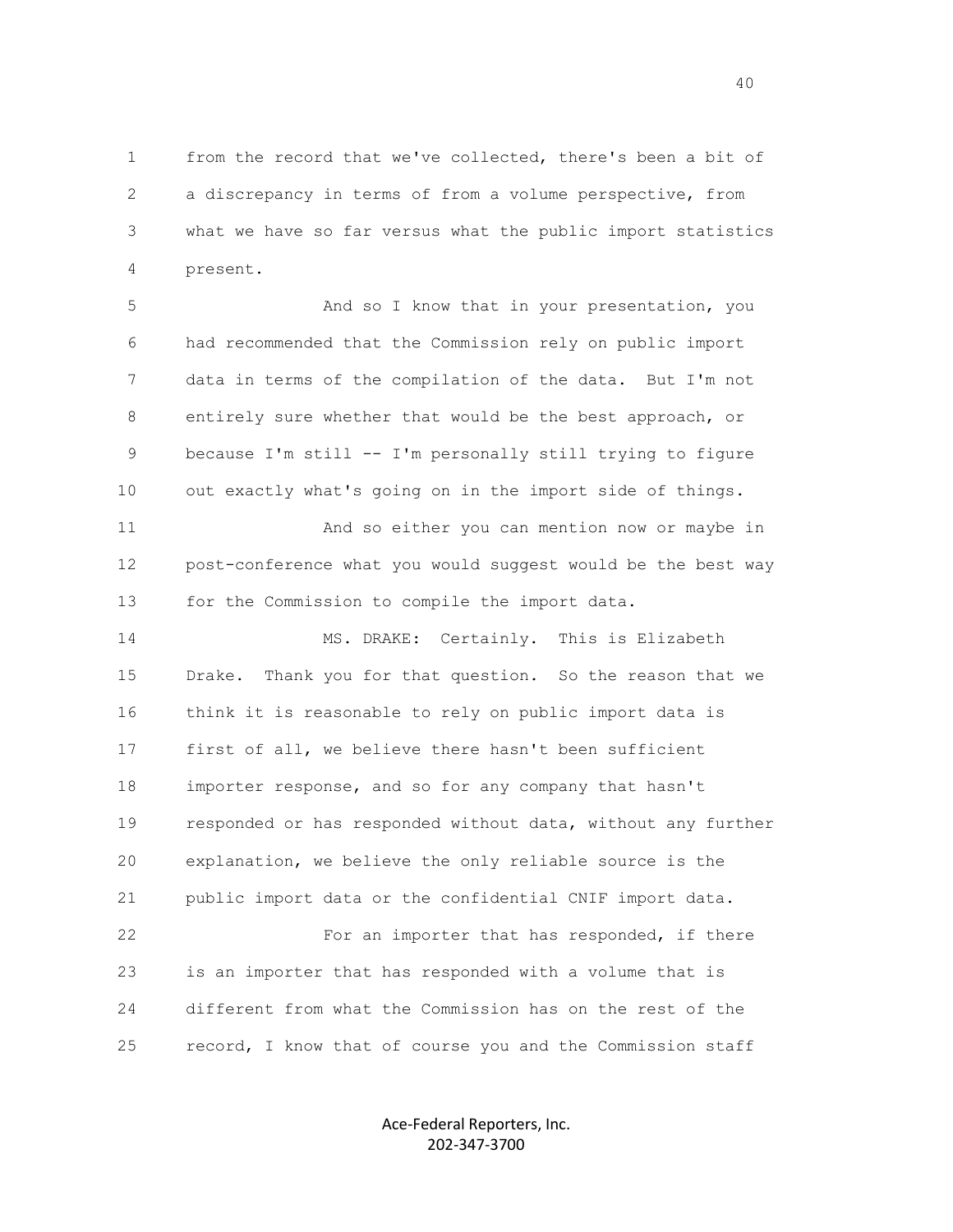1 are working hard to try to understand what might be the 2 source of that difference.

 3 I would believe that the assumption should be 4 on the side of the CNIF or public data, because we don't see 5 any reason why the numbers wouldn't match. So a response 6 that simply says I don't know or no response is not helpful. 7 The reason we focused on Chile is because that is the one 8 source that we believe that public data would overstate the 9 imports, because they don't produce a lot of raw tart 10 cherries.

11 But that's obviously not the case for Turkey, 12 which is a huge supplier of raw tart cherries, and many 13 Turkish producers advertise tart cherries and many importers 14 of Turkish product advertise tart cherries. We will explore 15 -- we'll provide more of that information in our 16 post-conference brief.

 17 I believe if the Commission decides it does 18 want to offer options, one option could be the public import 19 data, and a second option could be the public import data 20 adjusted only for volumes that have been, you know, there's 21 substantial evidence that that is not a dried tart cherry, 22 that there's some evidence on the record that it's actually 23 something else. And so we think that is the level that 24 would be required to adjust that, because this isn't some 25 broad basket category that we've had in other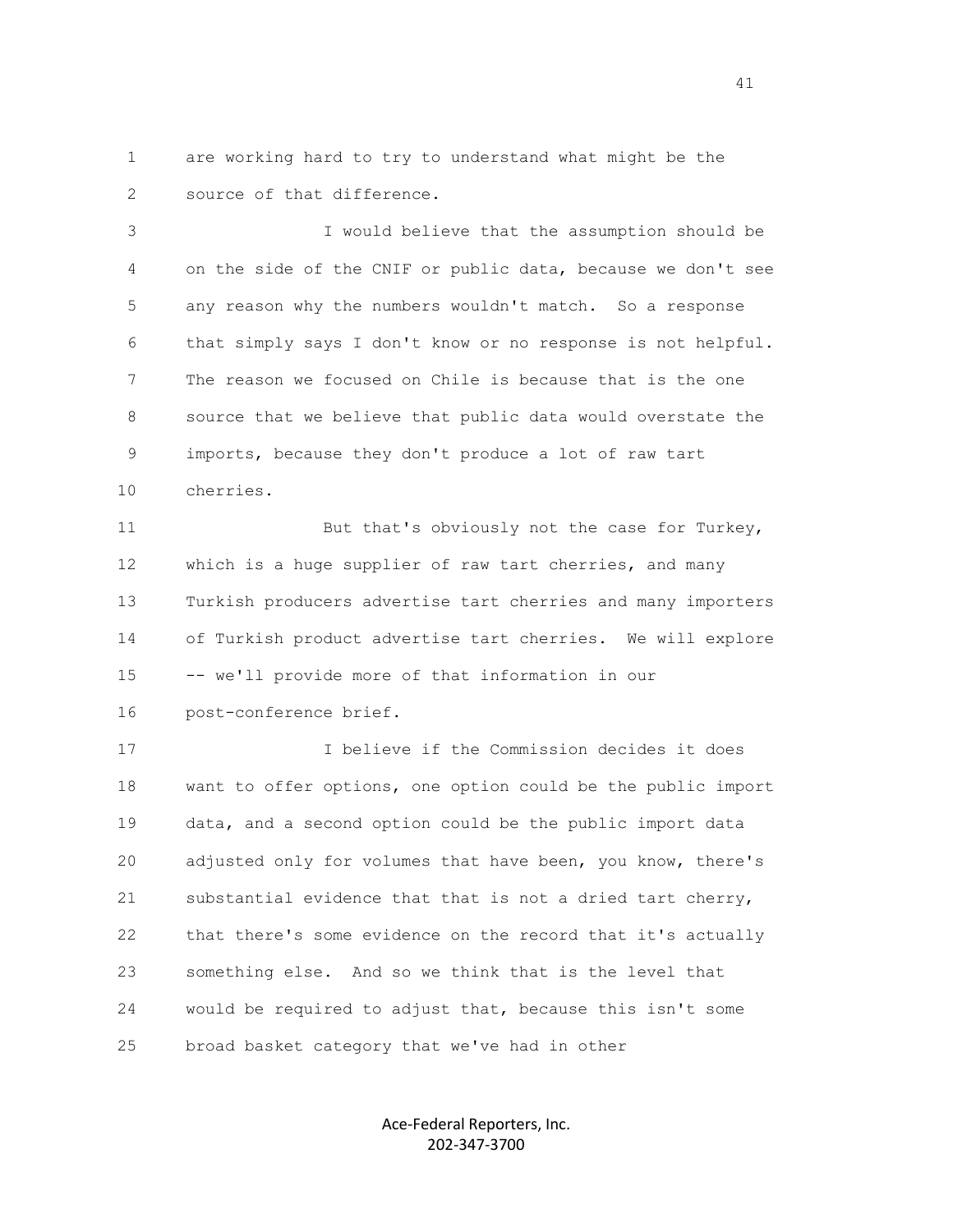1 investigations, where it's some, you know, not elsewhere 2 specified and petitioners come up with some well, it's 50 3 percent of subject or I don't know.

 4 That isn't this type of case. The only thing 5 that can come in under this category is dried tart cherries 6 or other dried cherries, and we think all the evidence that 7 we've seen is that what's coming in from Turkey is dried 8 tart cherries, which is we believe that data is reasonable 9 to rely on.

10 MR. CHANG: Okay, thank you for that 11 explanation. So the next question that I have is related to 12 the six types of cherries that are in the scope. I can't 13 remember the names off the top of my head, but I was 14 wondering, I know you've all mentioned in your previous 15 presentations that there are these -- the Turkish 16 cherries and the U.S. cherries are interchangeable.

 17 But I was wondering if you guys could go into 18 more specifics regarding any differences between these six 19 different types. Are they grown on different types of 20 trees, are there different flavors, different uses for these 21 cherries, if any? I guess if one of the industry experts 22 could provide some clarity on that, that would be great. 23 MR. GREGORY: Yes, this is Don Gregory, and as 24 a grower I can talk a little bit about varieties of 25 cherries. The predominant variety in the United States of

> Ace-Federal Reporters, Inc. 202-347-3700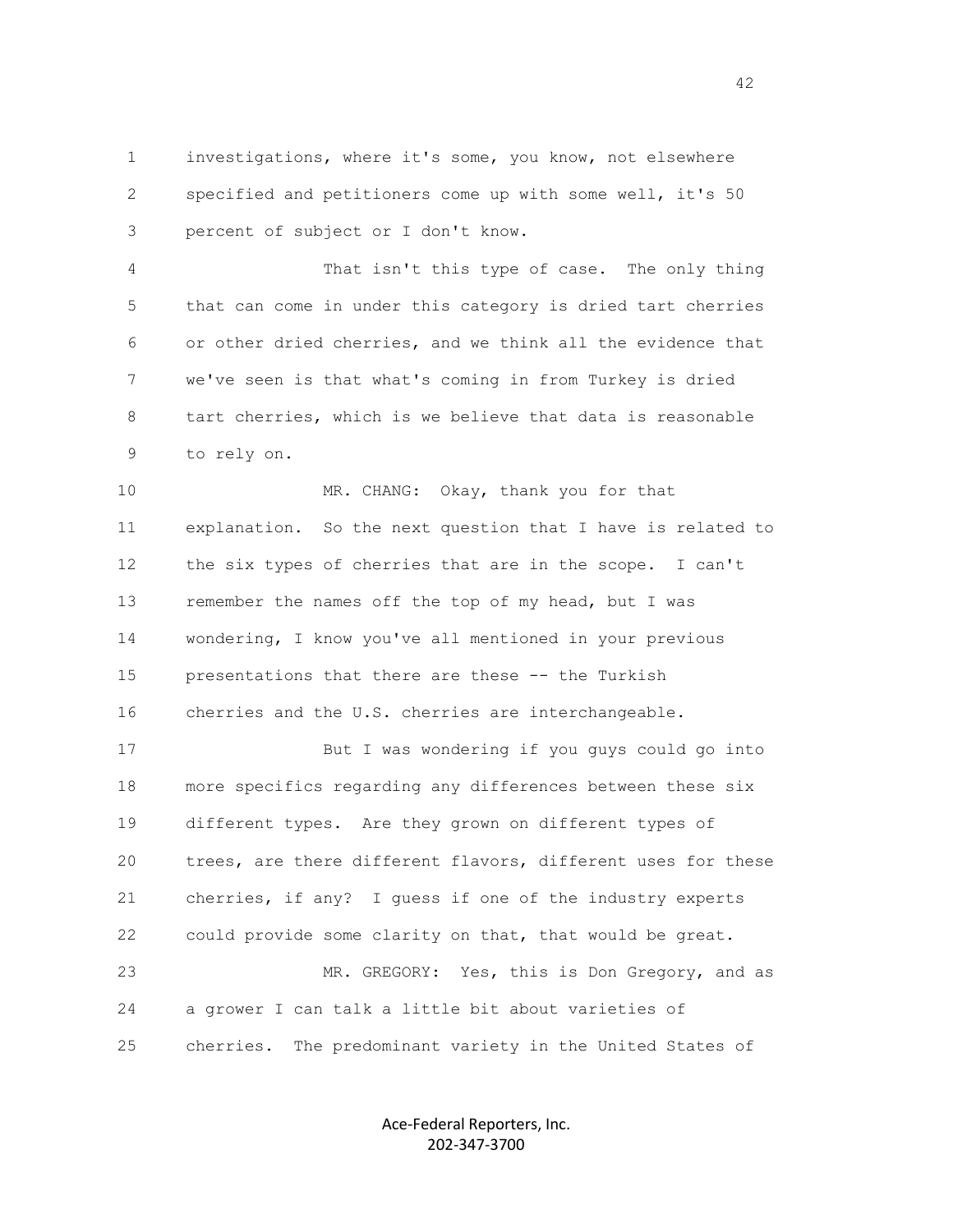1 tart cherry is the Montmorency cherry. We also have other 2 tart cherries.

 3 The other major tart cherry we have in the 4 United States is called a balaton cherry, which is a dark 5 juice cherry. That's probably the biggest difference 6 between different kinds of tart cherries, is that you have 7 -- you have some that have a lighter juice and some that 8 have a darker juice, and then there's a lot, you know.

 9 So we see -- in Europe we see both the light 10 juice and the dark juice tart cherries. They may have 11 different varieties, but basically it will always come down 12 to light juice and dark juice tart cherries, and they are -- 13 they're pretty much interchangeable when it comes to drying.

14 MR. CHANG: Okay. So to follow up on that, 15 you all talked a little bit about Turkey's exports of the 16 tart cherry juice. Is there a specific type of dried tart 17 cherry that's used to produce that juice, or can any kind of 18 dried tart cherry be used to manufacture that product? 19 MR. GREGORY: Well the -- this is Don Gregory

 20 again, and it's not the dried. They're not dried, but that 21 turn into the juice, but yes. The tart cherry juices are 22 pretty much interchangeable. There may be some slight 23 variations at times, but they can all be used for the same 24 thing, and as we looked at -- we were also in the juice 25 business, and as we look at them and we find them on the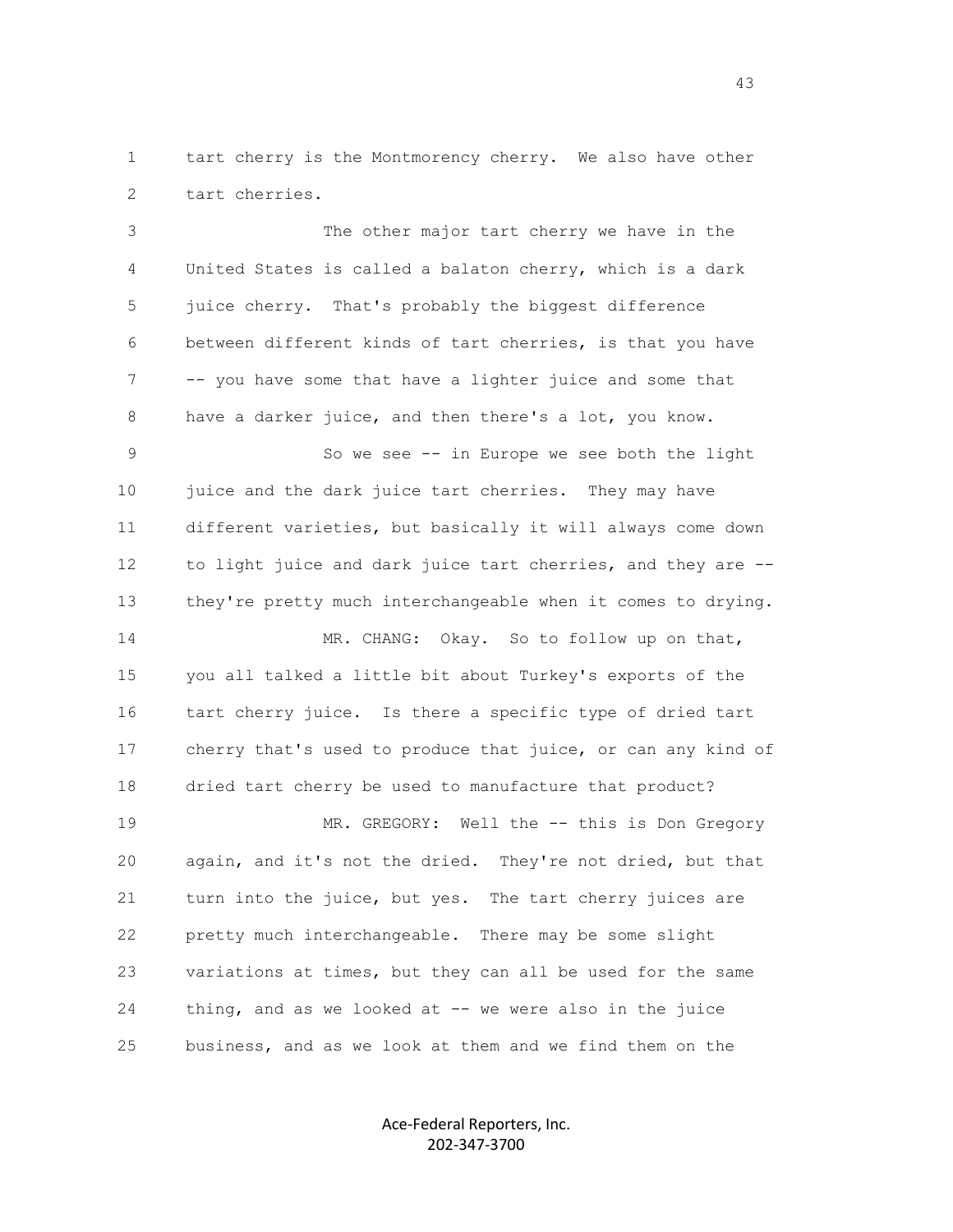1 store shelves and stuff, they're usually talked about as 2 tart cherry juice. So they are very interchangeable. 3 MR. CHANG: Okay. So I think you all 4 mentioned a bit about demand plateauing recently. What, if 5 you go into more specifics as to what has caused demand for 6 dried tart cherries to flatten, and where do you expect the 7 demand to go in the next, you know, two to three years or 8 so? 9 MR. ROWLEY: Chad Rowley. You know, the dried 10 tart cherry industry when it started in the early 90's just 11 took off and grew, and just recently as we've seen imports 12 come in and maybe that product mature, it has plateaued. 13 And as we continue to try to find ways to change that and 14 we're working on that, the imports start to see the 15 popularity of dried tart cherries and opportunity for them 16 to get involved, and that's where Turkey saw that and we 17 saw their countries are trying to do that also. 18 So as we try to change that trend, now we're 19 getting pressure from foreign imports coming in and 20 affecting that also. 21 MR. CHANG: Okay. But I would assume that -- 22 based on your testimony, it sounded like just demand 23 generally speaking for the dry tart cherries has plateaued. 24 So I guess my question more specifically was I think someone 25 mentioned that people are eating less pastries. So that

> Ace-Federal Reporters, Inc. 202-347-3700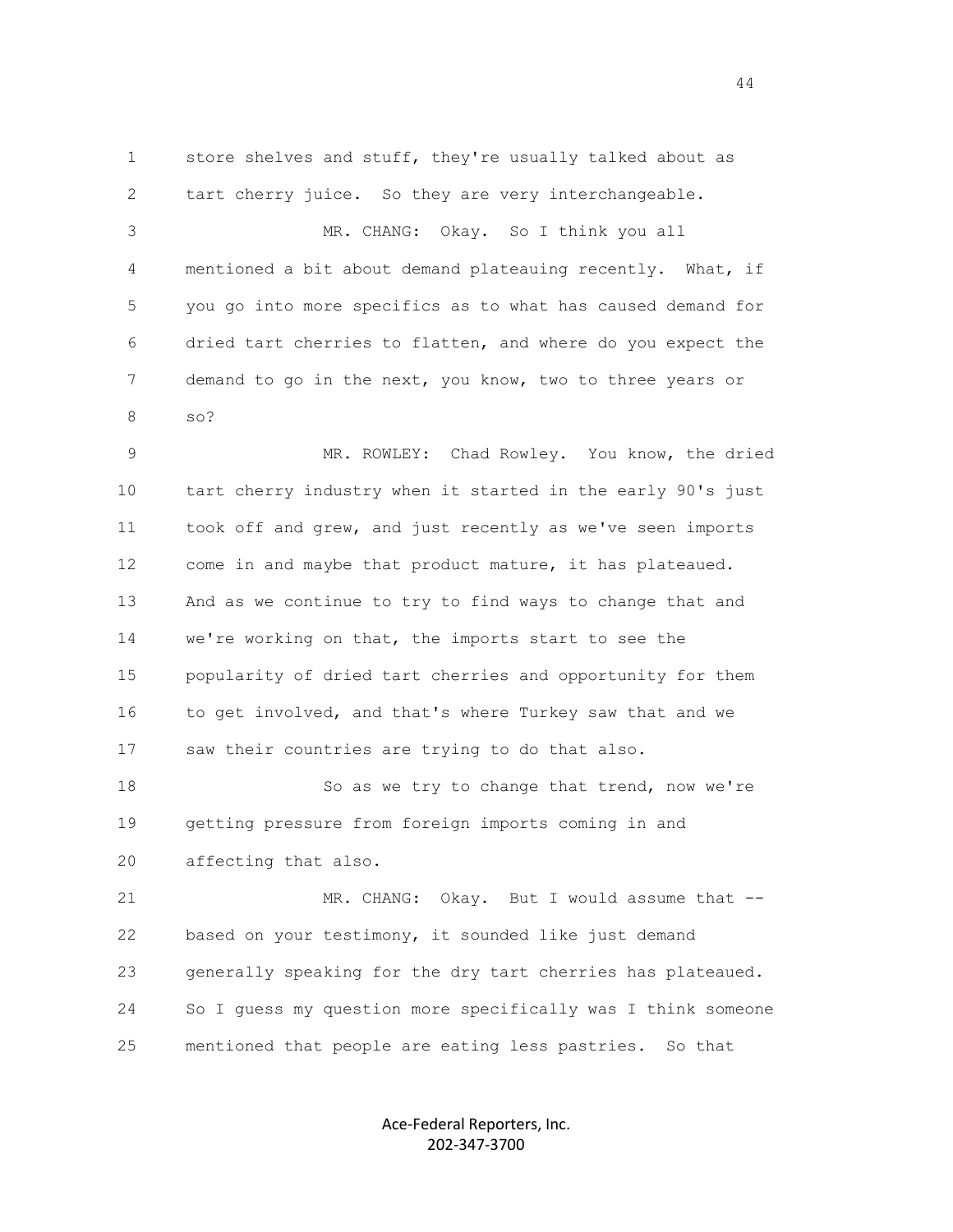1 might be one example of what's caused some shift in demand. 2 So are there any other factors that have kind of caused the 3 market demand to, as you said, plateau or even decrease? 4 Obviously, you've made it clear that the 5 Turkish imports aren't helping the cause, but I'm just kind 6 of wondering, just trying to get a sense of what exactly is 7 happening for overall demand.

8 MS. DRAKE: So I think -- and correct me if 9 I'm wrong. This is Elizabeth Drake. It really is more of a 10 maturing of the market. Because the growth was so rapid as 11 the new product was developed and because the industry, you 12 know, has a whole marketing system in place to educate 13 consumers about it, now that's kind of -- it's just matured. 14 STATEMENT OF NEIS VELIQUETTE

 15 MR. VELIQUETTE: This is Neis Veliquette. I'd 16 just follow up on that. It's a maturation of the market. 17 The dried cherries have been growing. They were built here 18 in the U.S. They've become mature, much like pie filling. 19 Pie filling has been a mature market for many years. It 20 shows incremental declines on an annual basis, but it's 21 still a substantial market for tart cherry use, dried 22 cherries being very similar. A mature market sucks up about 23 30 percent of the production from the growers every year. 24 So what we're talking about is a mature market 25 that's known and is attractive to the importers because it's

> Ace-Federal Reporters, Inc. 202-347-3700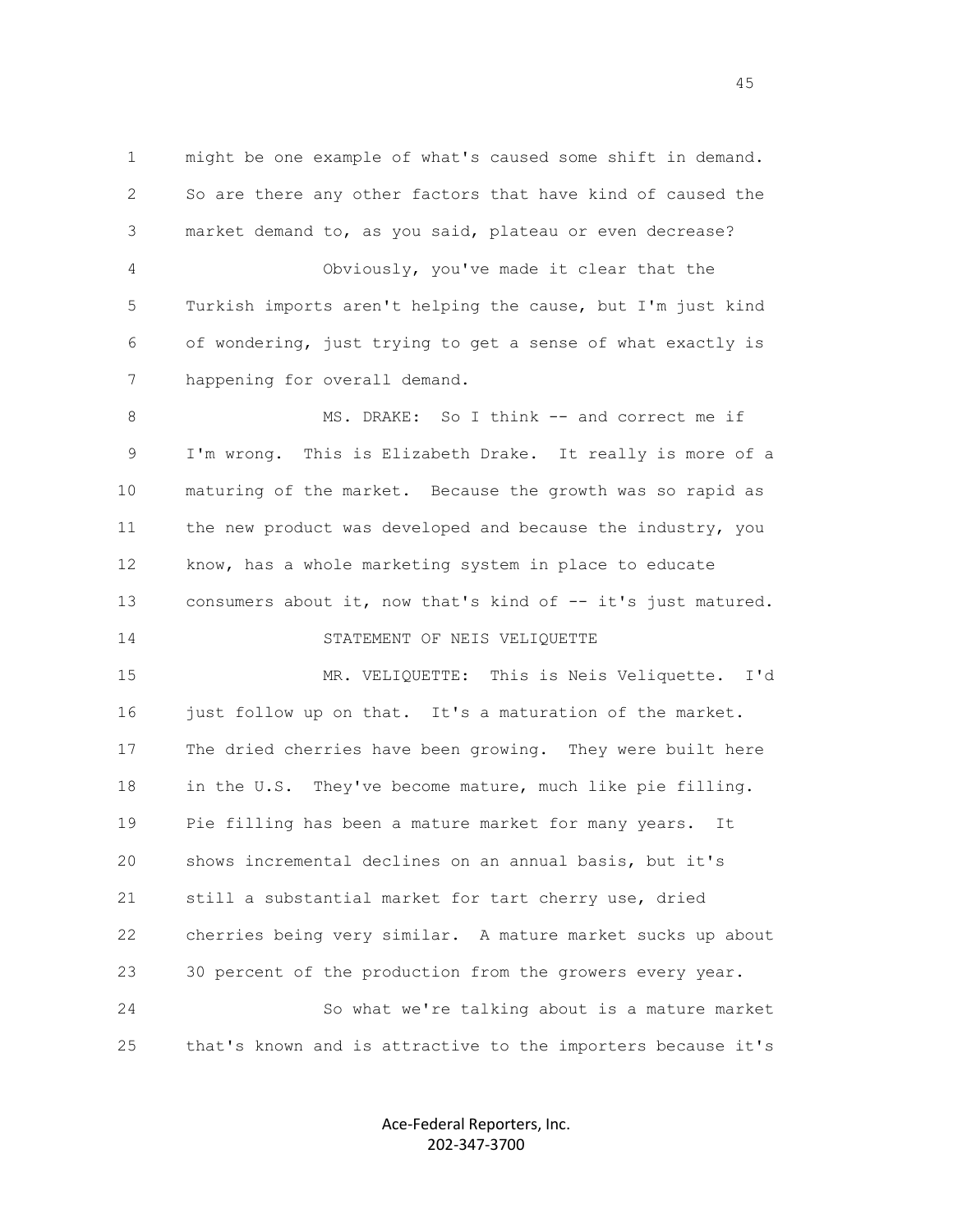1 been marketed through all of our businesses and grower money 2 as well towards this promotion. So as more people know 3 about dried cherries, more people who've eaten them, who've 4 seen the rapid increase over the last ten years in that 5 market, and that's basically what we're doing now. 6 We're switching to a little bit different 7 formulation, less sugar. So these are tweaks to a mature 8 market. Thank you. 9 MR. CHANG: Okay. So I guess to dive a little 10 bit more into the market, maybe more on the composition, so 11 could you give me a sense of the breakdown of what types of 12 products dry tart cherries are incorporated in? I know 13 they're in like trail mix and juice. Are there any other 14 type of products and what's sort of the basic breakout? 15 Obviously, if you need to go into more detail, you can do it 16 at post-conference as well. But I was hoping to get a 17 sense of what the breakout is. 18 MS. DRAKE: Yeah, this is Elizabeth Drake. 19 I'll let one of the industry witnesses respond. I just 20 wanted to clarify maybe our testimony was a little 21 confusing, that the juice isn't made from dried tart 22 cherries. So those are separate. They're both different 23 processed products from the raw or frozen tart cherry. But 24 maybe Don or Chad, if you want to --

25 MR. ROWLEY: Happy to address that. Chad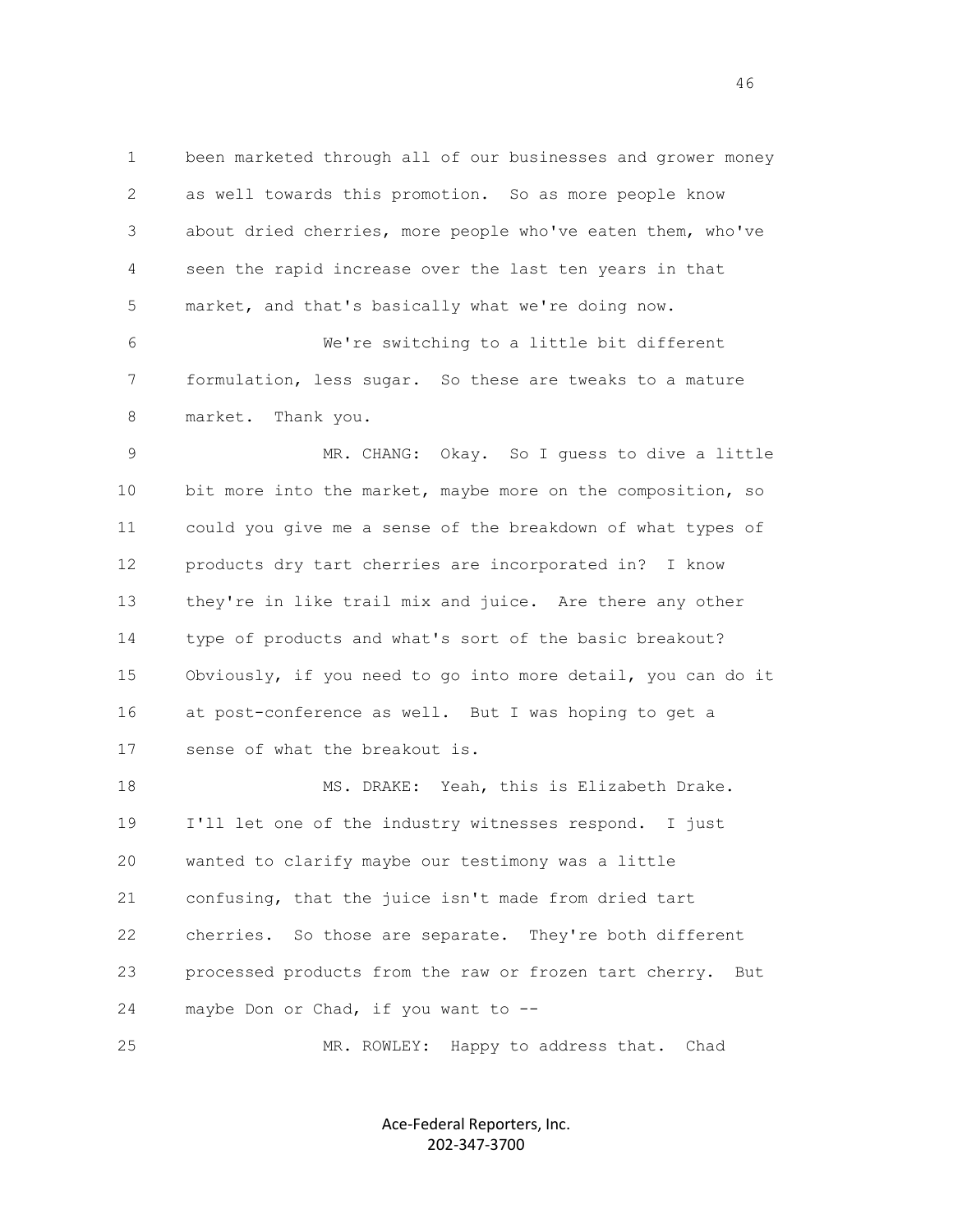1 Rowley. You know, when dried tart cherries started, they 2 were kind of a snack, kind of a raisin, you know. Like 3 people thought they were cherry raisins for a while. We 4 tried to get away from that association. But as they've 5 matured and now they're in salads, they're in trail mixes, 6 we dice them, we put them in granola bars and breakfast bars 7 and health bars, they're scattered through the diet. 8 And as the benefits of dried cherries, of 9 cherries have become more known, even the food companies are 10 trying to find different ways to use them. So as the 11 initial likeness of a snack kind of changed and matured, 12 we're trying to use them in other ingredients as breakfast 13 bars, health bars and trail mixes. All those things have 14 grown over the last years. 15 But even they come to a point where they start 16 to mature and plateau a little bit. I think we're seeing 17 that as an industry. 18 MR. CHANG: So has this industry always been 19 kind of on the smaller side, because I think Ms. Drake you 20 mentioned that the companies here before us represent the 21 vast majority of production. So have there been any other 22 processors that have -- that were in operation but are no

 23 longer in operation, or has it always been the same group of 24 companies in this industry?

25 MR. ROWLEY: The number of companies have

Ace-Federal Reporters, Inc. 202-347-3700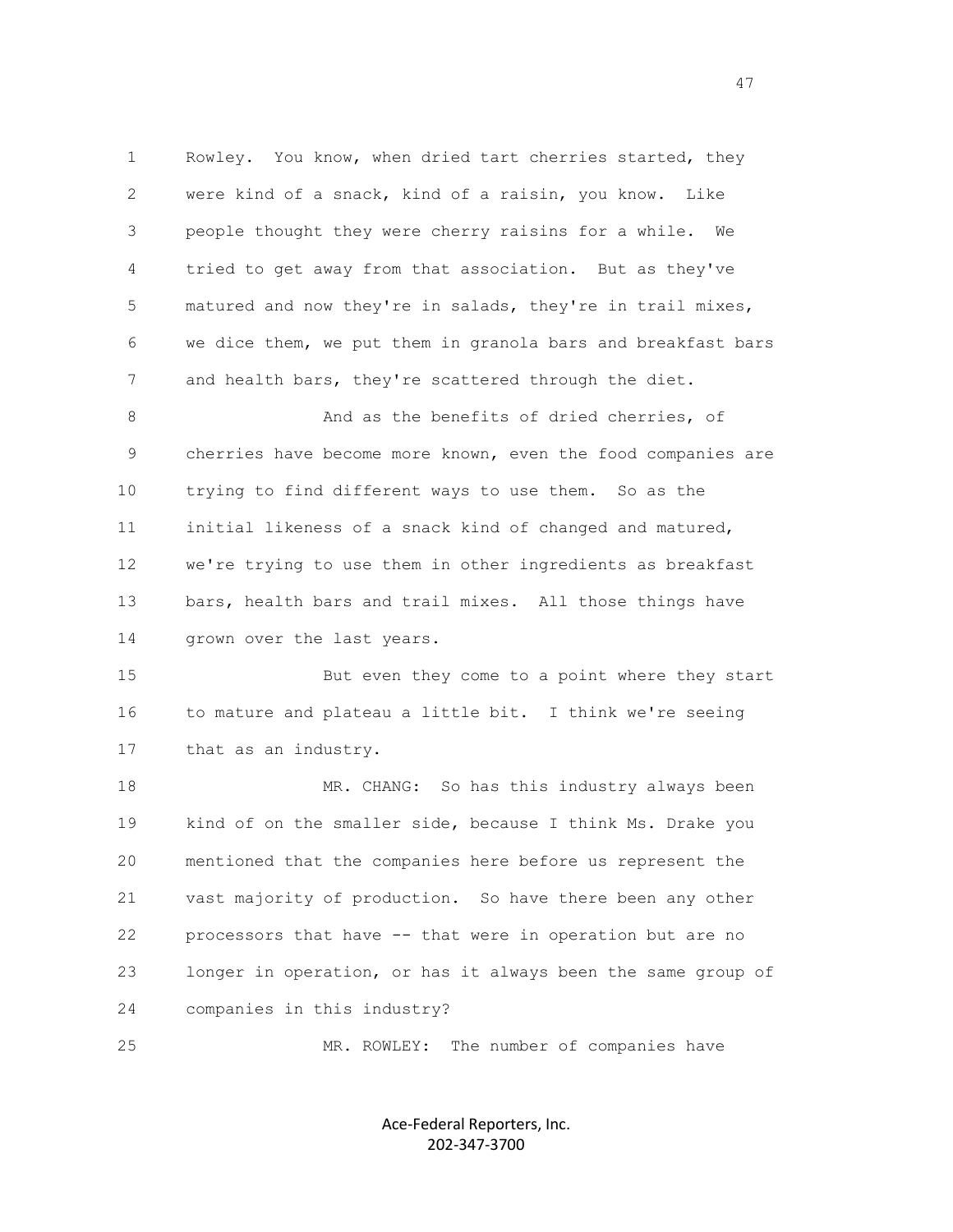1 stayed relatively stable. There are some -- there are a few 2 dryers that aren't represented here that dry very small 3 amounts of cherries, and that cherries are kind of a 4 secondary product to them. But the number of dryers has 5 been pretty stable in the last few years. What they're 6 drying and different products they're doing with the dried 7 cherry is changing somewhat.

8 MR. CHANG: Okay. Those are all the questions 9 that I have. Thank you very much.

 10 MS. CHRIST: Thank you. We'll now move to the 11 Attorney Advisor, Patrick Gallagher.

12 MR. GALLAGHER: Good morning, Patrick 13 Gallagher from the General Counsel's Office. Excuse my 14 voice; I've got a real frog in there. I'll do the lawyer 15 stuff, right. The domestic like product, we're just talking 16 about the cherries, right? There's no other -- sorry. Can 17 you hear me? Nothing else that we have to look at there in 18 terms of domestic like product?

 19 MS. DRAKE: Elizabeth Drake. No, we believe 20 that this is a pretty straightforward case in terms of 21 domestic like product. Our witnesses testified that they do 22 dry some other fruit on the same drying equipment. But the 23 physical characteristics of that, different fruits are very 24 different, have different flavor profiles. There even are 25 some differences in the manufacturing process in terms --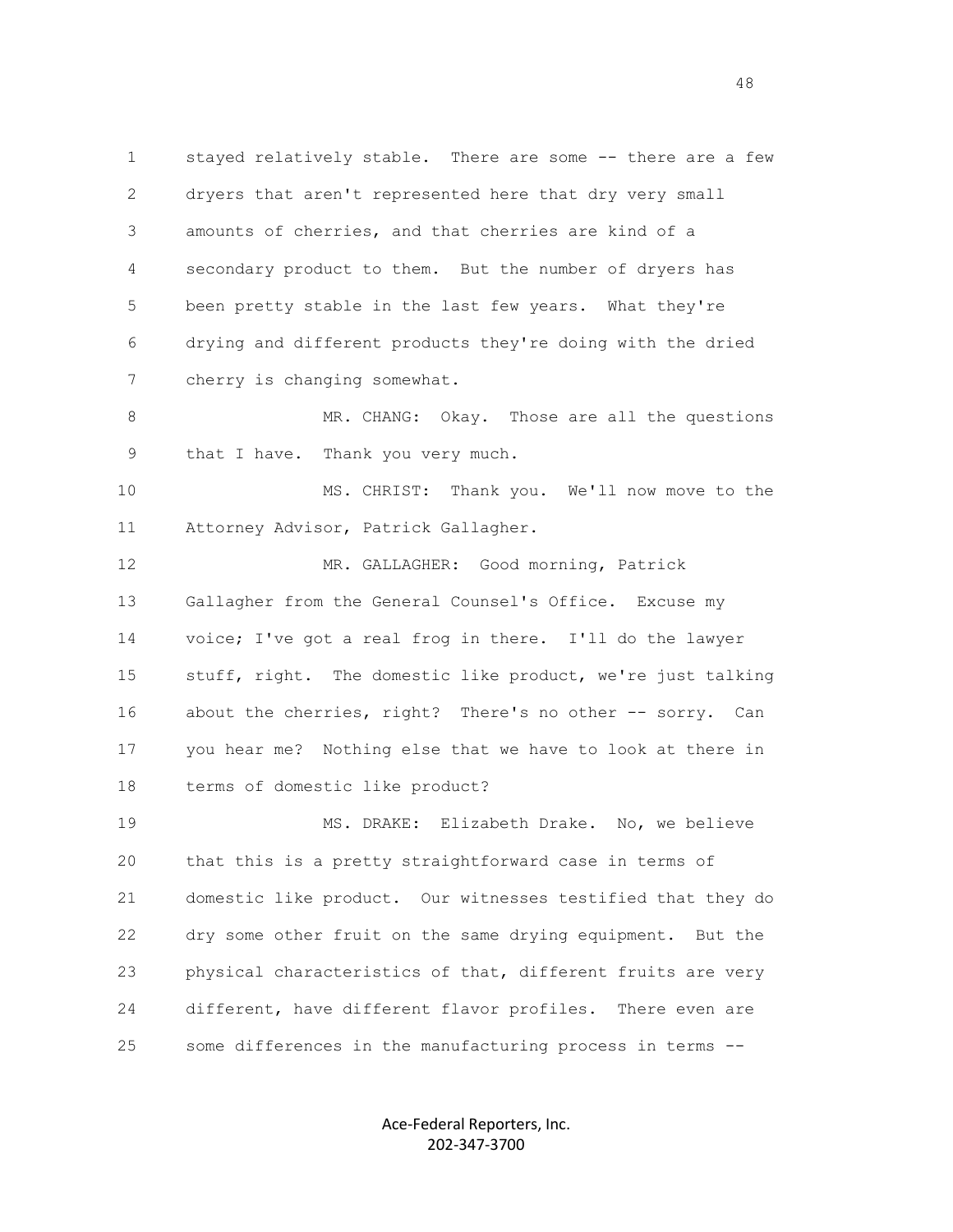1 that are dictated by the physical characteristics of the 2 fruit itself.

 3 They're certainly not interchangeable, and 4 they are perceived as very different products by both 5 producers and end users. So we don't think there's really a 6 close question on domestic like product in this case. 7 MR. GALLAGHER: Okay. So we talked about the 8 industry, right. There's roughly the five, the big five.

9 Are we going to have any related party issues?

 10 MS. DRAKE: I am not aware of any related 11 party issues among our group.

12 MR. GALLAGHER: That's all I have. Thank you. 13 MS. CHRIST: Thank you. We'll now move to the 14 Economist, James Horne.

 15 HH Many of you today have talked about unused 16 capacity and equipment standing idle. My question is that 17 you also said that you can produce other products on these 18 goods. How much unused capacity can you -- how much can you 19 increase capacity without taking away from other goods? 20 MR. ROWLEY: Currently, we could double our

 21 capacity without taking away from other goods. We have a 22 dryer completely sitting idle at this stage of the game. Is 23 that your question?

 24 HH That's my question, and is that, as you 25 reported these U.S. producers, is that the production

> Ace-Federal Reporters, Inc. 202-347-3700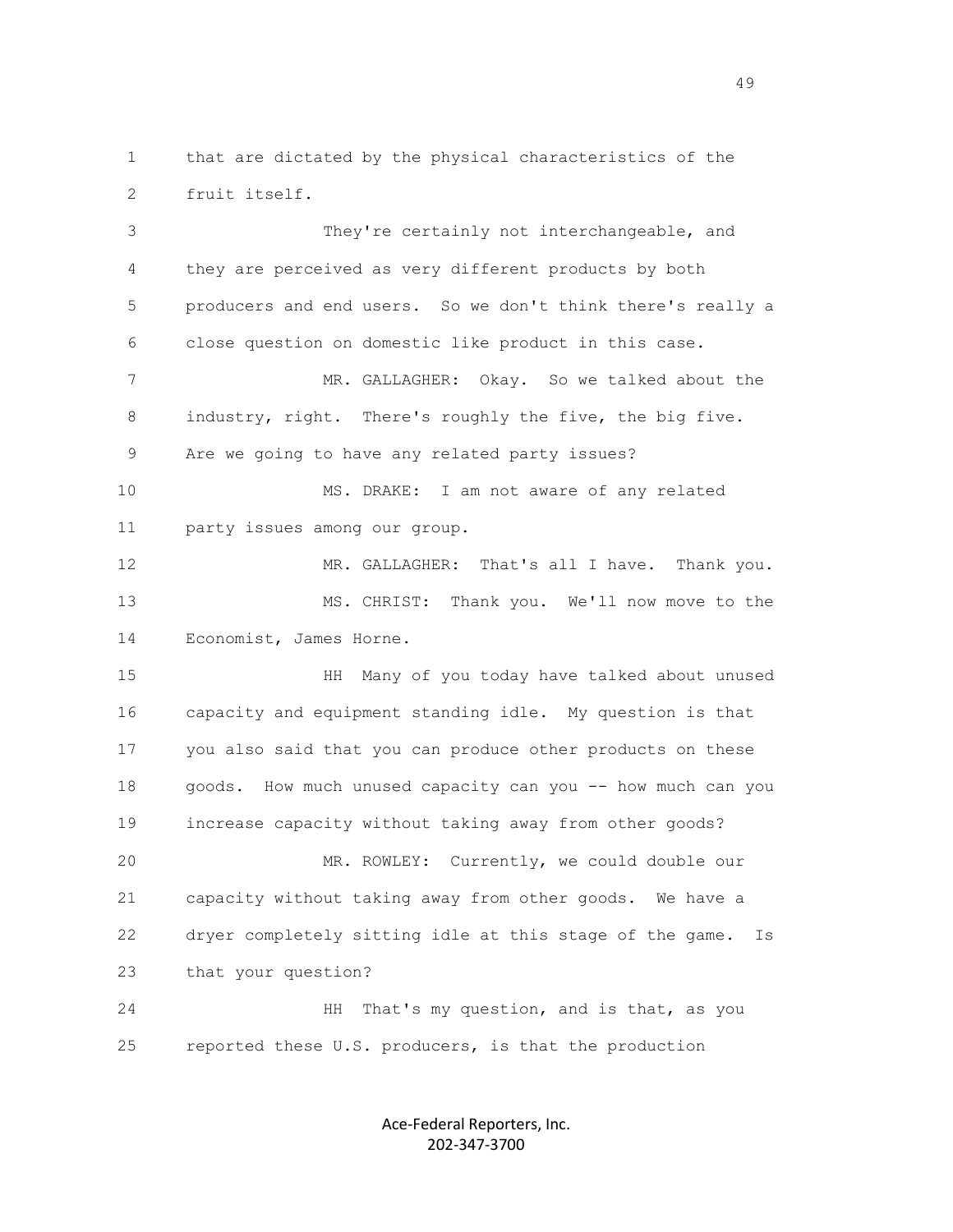1 capacity we should be reporting on, your capacity 2 utilization?

 3 MS. DRAKE: Maybe I can answer that, because 4 it's kind of confidential for each company. But I think 5 through some back and forth with Commission staff, we made 6 sure that if there was capacity that can be used to dry 7 different products, only a portion of that capacity was 8 allocated in the table that's being used to compute capacity 9 utilization. So even accounting for a proportional share 10 used for other products, there's still significant excess 11 capacity that could be used for dry tart cherries without 12 taking away from those other products.

 13 HH Thank you. When we've talked about 14 equipment standing idle the conversion between dried tart 15 cherries and other goods, are you physically altering your 16 machines, or are you just washing and making sure there's no 17 contamination between goods?

 18 MR. BRIAN: Tim Brian, Smeltzer Orchard 19 Company. When I described -- the shared equipment is 20 basically just being washed and keeping them from 21 contaminating each item. To prep the fruit, now there 22 you're doing some things to prep the fruit that are 23 different.

 24 Like I said as far as scarifying blueberries, 25 you've got to scratch the skin to penetrate the infusion

> Ace-Federal Reporters, Inc. 202-347-3700

 $50<sub>50</sub>$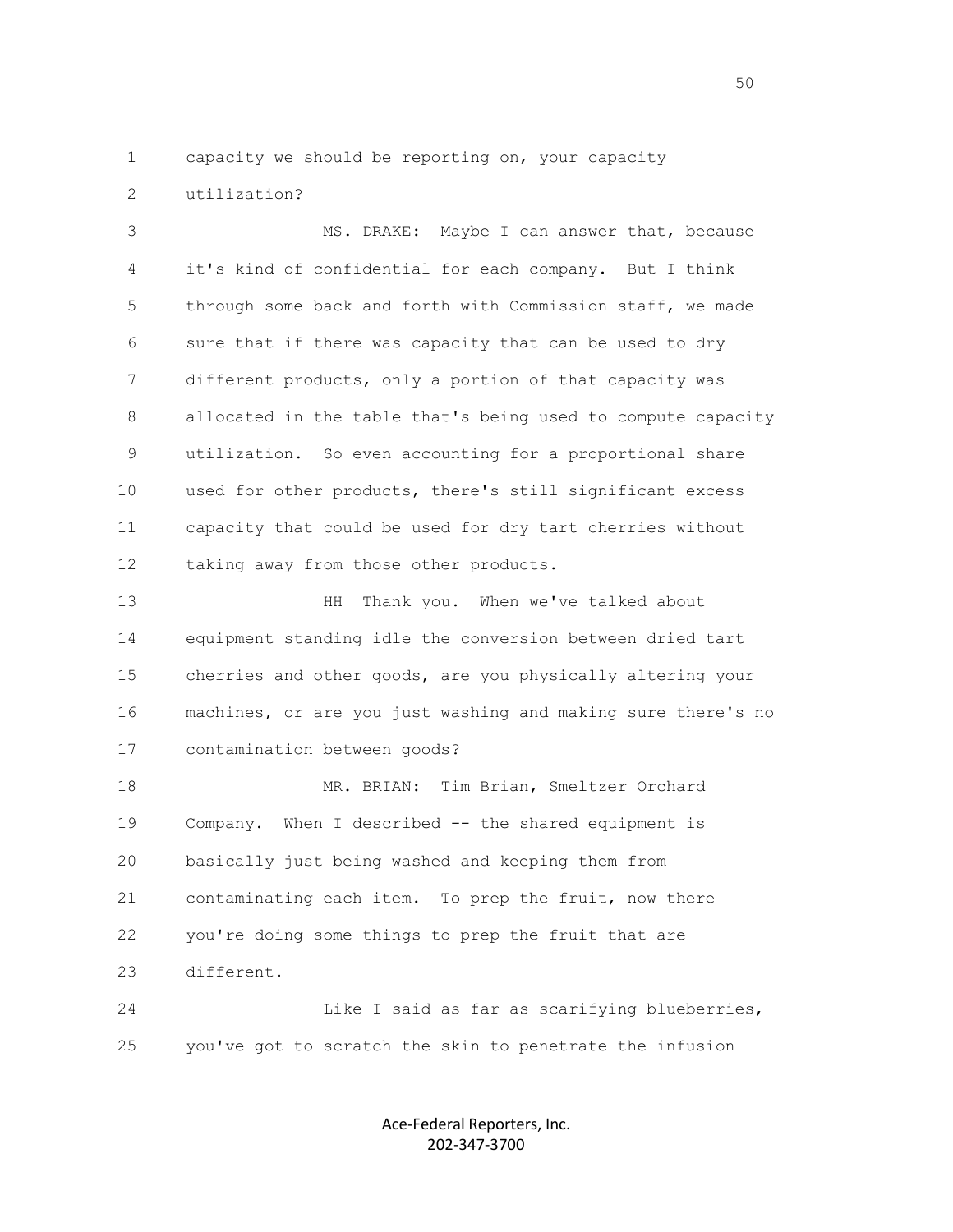1 syrup, or you've got -- for cherries have a pitter hole or 2 the cranberries. You slice them in two to penetrate the 3 infusion syrup into the skin.

 4 HH Ms. Drake, you talked about organic 5 cherries in the U.S. market, and referenced that we'd hear 6 more about that during testimony?

7 MS. DRAKE: Yes. We were just waiting for 8 your question. Perhaps Mr. Veliquette could talk a little 9 bit about efforts to produce organic in the United States? 10 MR. VELIQUETTE: Neis Veliquette, Cherry Ke. 11 So everyone is familiar with organic products in the 12 marketplace, higher demand. So from the grower side, which 13 is where I'll speak from, we are currently in a transition 14 project on 250 acres of organic product. Most of the 15 organic cart cherries that are produced in the United States 16 are produced in Washington at this point.

 17 They are available on the spot market. The 18 most recent pricing levels for frozen organic cherries on 19 the spot market is about \$1.30 per pound. I think what's 20 very useful and informative here is that there's no 21 distinction on the imports from Turkey between conventional 22 and organic. Those are all coming in at a similar pricing 23 range of around 89 cents a pound.

 24 So when -- you can do the math fairly quickly. 25 If it takes four pounds of frozen cherries to make a dried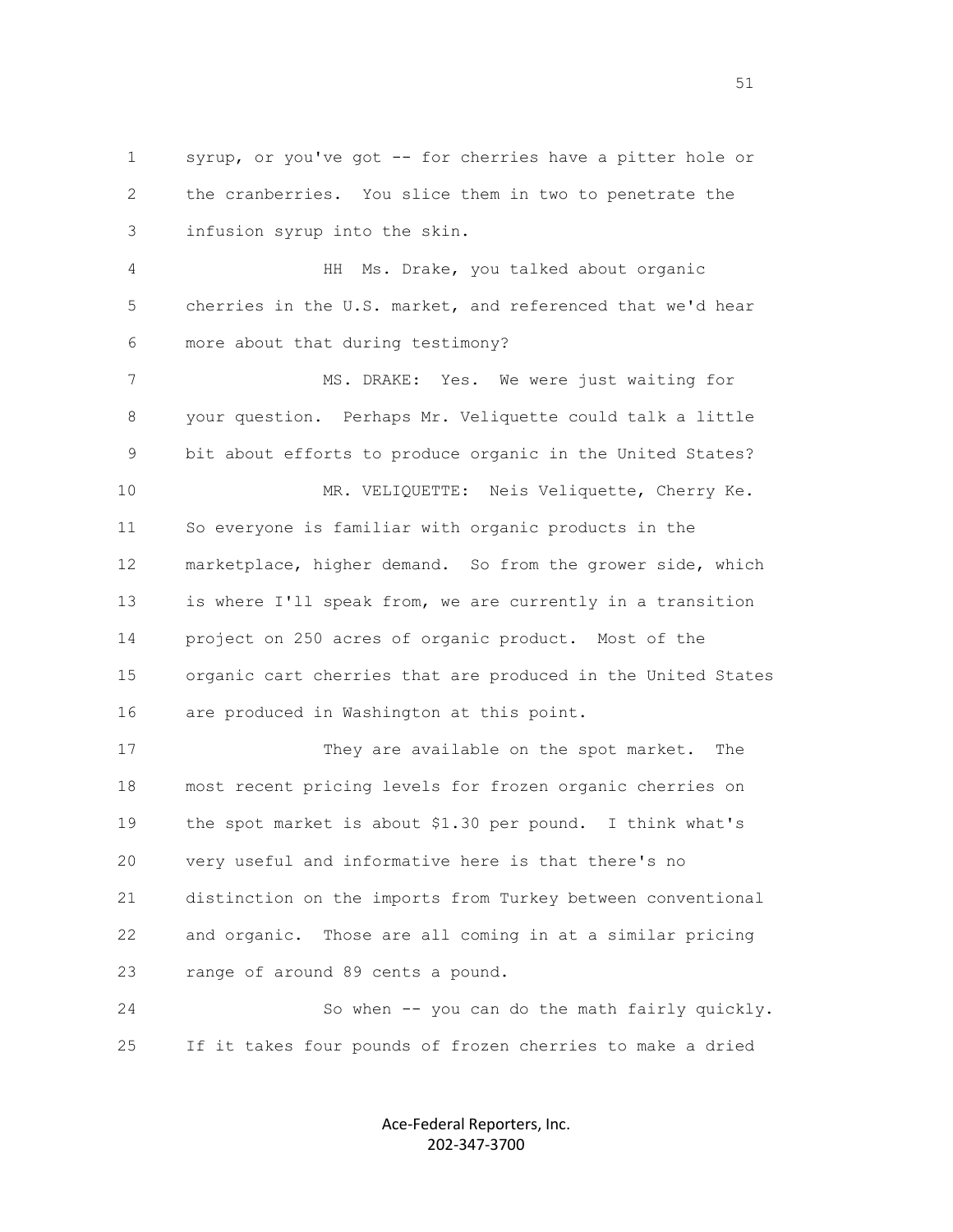1 cherry, an organic dried cherry, just the cherries 2 themselves, not any of the packaging or anything else, 3 should be around \$5.30 a pound. So while there is -- there 4 is capacity here within the United States to grow more 5 organic cherries, there are more organic cherries being 6 grown, there are also organic cherries available to be 7 purchased today for production.

8 HH Thank you. As a follow-up question, are 9 there currently enough organic cherries being grown in the 10 United States to satisfy U.S. demand for organic dried 11 cherries?

12 MR. VELIQUETTE: Neis Veliquette again. Yes, 13 there are.

 14 HH Thank you. So in the pricing data we've 15 received, we noted that there were higher than average 16 values for Product 3, which is dried tart cherries, pitted 17 whole, non-fused, sold in five to ten pound bags or boxes. 18 Can you provide any reason why this one product would be 19 higher than others on a unit?

 20 MS. DRAKE: Mr. Veliquette might be able to 21 elaborate, but it is kind of counter-intuitive, because you 22 think well not infused, doesn't have sugar, so it should be 23 less. But actually since the sugar infusion or apple juice 24 infusion increases yield, you need much fewer pounds of 25 frozen cherry to produce one pound of dried cherry if it's

> Ace-Federal Reporters, Inc. 202-347-3700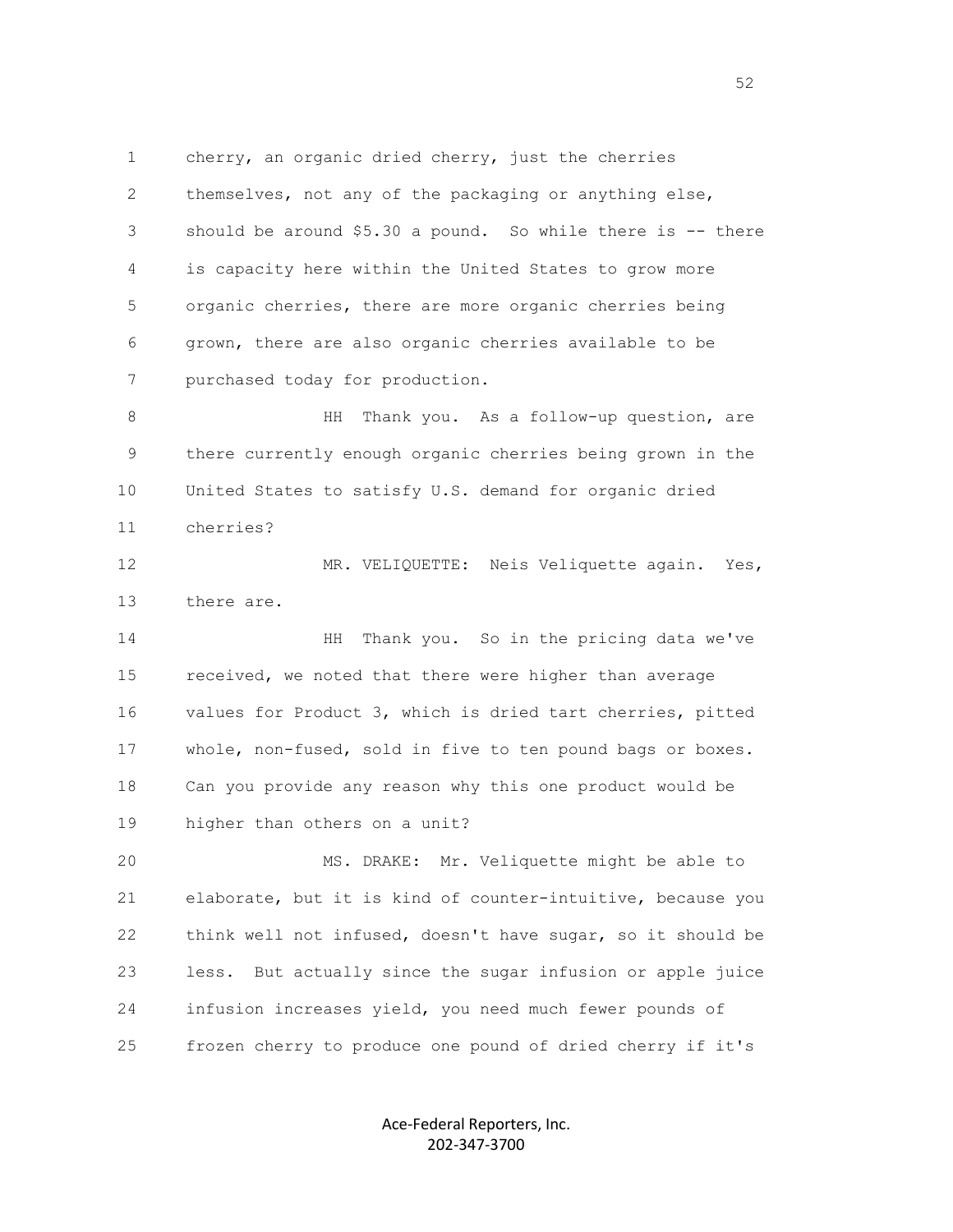1 infused than if it's not infused.

| $\mathbf{2}$ | So you have a lot more pounds of the most                     |
|--------------|---------------------------------------------------------------|
| 3            | expensive input the frozen cherries themselves that you need  |
| 4            | if it's not infused to produce a single pound of dried.<br>Is |
| 5            | that correct?                                                 |
| 6            | MR. VELIQUETTE: That was an excellent                         |
| 7            | explanation.                                                  |
| 8            | HH<br>But why specifically this product, because              |
| 9            | there are other not infused products in our pricing list?     |
| 10           | No, that's the only, correct. Thank you very much. So this    |
| 11           | concludes my questions.                                       |
| 12           | MS. CHRIST: Thank you. We'll now turn to                      |
| 13           | Steven LeGrand, the Industry Analyst.                         |
| 14           | MR. LeGRAND: All right. Thank you for coming                  |
| 15           | today. Let's see. Could you tell me the differences the       |
| 16           | Amarelle, Amarelle and Morello type cherries? Are they like   |
| 17           | general categories of or types of cherries, and then there's  |
| 18           | different varieties that fall within those, and then where    |
| 19           | would Montmorency fall in there?                              |
| 20           | MR. GREGORY: This is Don Gregory. I'm not                     |
| 21           | familiar with the term Amarelle. We talk about a Morello      |
| 22           | type cherry as generally being in the dark juice type         |
| 23           | cherry, and other cherries like montmorency and some of the   |
| 24           | other varieties are light juice. That may be the difference   |
| 25           | between the two, but I'm really -- I've never heard the term  |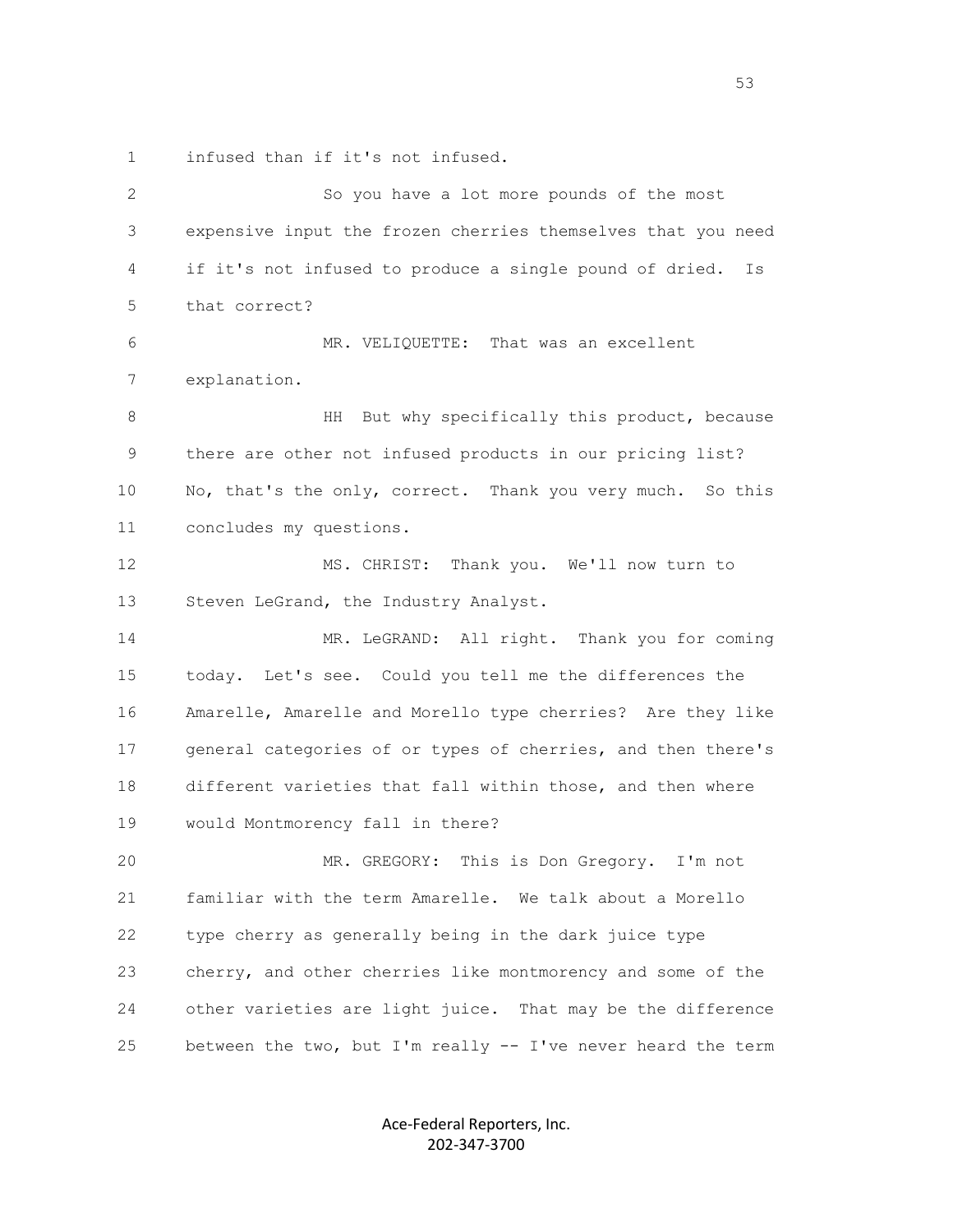1 "Amarelle" before.

| 2  | This is Elizabeth Drake. We put<br>MS. DRAKE:                 |
|----|---------------------------------------------------------------|
| 3  | the word "Amarelle" in our scope description and Morello.     |
| 4  | But we can provide some more information post-hearing,        |
| 5  | because some of these are actual varieties and some are just  |
| 6  | types or names. So we just wanted an illustrative list, but   |
| 7  | we can try to provide more information post-hearing on that.  |
| 8  | MR. VELIQUETTE: Neis Veliquette. As a                         |
| 9  | follow-up on that, what you're looking at there are mostly    |
| 10 | regional distinctions in terms of the name. So Morello,       |
| 11 | Amarelle, Montmorency, they're all scientifically cousins.    |
| 12 | They're all classified as sour or tart cherries.<br>Some have |
| 13 | a darker skin, some have a slightly darker juice to them.     |
| 14 | But when you look at the description of Amarelle, that's one  |
| 15 | that's more of an Italian or an Adriatic name for a Morello   |
| 16 | style cherry.                                                 |
| 17 | So scientifically they're all related in the                  |
| 18 | same category of sour and tart cherries, but regionally you   |
| 19 | may have different names for them based upon where they were  |
| 20 | originally developed in their -- I'm not going to go into     |
| 21 | the science, but essentially they're just regional            |
| 22 | variations on names for similar cherries.                     |
| 23 | MR. LeGRAND: Okay, thank you. Can you tell                    |
| 24 | me about the marketing brand name work done on the            |
| 25 | Montmorency variety of cherry and how that branding was       |

Ace-Federal Reporters, Inc. 202-347-3700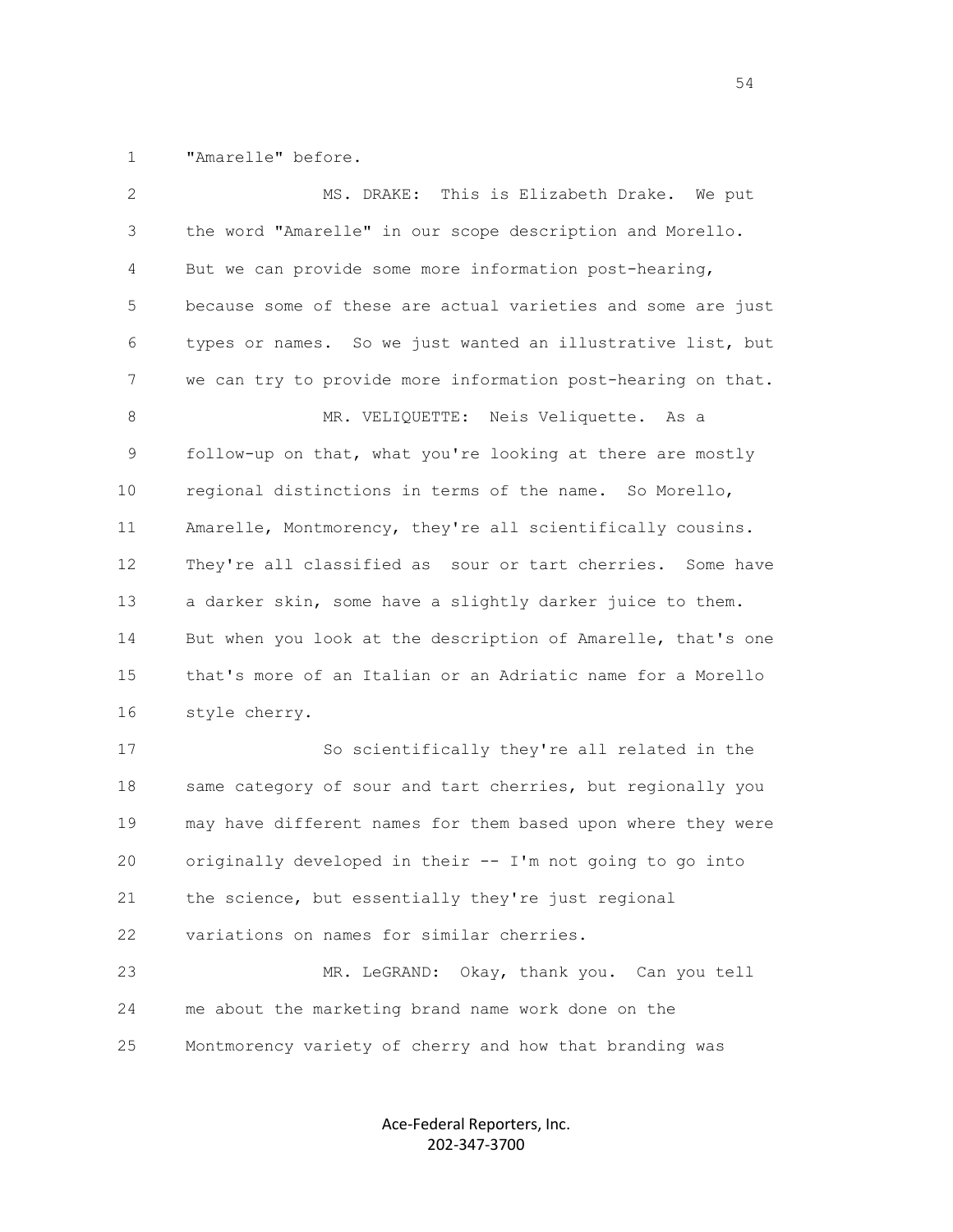1 trying to differentiate the Montmorency American cherry? 2 MR. ROWLEY: Yes. As we -- as our marketing 3 arm of the industry was working together and when we first 4 saw particularly the different product coming in, 5 particularly in the form of concentrate, and that all of the 6 research that we've done on health benefits, which has been 7 the mainstay of our means of trying to sell cherries in the 8 last years has been based on the health benefits, the 9 anthicionate\*\* and the antioxidants in them and the sleep 10 benefits, and all of that work has been done on the 11 Montmorency cherry.

 12 So from a marketing standpoint we felt that 13 that was an important thing to take advantage of, and to try 14 to make sure that people understand where that research was 15 coming from. So that was the reason we chose to go utilize 16 the Montmorency name as a varietal.

 17 Plus the fact that research has shown that the 18 buying public, the discriminating part of the buying public 19 has become very in tune with knowing where their food comes 20 from, and that we can show that the Montmorency, you know, 21 is an American grown product, much like you have some 22 restaurants that tell you what farm the potatoes come from 23 and that type of thing. That was our plan.

 24 MR. LeGRAND: Thank you. What is the price 25 per pound you'd pay for IQF tart cherries, so one of your

> Ace-Federal Reporters, Inc. 202-347-3700

the contract of the contract of the contract of the contract of the contract of the contract of the contract of the contract of the contract of the contract of the contract of the contract of the contract of the contract o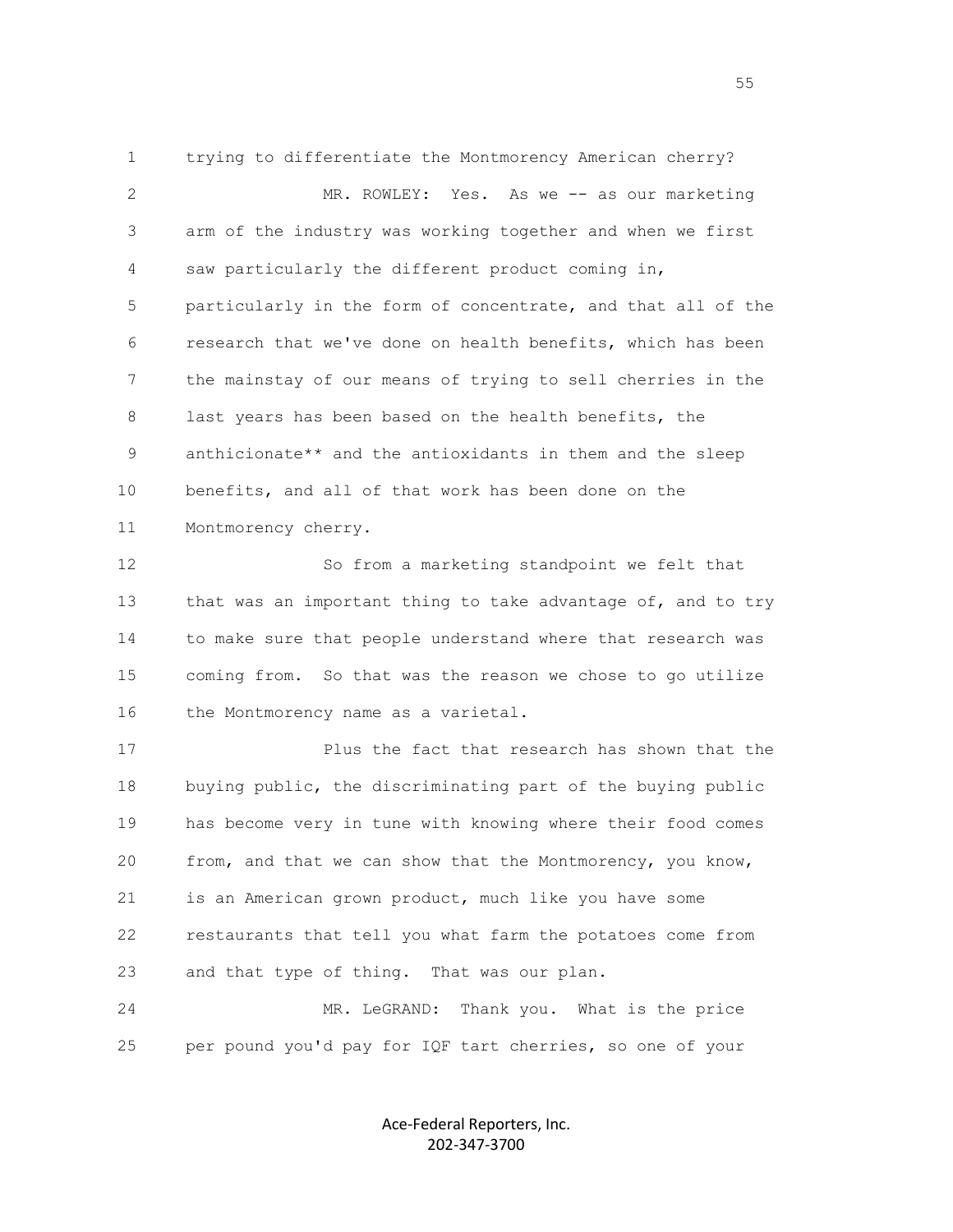1 main inputs for drying cherries? Tim, you said that you 2 don't grow any cherries. So what would you expect to pay 3 per pound for an IQF cherry?

 4 MR. BRIAN: Tim Brian, Smeltzer Orchard 5 Company. Well, we produce IQF cherries. So in that market, 6 I think the last food institute listed IQF tart cherries at 7 90 cents a pound. We purchase the cherries from the grower 8 themselves, and then make the IQF cherries and then make the 9 dried product. That's kind of how the flow goes.

 10 MR. LeGRAND: Do you ever purchase IQF 11 cherries from Canada or say Poland or Serbia?

 12 MR. BRIAN: I don't know of any IQF producers 13 in Canada. Correct me if I'm wrong anybody. Again, this is 14 Tim Brian with Smeltzer Orchard Company. The only time -- 15 to be honest with you the only time we've ever purchased 16 foreign fruit is when we had a crop disaster back in 2012 17 and 2002. Those two years, we had a complete wipe out of 18 fruit. We had early springs with frost, and we had no fruit 19 to produce anything with.

 20 We did purchase some Polish cherries in those, 21 both those two years and it was the Littoca\*\* variety, which 22 we basically substituted the Montmorency variety with 23 Littocas. So there again, it shows the interchangeable of 24 the varieties from overseas to the U.S.

25 MR. LeGRAND: Okay, thank you. Could you, the

Ace-Federal Reporters, Inc. 202-347-3700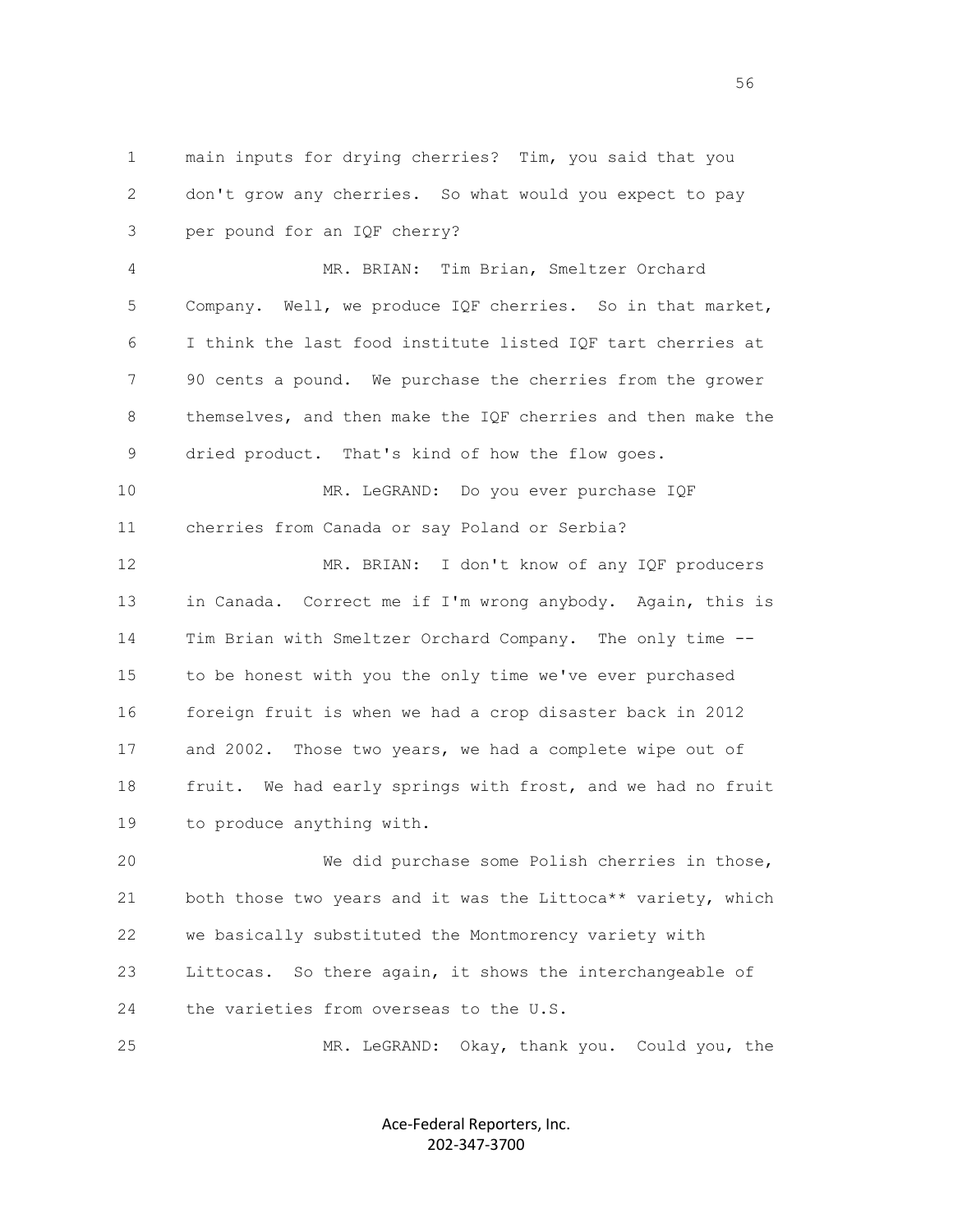1 various industry people here, could you tell me about 2 spotted wing drosophila and how has it affected availability 3 and prices for cherries?

 4 MR. GREGORY: This is Don Gregory. The 5 spotted wing drosophila, which is a relatively new insect 6 that we deal with at the farming level, particularly in the 7 last three or four years, has caused -- increased the input 8 cost at the farm level to handle that insect, and one that 9 we've known very little about and have worked very hard in 10 order to make sure that we don't have an issue with it in 11 our cherries.

 12 We have -- there's a zero tolerance for 13 processed tart cherries in terms of having worms in them. 14 And so you -- in fact Michigan actually has a law that the 15 state can come in and confiscate your crop if they find 16 worms in your cherries. Now that hasn't happened recently, 17 but so our costs have gone up at the growing level. 18 Unfortunately at the same time that our costs have gone up 19 at the growing level, the value to the grower for his 20 cherries has gone down.

 21 MR. VELIQUETTE: Neis Veliquette, Cherry Ke. 22 So I would concur with Don. The cost of inputs have gone up 23 to combat this pest, but we do not receive a price premium 24 for delivering fruit without worms. As growers we are 25 expected to deliver marketable fruits without defects. So

> Ace-Federal Reporters, Inc. 202-347-3700

the contract of the contract of the contract of the contract of the contract of the contract of the contract of the contract of the contract of the contract of the contract of the contract of the contract of the contract o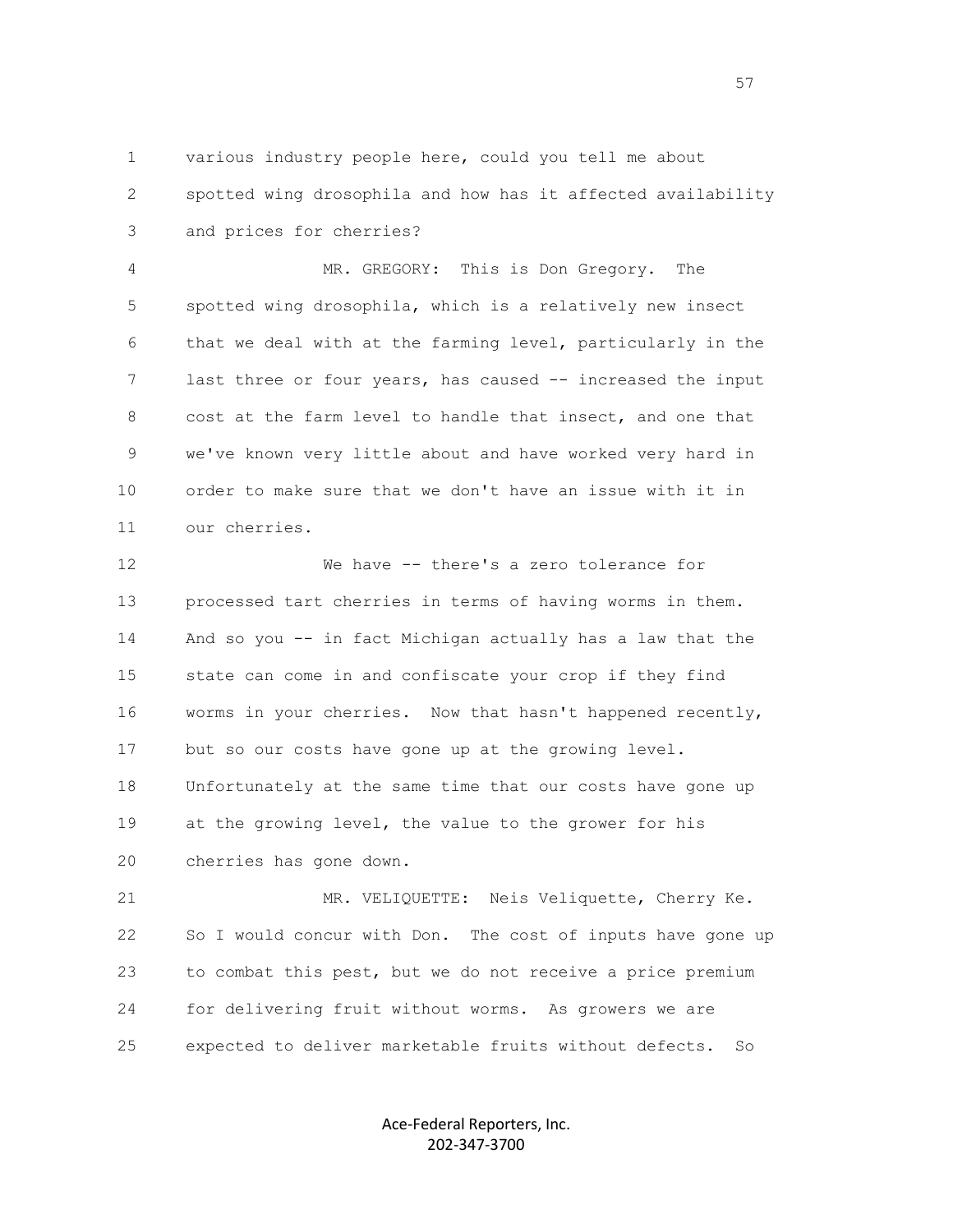1 in order to eliminate this pest or control this pest, we do 2 have inputs both on the organic side and on the conventional 3 side to combat that pest.

 4 But we do not receive a premium for delivering 5 marketable fruit. We are expected to deliver fruit without 6 worms at the current pricing for that season. So the 7 current, the current RMA price, the Risk Management Agency 8 out of USDA is 14 cents. So we receive 14 cents a pound, 9 and you're expected to deliver fruit that's marketable.

 10 MR. LeGRAND: Thank you. Is the pressure from 11 spotted swing, from SWD, does that vary from year to year? 12 I saw something out of the Michigan State Extension or 13 Michigan University or something along those lines, 14 providing some guidance and update from year to year, and 15 there was some language in there that made it sound like the 16 pressure from the fruit fly can vary between year to year.

 17 Is that so, and how does that impact -- how 18 does the variability? If the pressure varies from year to 19 year, does that impact the variability of your input costs 20 from year to year?

21 MR. GREGORY: The short answer to that is yes, 22 it can impact your cost. The problem is that the insect, 23 because the insect multiplies so rapidly that you've only 24 got usually from the time it first appears a few days before 25 it's out of control. So that the -- you know most growers

> Ace-Federal Reporters, Inc. 202-347-3700

the state of the state of the state of the state of the state of the state of the state of the state of the st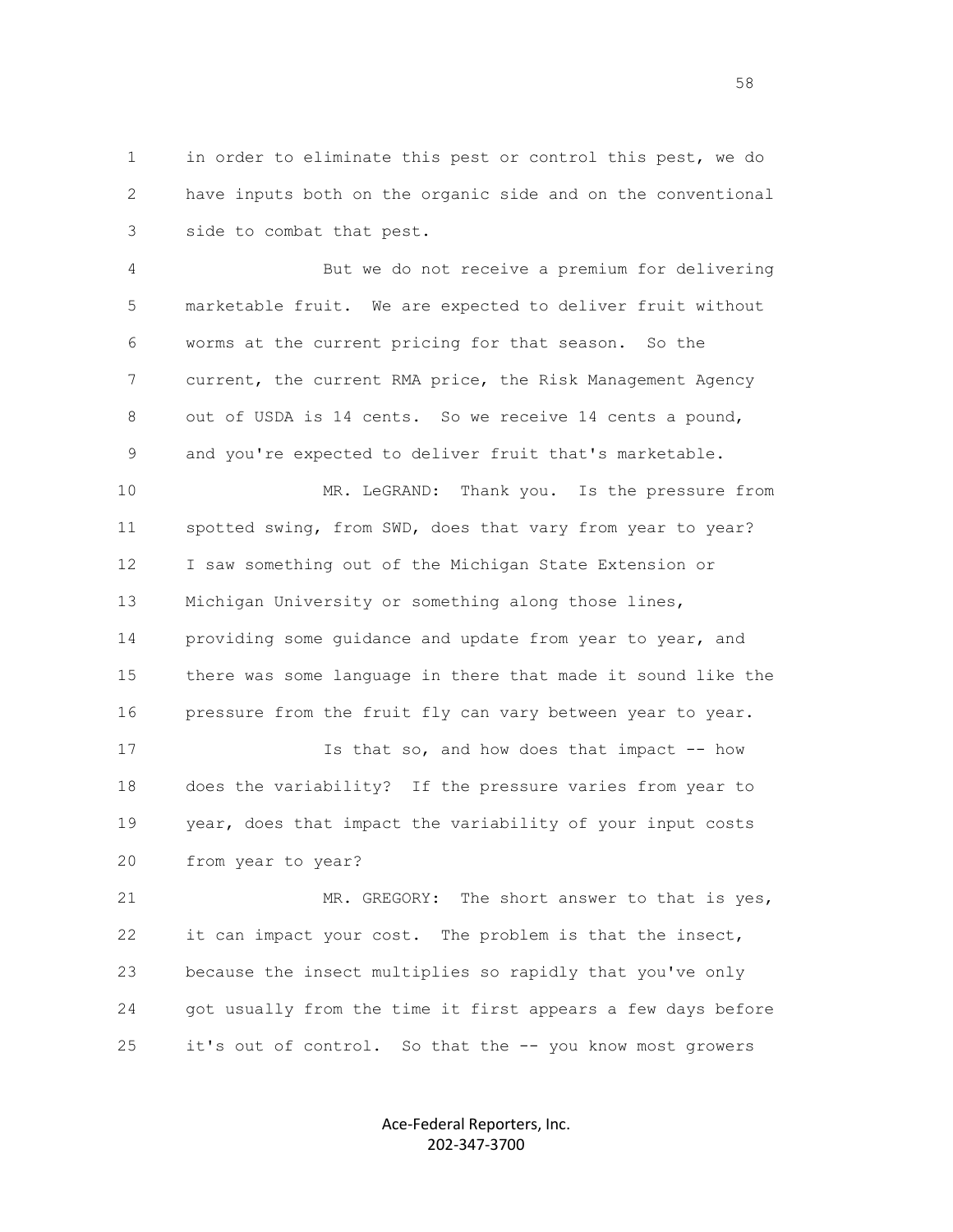1 try to make sure that they've got some type of protection 2 on, because once you discover the spotted wing in an area, 3 you can, you know, then you -- then you're going to have 4 growers that were spraying their orchards every other day, 5 trying to avoid that.

 6 So everybody's very cautious to make sure that 7 you're keeping your orchards in as good a shape as you can. 8 Now you have some. But if it sneaks through, then it's an 9 all-out fire drill.

 10 MR. LeGRAND: And has SWD and, you know, the 11 need to spray and the need to manage, has that impacted the 12 availability of organic tart cherries?

 13 MR. VELIQUETTE: Neis Veliquette, Cherry Ke. 14 I would say not significantly, no more significantly than 15 any other management practice that's necessary for that 16 season. So if you have a particularly dry season, you'll 17 have less problems with fungus. If you have a wet season, 18 you're going to have a lot more issues with molds, funguses. 19 **Pests are the same way.** So there are, there 20 are tools within the organic toolbox and the organic 21 management system to address SWD or any of the other myriad 22 issues that we could have during any season. So the short 23 answer is no, not significantly, because there are 24 management practices to help control that.

25 MR. ROWLEY: Chad Rowley. SWD, as Nels just

Ace-Federal Reporters, Inc. 202-347-3700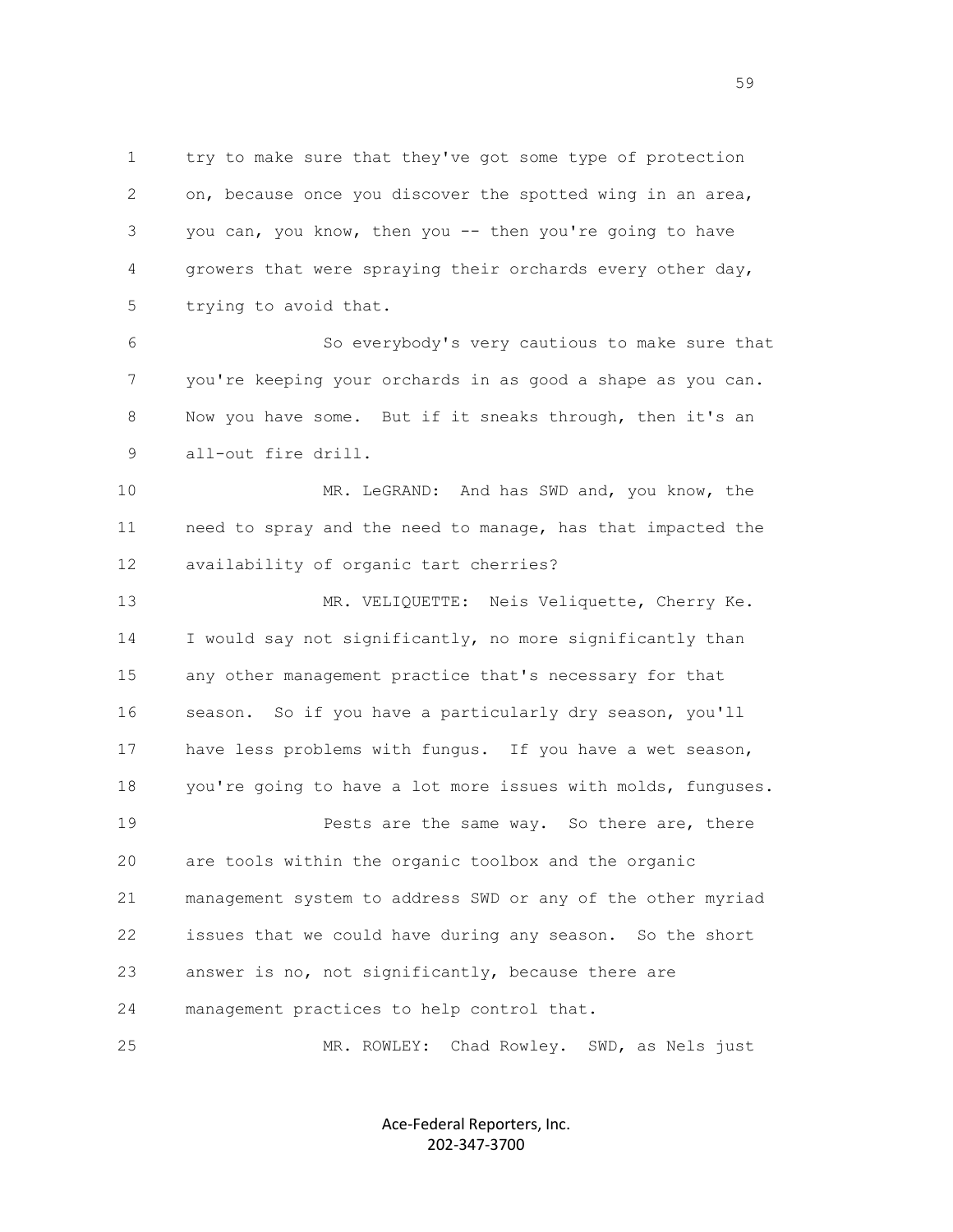1 said, thrives probably more in a wetter climate. We're from 2 the west and a drier climate. We do have SWD, but it tends 3 to come into the orchards after harvest so far. It can 4 adapt. We hope it never does adapt. But we see SW after 5 harvest, a couple of weeks after harvest in our area and it 6 hasn't affected us as much as might have other growing 7 regions. And the organics, it hasn't affected our organic 8 production. 9 We hope it doesn't ever, but we're just hoping

11 MR. LeGRAND: Thank you. Are you aware of any 12 of SWD or a similar issue affecting the Turkish production 13 of sour cherries?

10 it doesn't, living in a different climate.

 14 MR. BRIAN: Tim Brian, Smeltzer Orchard 15 Company. Yeah, we had a discussion yesterday on that, and I 16 actually looked it up on Google Scholar yesterday. There 17 was a paper written in 2016 in Google Scholar that they 18 first reported the SWD in eastern Turkey in August of 2014. 19 So it's there.

 20 MR. LeGRAND: Is there a way you could supply, 21 give, you know, make that article public record or supply it 22 to us please? 23 MS. DRAKE: We will.

 24 MR. LeGRAND: Thank you. So are tart cherries 25 biennial producers, in that they -- a tree will produce

> Ace-Federal Reporters, Inc. 202-347-3700

 $\sim$  60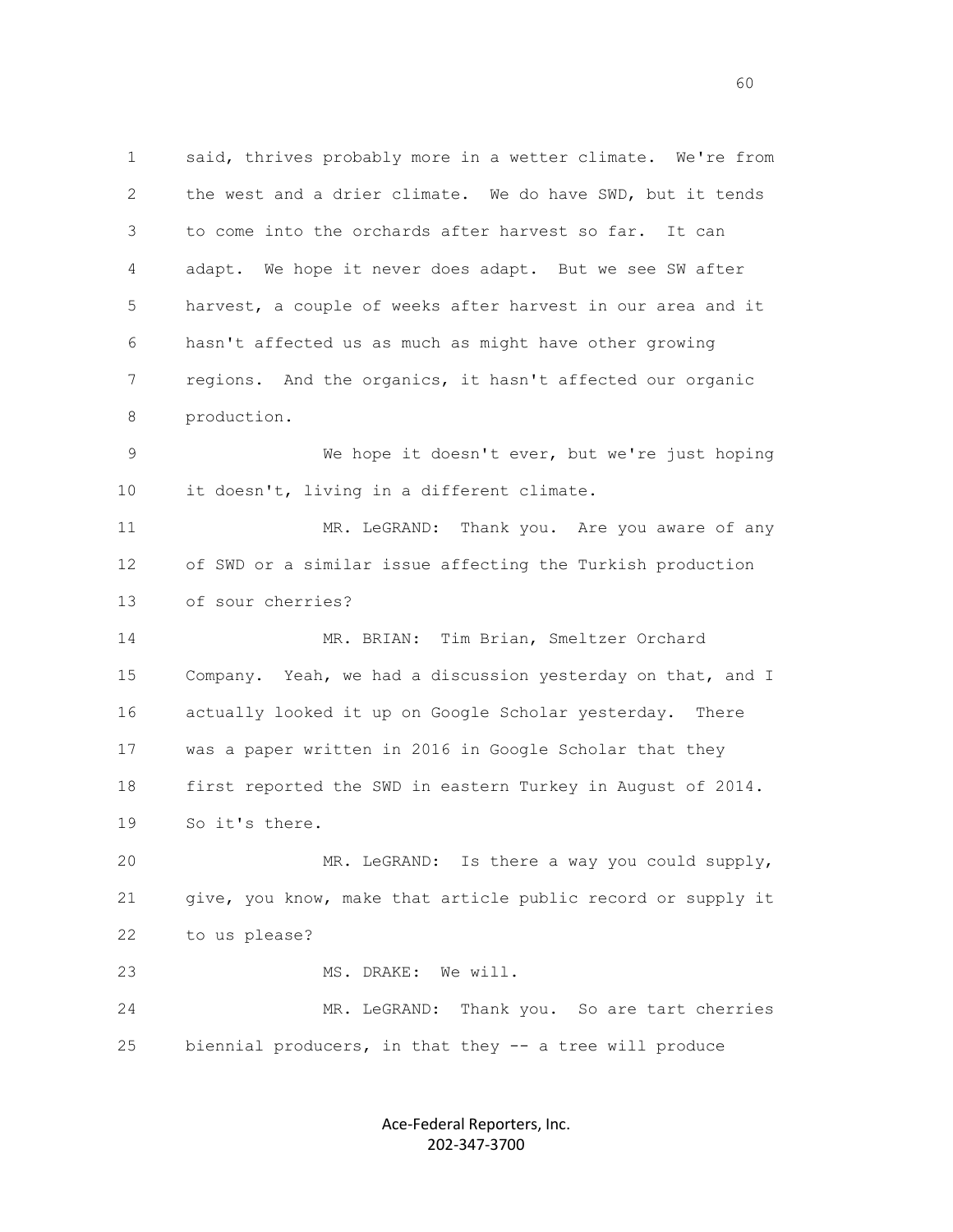1 heavily one year and not so heavily the next year? Or in a 2 series of years? So sometimes you'll see an increase, a 3 gentle increase in production and in that fourth year it 4 will decline?

 5 MR. GREGORY: As our climate has changed, so 6 have the conditions as they relate to tart cherries. In the 7 early -- we used to -- we used to or tart cherries were 8 known as the crop that had the greatest amount of 9 fluctuation year over year in terms of production.

 10 Back in the 70's and 80's, that was true, and 11 back in the 70's and 80's where we live in the Traverse City 12 area, when the Bay froze over during the winter and you had 13 a hard winter and you had a spring that lasted longer, those 14 are the years you had big crops. In years that the Bay 15 didn't freeze over, those were small crop years.

 16 In recent years, the Bay has frozen over very 17 few times. But our springs, our springs haven't been the 18 same, and so that we actually have had in the last four or 19 five years, we've seen a pretty leveling off in terms of -- 20 in terms of cart cherries in our area.

21 There is, if there's a -- there may be a 22 little bit of biennial based on the -- if you get a huge 23 crop on the tree and the tree gets tired one year, it may 24 not produce as many the next year. But we have not seen 25 anywhere near the fluctuation we did back in the 80's and

> Ace-Federal Reporters, Inc. 202-347-3700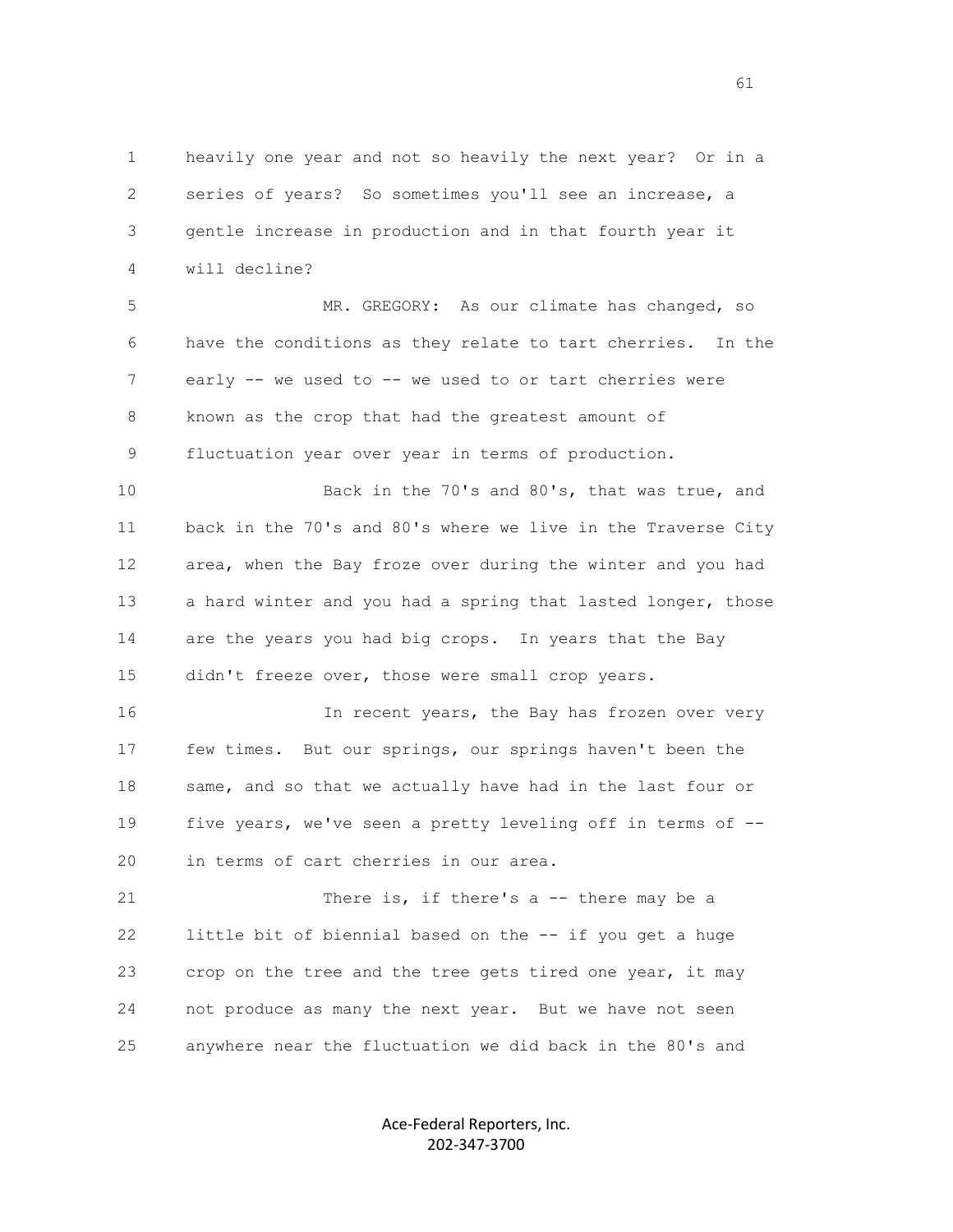1 90's.

| 2  | MR. VELIQUETTE: Nels Veliquette Cherry Key.                  |
|----|--------------------------------------------------------------|
| 3  | I'll do a follow up on that as well, because this is related |
| 4  | a previous question that Mr. Horne asked. So Don is          |
| 5  | speaking specifically there to climactic issues. I think     |
| 6  | when you talk about biennial production, there are some      |
| 7  | apples that produce one year and don't produce as much the   |
| 8  | next year.                                                   |
| 9  | So when we talk about these regional variants                |
| 10 | of tart cherries, and we also heard the term "Littoca,"      |
| 11 | which is another regional variation of a sour cherry. So     |
| 12 | when we look at the regional varieties like balaton, which   |
| 13 | originated over in Hungary, or the Charabique, which is      |
| 14 | native to Belgium, those are more of biennial producers.     |
| 15 | They're heavy one year and light the next year.              |
| 16 | The Montmorency crop is more susceptible to                  |
| 17 | climactic fluctuations rather than the genetics of the tree. |
| 18 | So that's, if that's $-$ if you need more specifics on that, |
| 19 | I'll have to bring my science hat out. Thank you.            |
| 20 | That was very helpful.<br>Thank<br>MR. LeGRAND:              |
| 21 | Could you tell me how the federal marketing order<br>you.    |
| 22 | works and how it might affect prices? I saw something        |
| 23 | about, you know, a certain free percentage one year and a    |
| 24 | restricted percentage. Can you delve into how that           |
| 25 | marketing order works?                                       |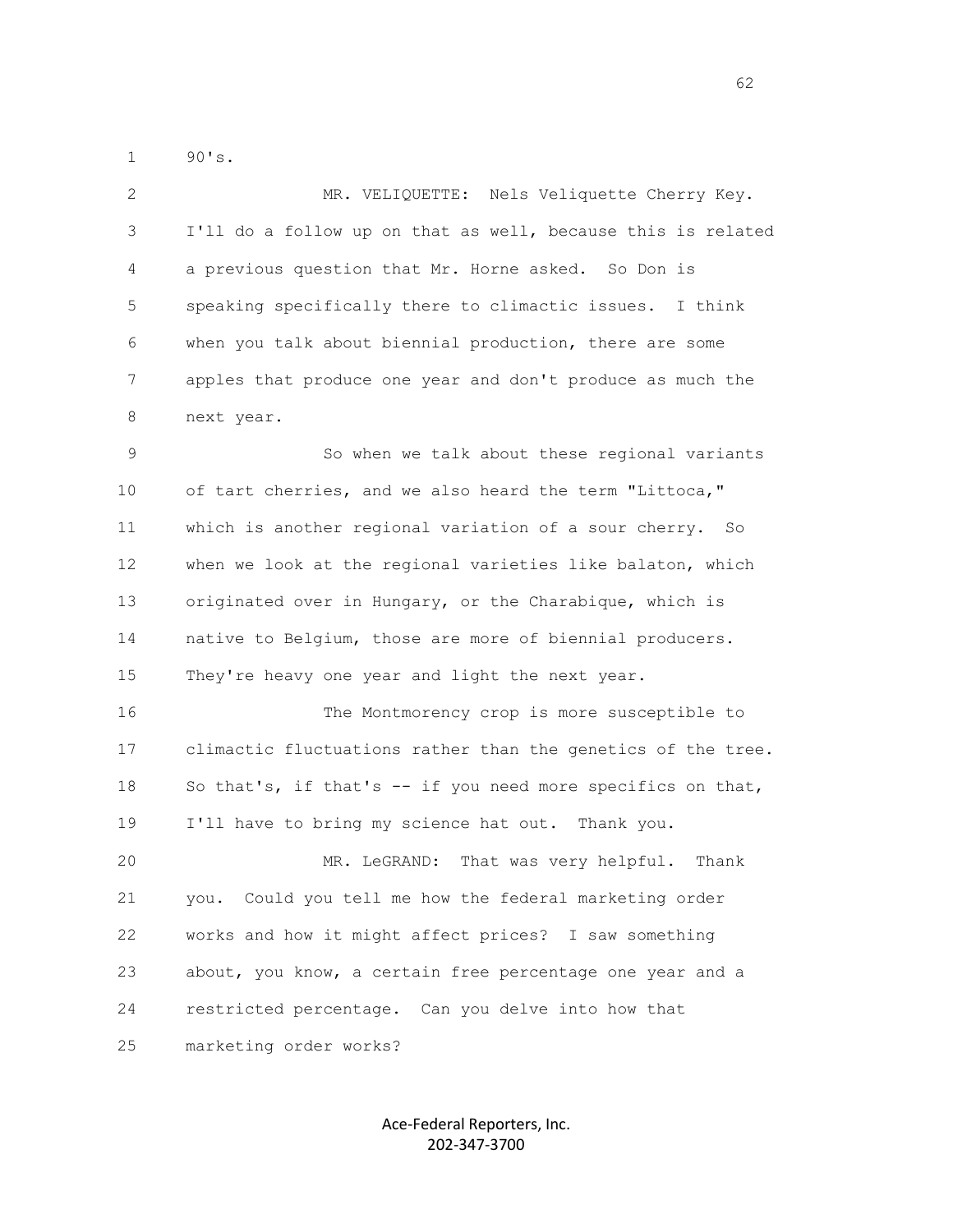1 MR. GREGORY: I will try to talk about our 2 marketing order. Marketing order is basically to stabilize 3 a quantity of cherries and to help grow a market, and that's 4 the basic issue that it has. With the fluctuations that 5 tart cherries have had further back in the past, it did 6 exactly that. The concept is you only put enough cherries 7 on the free market every given year, and our formula called 8 -- as an industry called for putting 110 percent of the 9 three year sales average of cherries as the minimal amount 10 of cherries that you can put on the market in any given 11 year.

12 So you take the sales of the last three years, 13 take an average of that and you add an additional ten 14 percent for growth of the market, and that was the minimal 15 amount of cherries that can be put on the market. It was up 16 to the Board to look at what those numbers were, and to make 17 a determination.

 18 Over the years, the formula has changed 19 somewhat. But that's still the basis, to make sure that 20 you're putting an adequate supply on to grow your market 21 every year, but not to over-supply it to the point where you 22 ruin your market or not to under-supply it in a short crop 23 year. The concept is to have cherries available in a short 24 crop year.

25 MS. DRAKE: Maybe I can just add. My

Ace-Federal Reporters, Inc. 202-347-3700

 $\sim$  63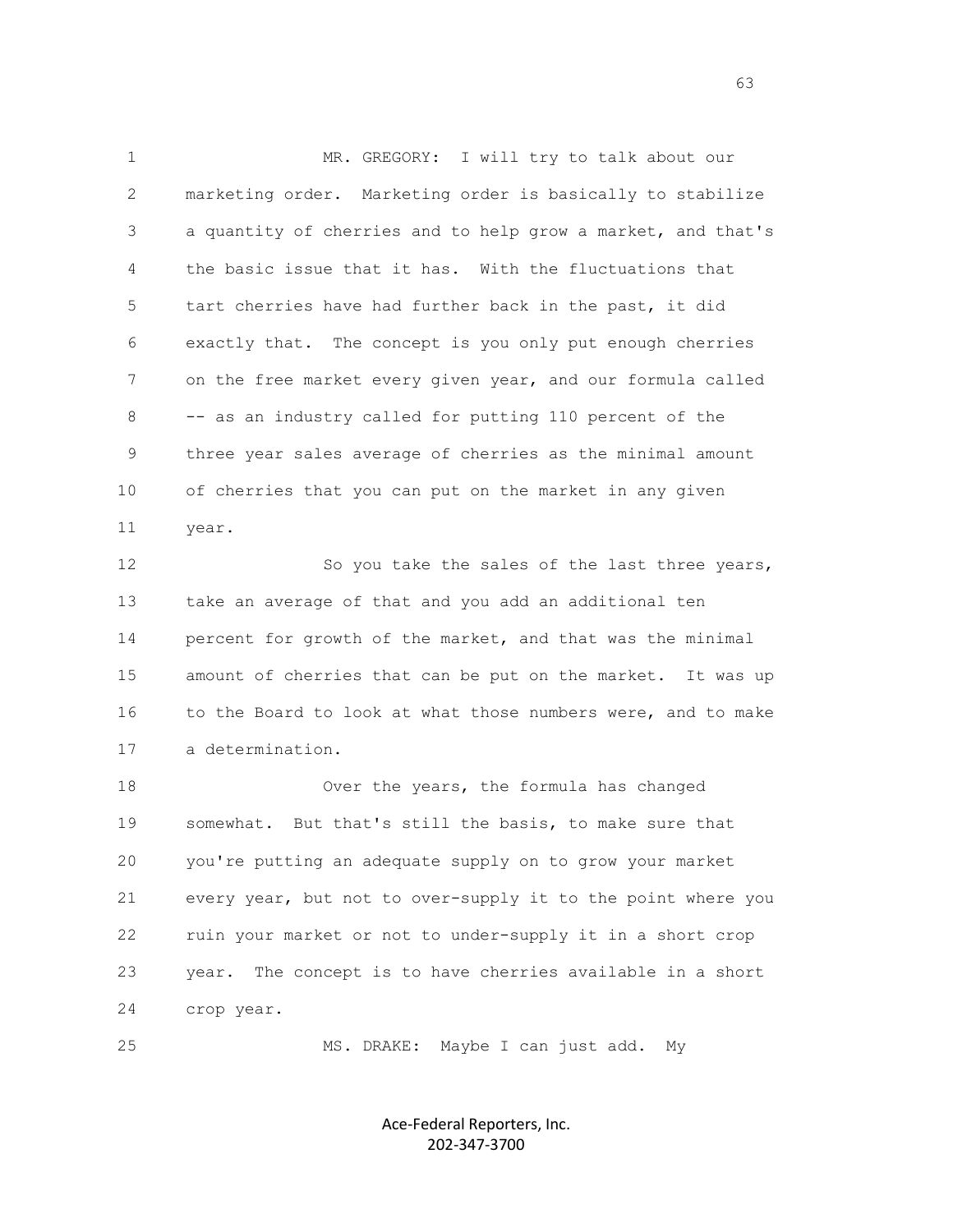1 understanding is that for the restricted volume, there are 2 several different ways that it can be used. It can be put 3 into inventory for next year. So if that's a shorter crop 4 year, you've got more inventory available. The producers 5 testified they produce from frozen inventory, and there's 6 also some percentage that's allowable for development of new 7 products and for export. So in addition to the free 8 quantity, there are different ways to dispose of any 9 restricted quantity.

 10 MR. LeGRAND: Thank you. I noticed that in 11 the 2018 GSP report, which covers -- which affected this 12 industry, the tart cherry juice, that at the -- Conference, 13 the Turkish industry said well, the marketing order keeps 14 prices, domestic prices high, forces domestic growers to 15 sell at a higher price. So why are you complaining about us 16 importing lower-priced products? Can you comment on that? 17 What's your reaction to that?

18 MS. DRAKE: Sure, I'd be happy to, thank you. 19 This is Elizabeth Drake. So the federal marketing order 20 does not set prices. It seeks to smooth out supply to help 21 also smooth out price volatility. But it doesn't set a 22 minimum or a maximum price for different products.

 23 The real problem that the industry has is the 24 federal marketing order only applies to domestically 25 produced cherries. So as they're making efforts to smooth

> Ace-Federal Reporters, Inc. 202-347-3700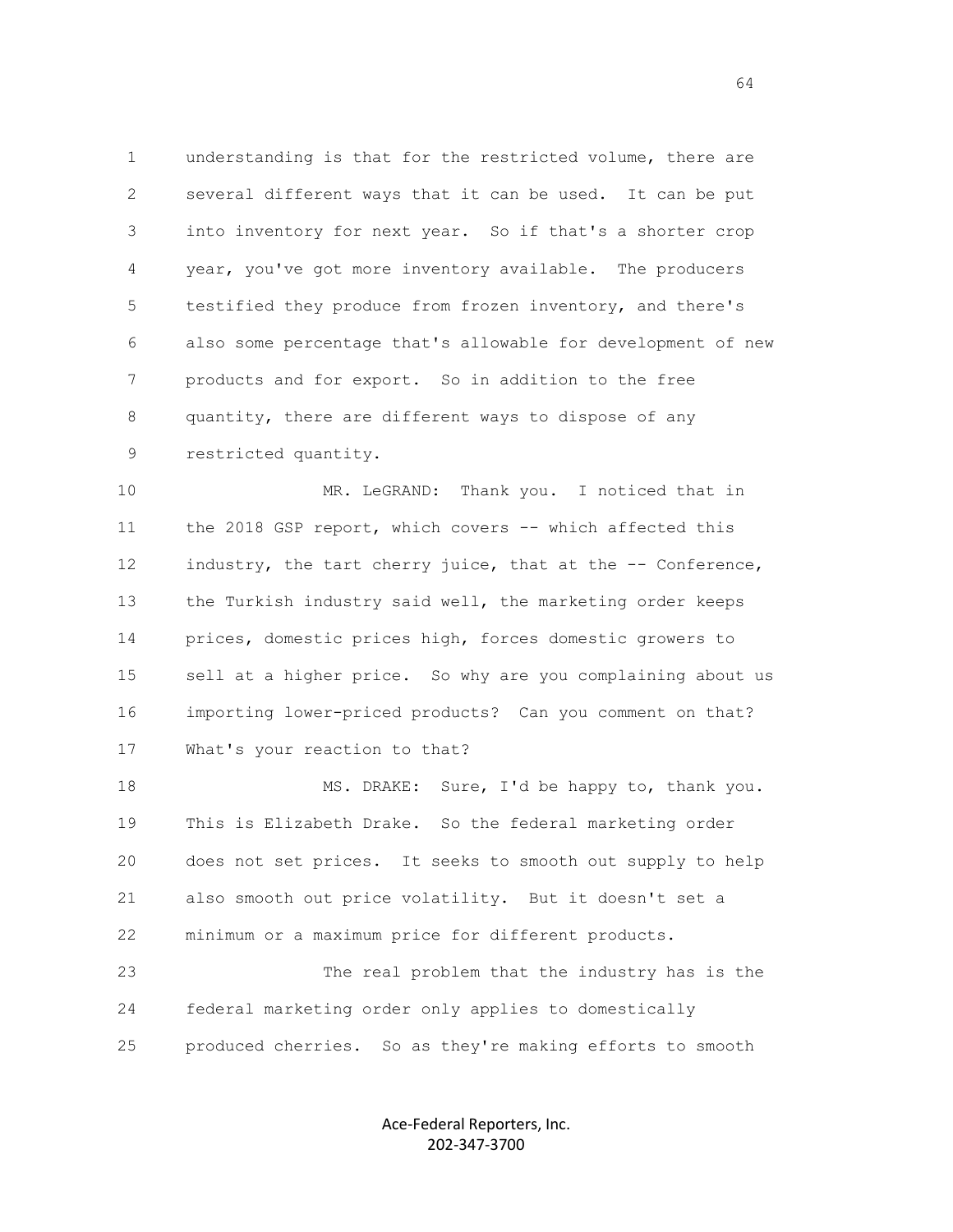1 out their supply to reduce volatility, imports can come in 2 at whatever volume and whatever price they want. 3 So that really undermines the effectiveness of 4 the marketing order by disrupting a market that they're 5 working to try to stabilize, and in a way that's completely 6 unregulated unlike the rest of the industry. 7 MR. LeGRAND: Thank you. So do you -- does 8 the industry export any dry tart cherries, and what would 9 the percentage of exports be in the main export markets? 10 MR. ROWLEY: Chad Rowley. We do export some. 11 I don't know the percentage. I just know that our company 12 does export some to Europe, some to Japan. But it's a very 13 small percentage of what we do. I wouldn't know the 14 percentage of the industry. 15 MR. LeGRAND: Thank you. So what role do 16 imports play in the market? Like so are there different 17 marketing channels that imports are sold into? Do you see 18 them in retail or not in retail and, you know, are imports 19 from Turkey say going to food service, but you never see 20 them in those, you know, eight ounce packages at the grocery 21 store for \$5? Where would I find Turkish imports? 22 MR. ROWLEY: Chad Rowley. You can find them 23 in trail mixes, but they probably don't stay country of 24 origin. They could. I've seen them in their own bags, a 25 product of Turkey. I've, so I think you're going to find

> Ace-Federal Reporters, Inc. 202-347-3700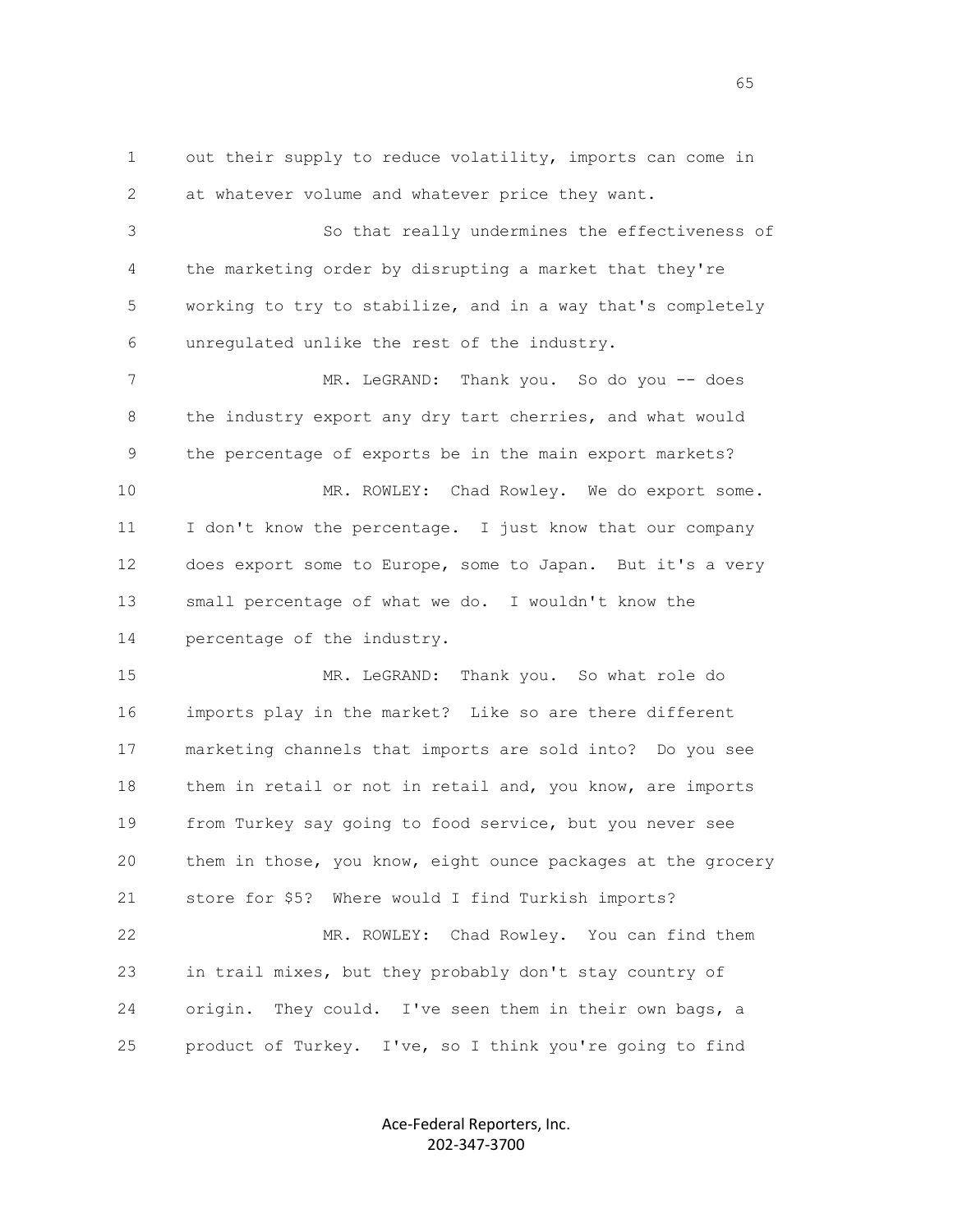1 them in both those areas, trail mixes and their own

2 individual bags saying product from Turkey.

 3 MS. DRAKE: This is Elizabeth Drake. I would 4 just say that from what we're able to see, it seems that 5 they're available at retail both in their own trade dress, 6 their own branding and also private label, where they could 7 be coming in in bulk and then being rebagged into smaller, 8 private label bags. So there are a few different channels 9 through which they could reach the market.

 10 MR. GREGORY: Yeah, and I would say it's been 11 difficult to know exactly where they're at, because we're in 12 a market where there's a lot of spot buying of cherries 13 going on. So your first impression as a marketer when you 14 lose a customer is that it's one of our competitors sitting 15 here that has that customer.

16 So it's not until you start figuring out, and 17 all of a sudden you find out that none of you have that 18 customer anymore, and it might be -- and I think it started 19 first in the ingredients part of the industry, and then it 20 got into what we call the rebagging part of the industry, or 21 those that are making the trail mixes or doing -- or doing 22 private label of the product. That seems to be where it is 23 happening.

 24 So it's very difficult from our position to 25 see. It's not like all of the sudden one day one customer

> Ace-Federal Reporters, Inc. 202-347-3700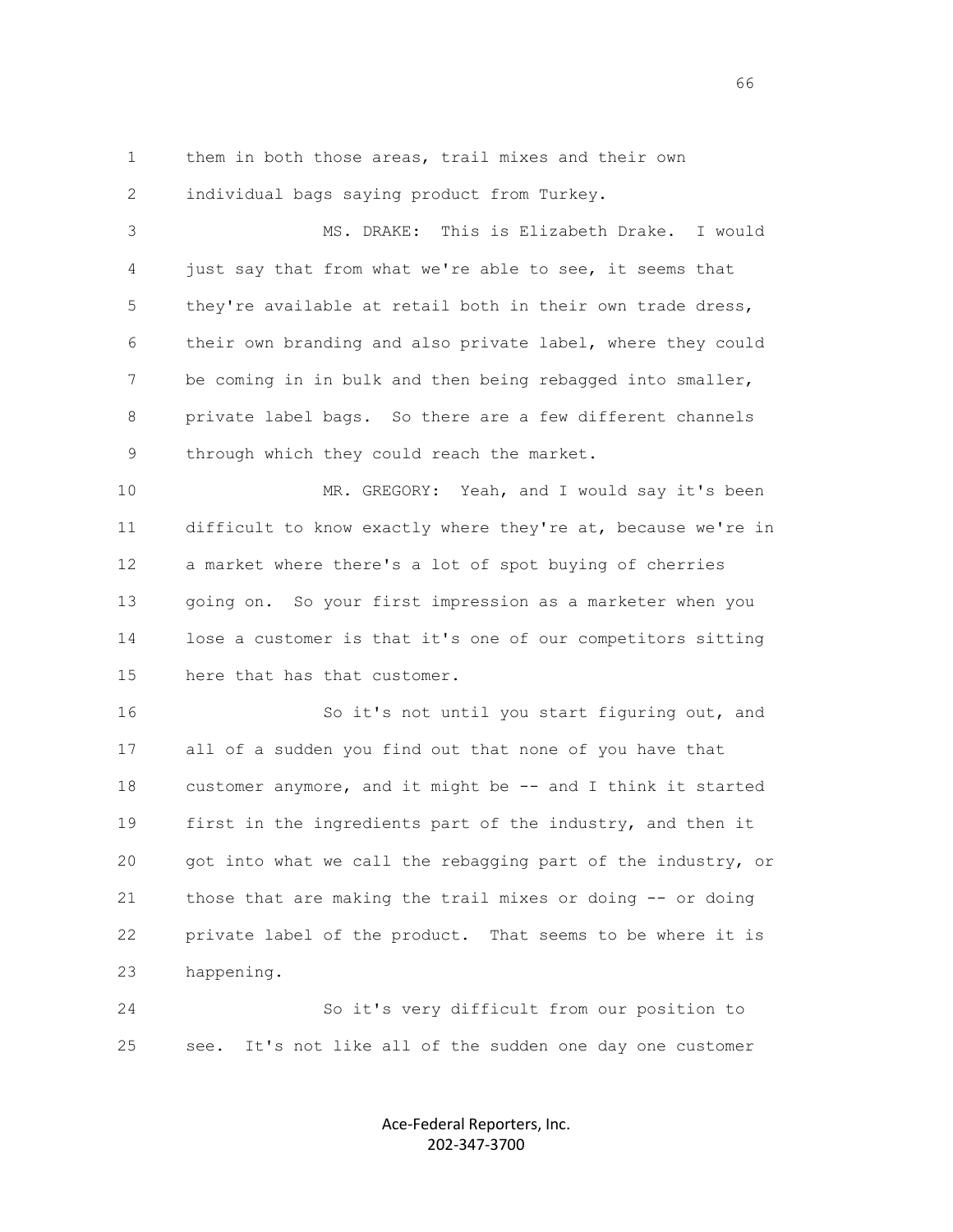1 says I'm not buying your product anymore, because I can buy 2 imported product cheaper, and it just kind of starts to 3 happen.

 4 MR. VELIQUETTE: Nels Veliquette from Cherry 5 Key. And I think it cannot be understated that there is an 6 effort to minimize the fact that the ingredient is from 7 Turkey. There is no red flag with a crescent touting the 8 fact that this is a Turkish cherry. Typically, it comes in 9 in bulk and the rebaggers or the remanufacturers handle the 10 product, repackage the product in a way that does not 11 require them to have country of origin labeling on it.

 12 This is similar to what we've seen happen in 13 the juice market, where the juice concentrate is brought in. 14 It's reconstituted. So it's changed enough from its first 15 form where it was purchased as a concentrate. It's had 16 water added to it, other juices added to it like grape or 17 pear, and then it becomes a tart cherry juice blend, with no 18 indication that the cherries came from Turkey.

 19 MR. LeGRAND: Thank you. Let's see. My final 20 question is is that -- so I noticed when looking at the tree 21 data for Turkey for the dried cherries, that if you go back 22 to 2015, which is I believe frankly outside of our scope of 23 the investigation here, we imported four and a half million 24 pounds of tart cherries from Turkey, and that represents a 25 65 percent decrease to 2018 levels.

> Ace-Federal Reporters, Inc. 202-347-3700

 $\sim$  67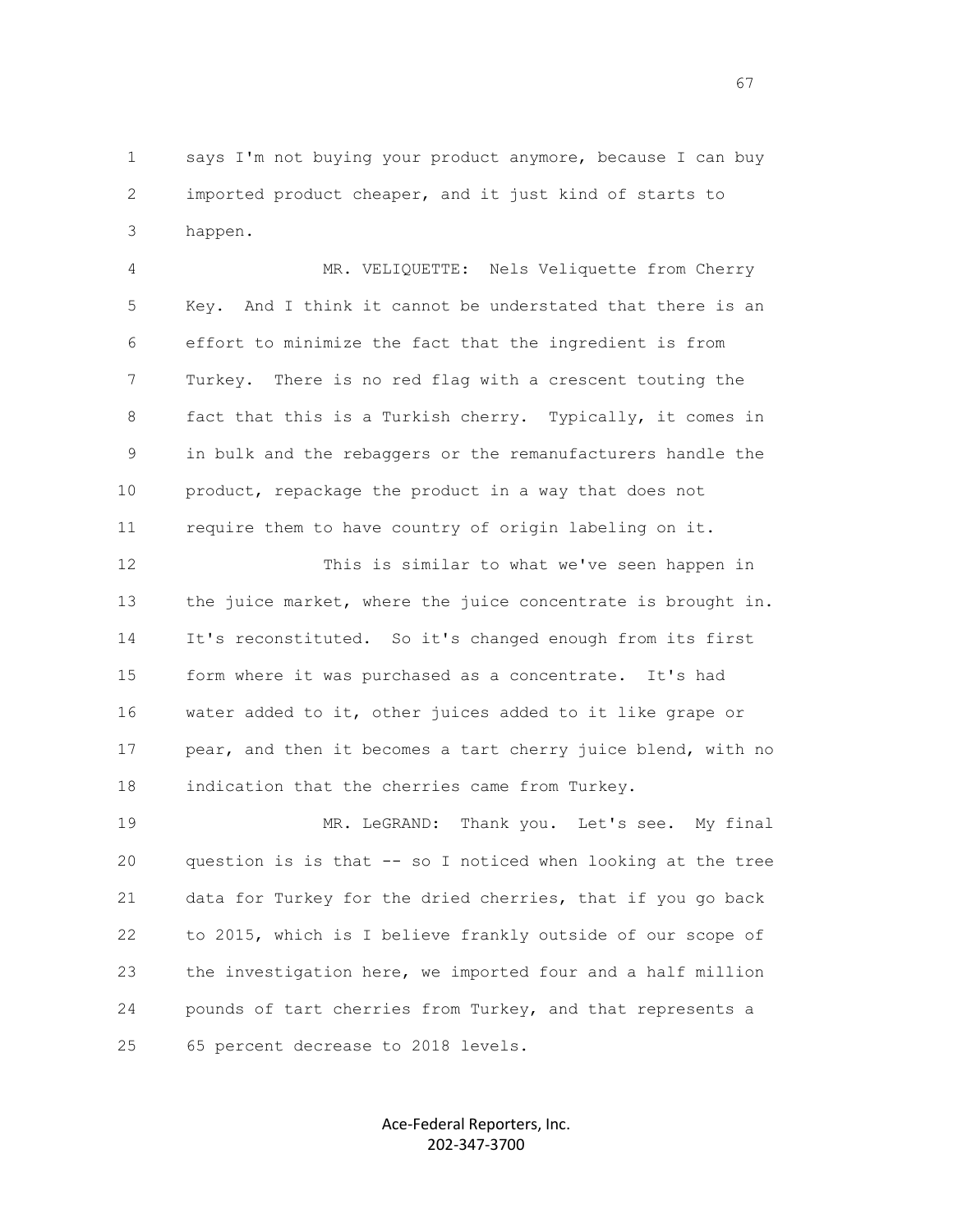1 And then also if you go back to 2012, we 2 imported a little under half a million pounds, and then that 3 grew steadily until 2014-2015, and that's -- I look back at 4 2012 to 2015 and I see oh, that's just like 2016 to 2018. 5 So how do we know that this recent increasing trend over 6 since 2016 is not a reversion to the mean? Why is this 7 different?

8 MS. DRAKE: Thank you. Yeah, we discussed 9 that as well and my understanding, and I welcome anyone from 10 industry to testify is that in that prior period, Turkey was 11 testing the market to see what kind of acceptance they could 12 get, and there were a number of issues particularly with 13 pits, with not having the turkeys be -- the turkeys, excuse 14 me, the cherries be sufficiently free of pits.

 15 And so there was an effort on quality control 16 and on all of that. So then you start seeing them coming in 17 from 2016 to 2018, but what's coming in is a very marketable 18 product. It's a high quality product there. It's free of 19 pits. It's gaining acceptance throughout the market, and 20 being used in all of these channels.

 21 So that was our understanding of that, that 22 kind of wave data. So we don't think there's any reason to 23 believe that this more recent wave is going to fall off due 24 to quality issues, because they've got the quality down and 25 they're gaining the acceptance and we -- that's why we're

> Ace-Federal Reporters, Inc. 202-347-3700

en de la construcción de la construcción de la construcción de la construcción de la construcción de la construcción de la construcción de la construcción de la construcción de la construcción de la construcción de la cons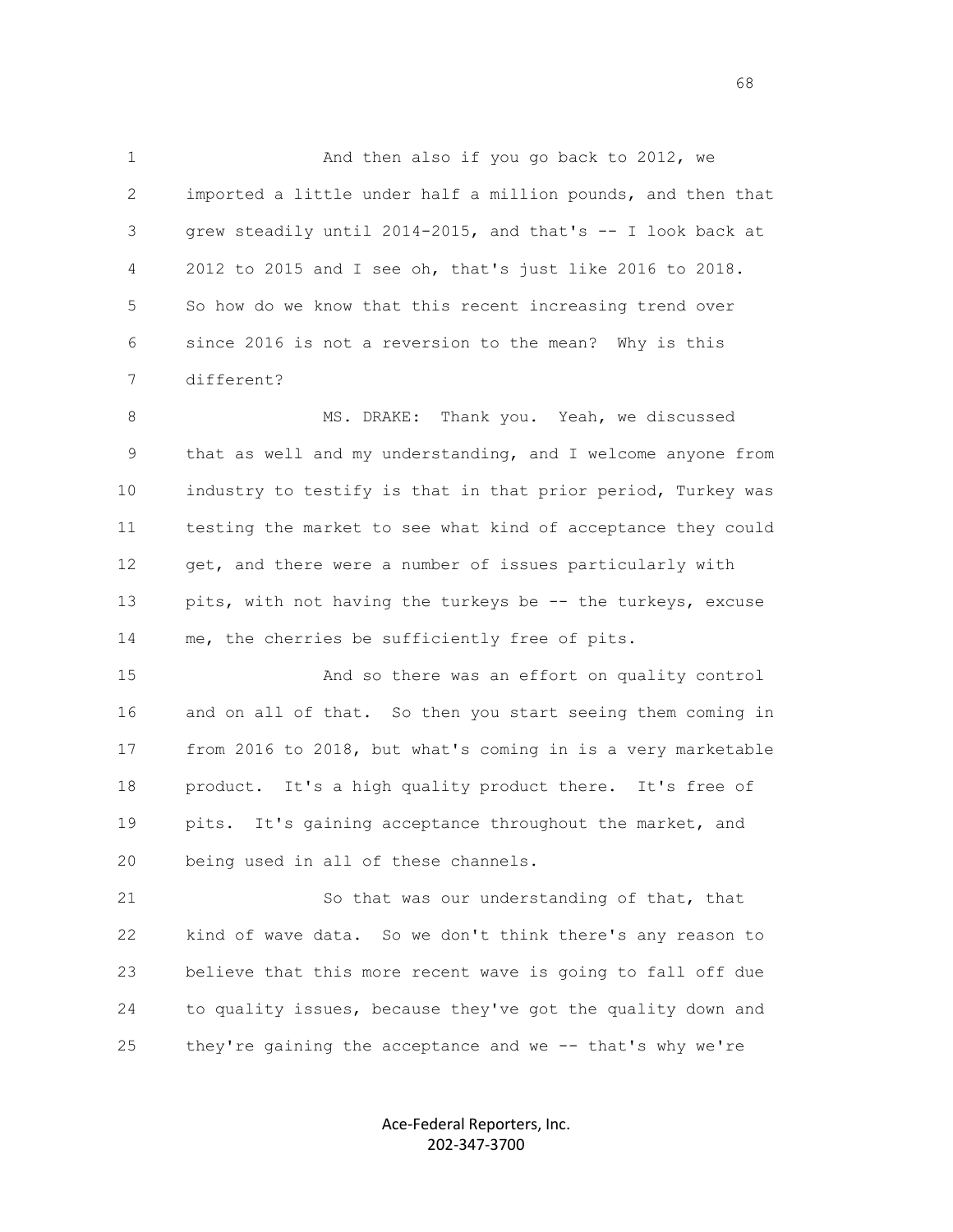1 concerned, that this surge will just --

 2 You know, that was the first kind of hiccup, 3 and by now this is really reaching kind of an annual level 4 that will continue to grow. 5 MR. LeGRAND: All right, thank you. That's 6 all the questions I have. 7 MS. CHRIST: Thank you. We'll now turn to the 8 supervisory investigator, Betsy Haines. 9 MS. HAINES: Thank you. Thank you again for 10 the helpful testimony. Since we were talking about imports, 11 I want to turn again to the official statistics. So you are 12 saying that Chile's pretty much not the tart. So it would 13 be reasonable to pull the Chile data out of the official 14 statistics. It's what -- yes, we would agree with that. Is 15 there any other country besides Turkey that you feel is 16 largely sweet dried cherries? 17 MS. DRAKE: Besides Chile? 18 MS. HAINES: Yes. 19 MS. DRAKE: We will have to go look. We think 20 most of them are -- the only one we've talked about is 21 Chile, with the climate and just their production profile. 22 That's one that we would think would be an exceptional to 23 the rule. But we can go through the other countries and 24 confirm that. 25 MS. HAINES: Let's see. Actually, I have one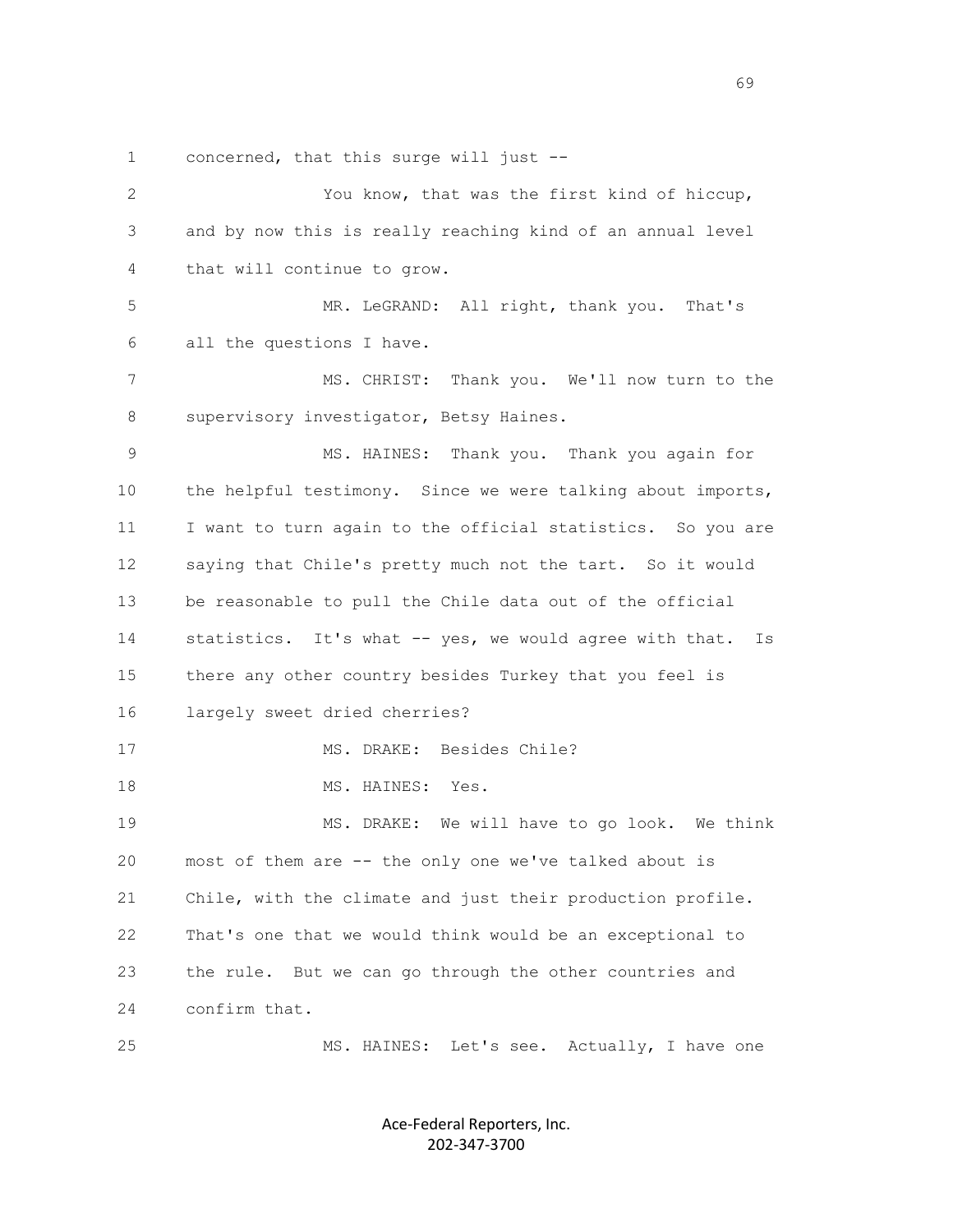1 -- the very tasty samples you brought, I notice that the 2 Turkish were noticeably darker. Is that -- this is just a 3 curiosity on my part. Is it a different cherry or are their 4 cherries typically darker?

 5 MS. DRAKE: (off mic) out of the -- oh, I'm 6 sorry, out of the drying process so it will have some of 7 that dark cherry color already in it, and then use that to 8 infuse the next batch and the batches will get progressively 9 darker and darker even if it's the same variety.

 10 MS. HAINES: One of you had testified that 11 when you had to import from Poland, the years were I think 12 2002 and 2012, have there been any other more recent 13 weather, bad weather for the crops?

 14 MR. BRIAN: Tim Brian, Smeltzer Company. No. 15 Those were the only two exceptional years that we to look at 16 the statistics. Those were the two completely wipeout 17 years.

18 MS. HAINES: Okay, okay. I have a question 19 about inventories. One of you testified that they can stay 20 frozen for about two years. Not the dried, the frozen, raw 21 cherries. So my question then is two questions. One, as 22 you're drying it do you do that to order, or are you just 23 continually sort of slowing drying, doing your drying 24 process?

25 MR. ROWLEY: Chad Rowley. We do use frozen

Ace-Federal Reporters, Inc. 202-347-3700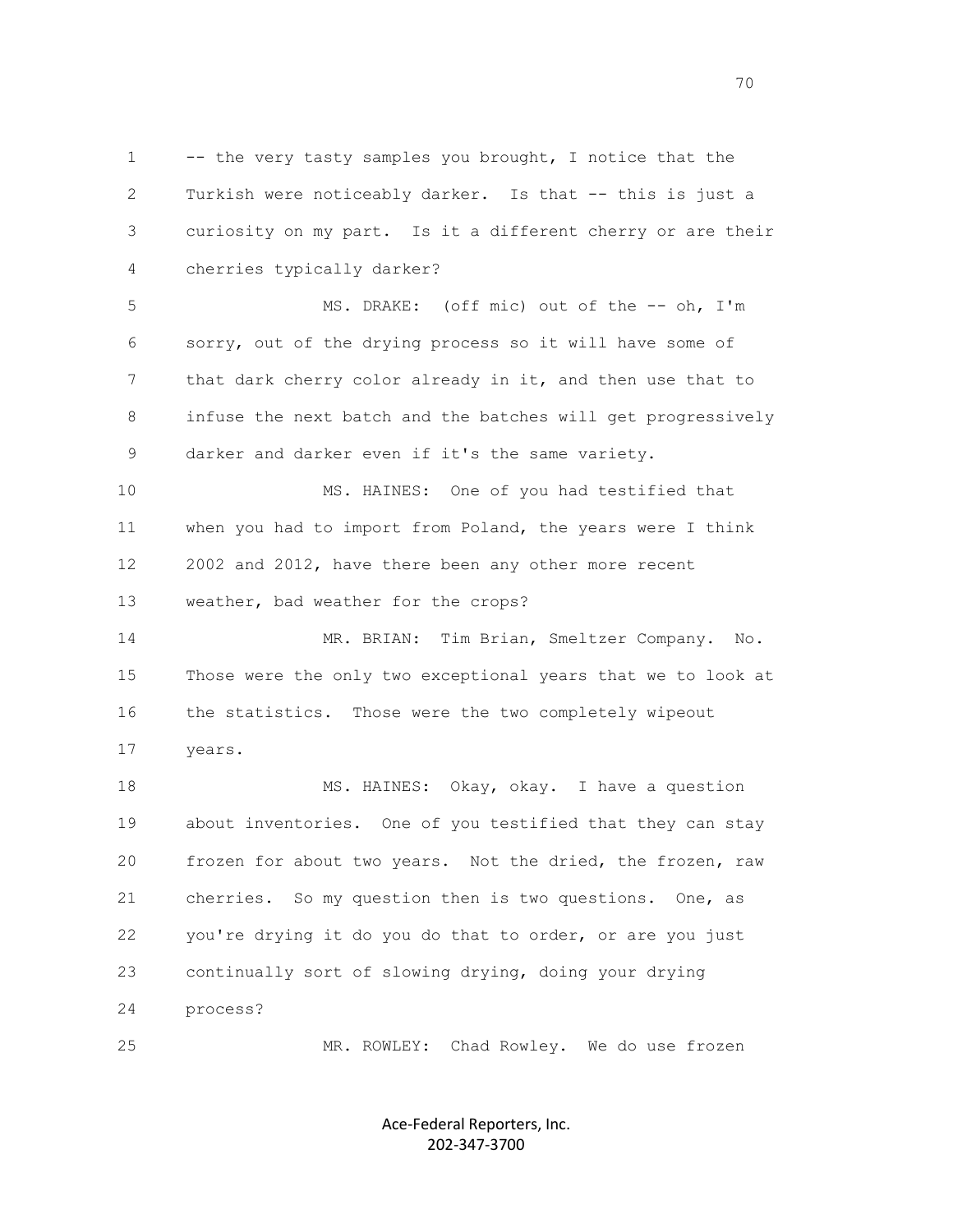1 inventory two, three, sometimes four years old. So that's 2 just part of that question. Our drying process, we pretty 3 much try to stay to order. You know, once you produce a dry 4 cherry, your shelf life starts to tip. 5 MS. HAINES: And what is that shelf life for a 6 dry -- 7 MR. ROWLEY: 18 months probably. 8 MS. HAINES: Okay. 9 MR. ROWLEY: And so we try very hard to stay 10 right, or we know the customer and we're anticipating maybe 11 one order ahead. But most of ours are two order. 12 MS. HAINES: Okay, thank you. I think that's 13 all I had, so thank you very much for answering the 14 question. 15 MS. CHRIST: Thank you. I'll just quickly 16 check and see if there are any follow-up questions. Thank 17 you very much. I want to also reiterate my appreciation for 18 everybody coming to testify. You know, it's a little bit 19 farther out, the Michigan and Utah, and I do want to mention 20 I appreciate the additional information that you provide 21 about your family history and the long history of the farms. 22 It really gives us something to think about in terms of the 23 breadth and scope of this industry. 24 Sometimes, you know, we just look at the last

> Ace-Federal Reporters, Inc. 202-347-3700

25 three years and we don't see, you know, the 150 years of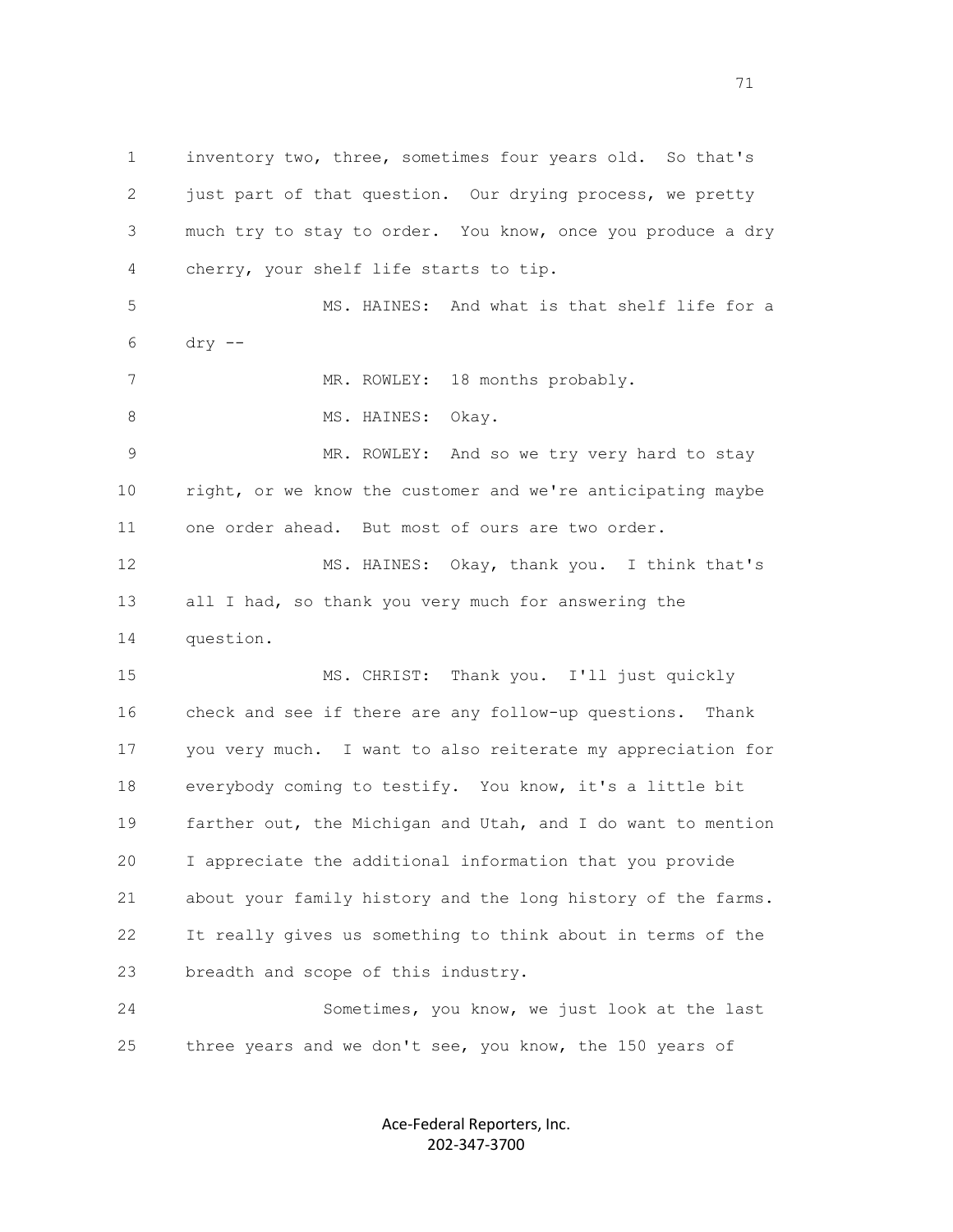1 production and the scope of the family. So I appreciate you 2 providing that additional information. Most of the 3 questions, as you saw, were ticked off as we went through. 4 I do have a couple of follow-up questions.

 5 The first one is on your PowerPoint slide on 6 page four. There's a lot of variation even in these three 7 years of imports, and there's a number of reasons that might 8 be attributable to this. You've mentioned the biennial 9 nature of the crop, potentially the different types of 10 varieties and things like that. I'm trying to explain why 11 there is this huge variety? Like Chile is 122,000 and then 12 it goes down to 33 and then up to five.

 13 What is driving some of this variation year to 14 year in the imports, not just of the subject products but 15 the other, I mean the other sources as well?

 16 MS. DRAKE: Yeah, this is Elizabeth Drake. 17 Thank you for that question. I'm not quite sure I have a 18 good answer for that right now, but we can look at it 19 post-conference. You know, there are other markets in 20 Europe and other places where Serbia, for example, might. 21 You know if their market fluctuates it would change how much 22 they're exporting to the U.S.

 23 Obviously when we looked at the data, we saw, 24 you know, a steady increase from the largest source, and so 25 that's what we were focused on. But -- and they also

> Ace-Federal Reporters, Inc. 202-347-3700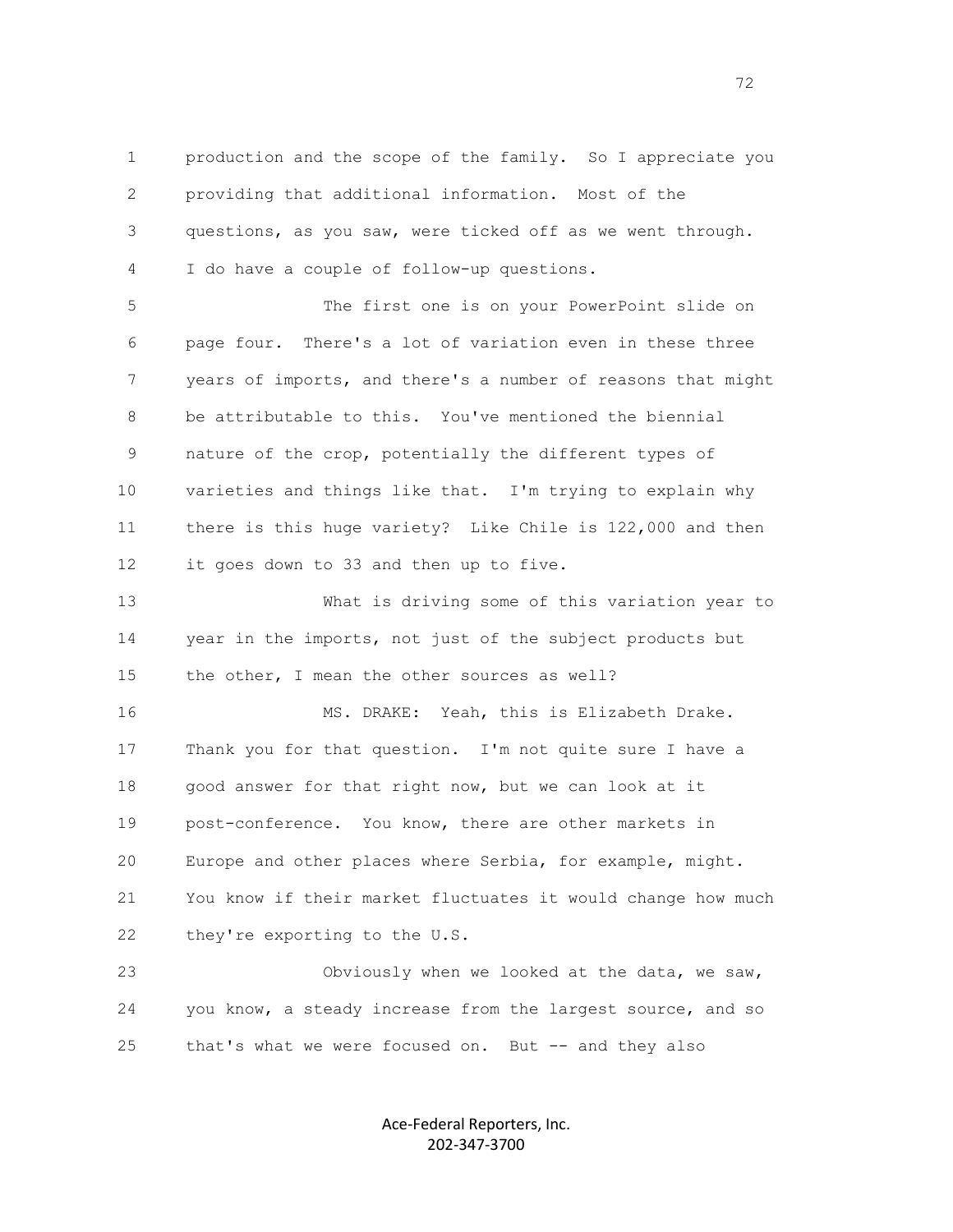1 account for a larger share over time of the annual imports. 2 But we can see if we can find anything about the other 3 sources.

 4 MS. CHRIST: Yeah. I was just curious in 5 terms of whether or not the other countries had similar 6 growing cycles and product varieties where they would have 7 the conditions of competition similar to the U.S. Along the 8 same lines, you mentioned that you're able to dry them, 9 freeze them and put them aside in inventory for two or more 10 years.

11 Do other countries have the capacity, 12 equipment to produce frozen and have them ready for drying, 13 and so be able to also potentially smooth out their exports 14 to the United States over time?

 15 MR. GREGORY: Yes, we believe they do. In 16 fact, some of the first cherries that came in from Turkey 17 came in the IQF form. So we are aware that they're able to 18 IQF and freeze cherries.

 19 MS. CHRIST: And so along those lines, you 20 mentioned that some of the dried cherries go into like your 21 trail mixes and then others are chopped or sliced for 22 ingredients. Do you know if that, what that slightly 23 further processing, is that done in the United States for 24 the subject sources, or is that done in Turkey and then 25 shipped sort of sliced or chopped or --

> Ace-Federal Reporters, Inc. 202-347-3700

n and the contract of the contract of the contract of the contract of the contract of the contract of the contract of the contract of the contract of the contract of the contract of the contract of the contract of the cont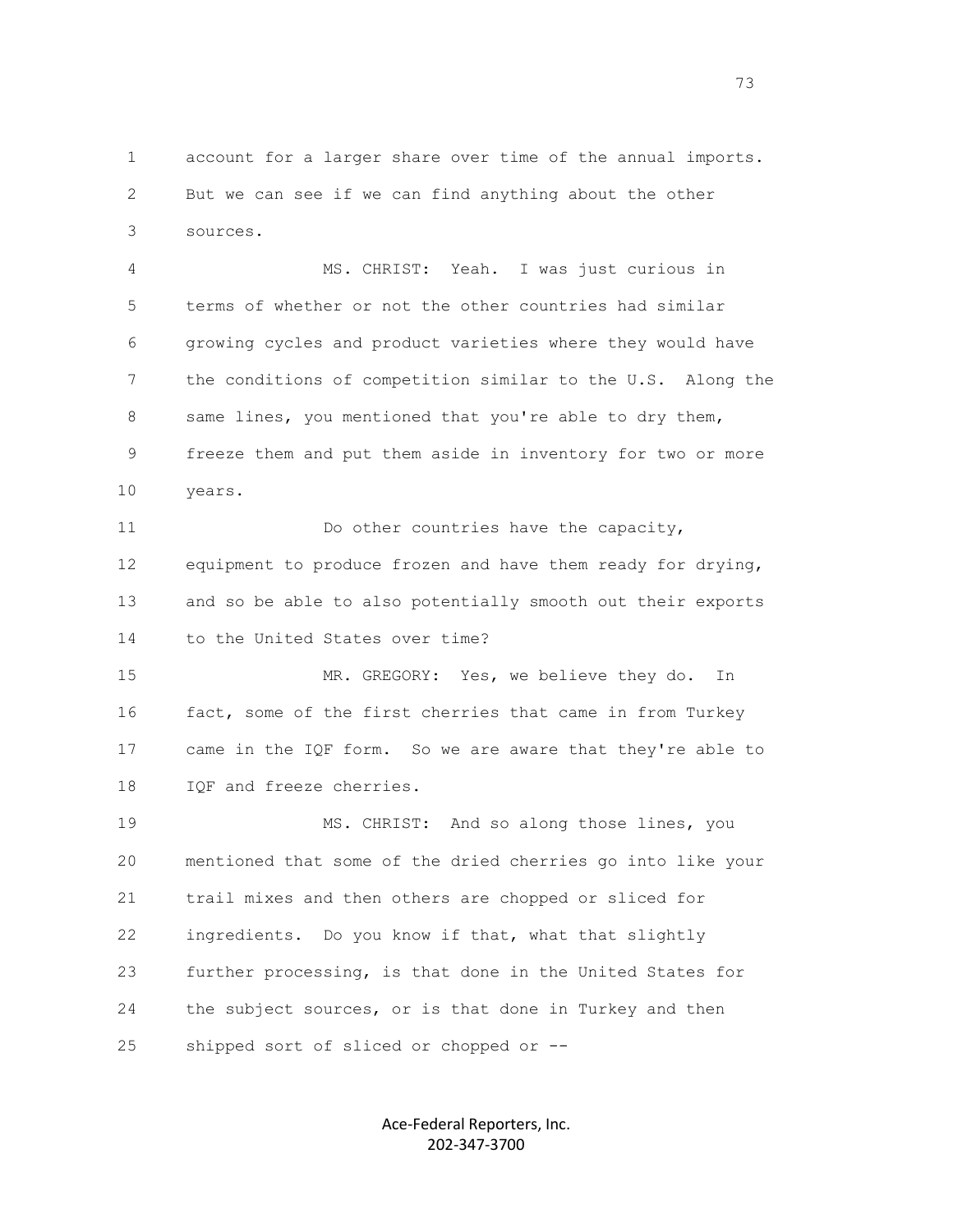1 MR. ROWLEY: Chad Rowley. I don't think we 2 know. I don't know the answer to that. I don't know that 3 they're slicing and dicing cherries. What we've seen is 4 coming in as whole cherries.

 5 MR. VELIQUETTE: Nels Veliquette. I'd just do 6 a follow-up on the question about the volumes in terms of 7 the variation in the volumes on Serbia specifically. Last 8 season in Europe they had a down crop. So similarly 9 different regions experience different weather events. Last 10 year, Europe had some issues and had a down crop.

11 MS. CHRIST: Thank you. Just on capacity, 12 when you were beginning to market the health benefits of the 13 tart cherries and increasing the demand I guess mostly in 14 the late 90's into early 2000's, if I recollect the time 15 line, was that increasing demand sort of created or did you 16 -- did it replace, did your purchasers replace their 17 consumption of say cranberries or raisins, and in the 18 increased demand for the dried cherries? 19 MR. GREGORY: I don't know if we really know 20 if they, you know, if they were using, substituting the 21 product. You know, we obviously have to assume that the 22 American stomach is so big, and that if we're marketing 23 something into that stomach, something else is not going on. 24 So as we looked at where we were as an

25 industry and we talked about the desert sales falling off,

Ace-Federal Reporters, Inc. 202-347-3700

74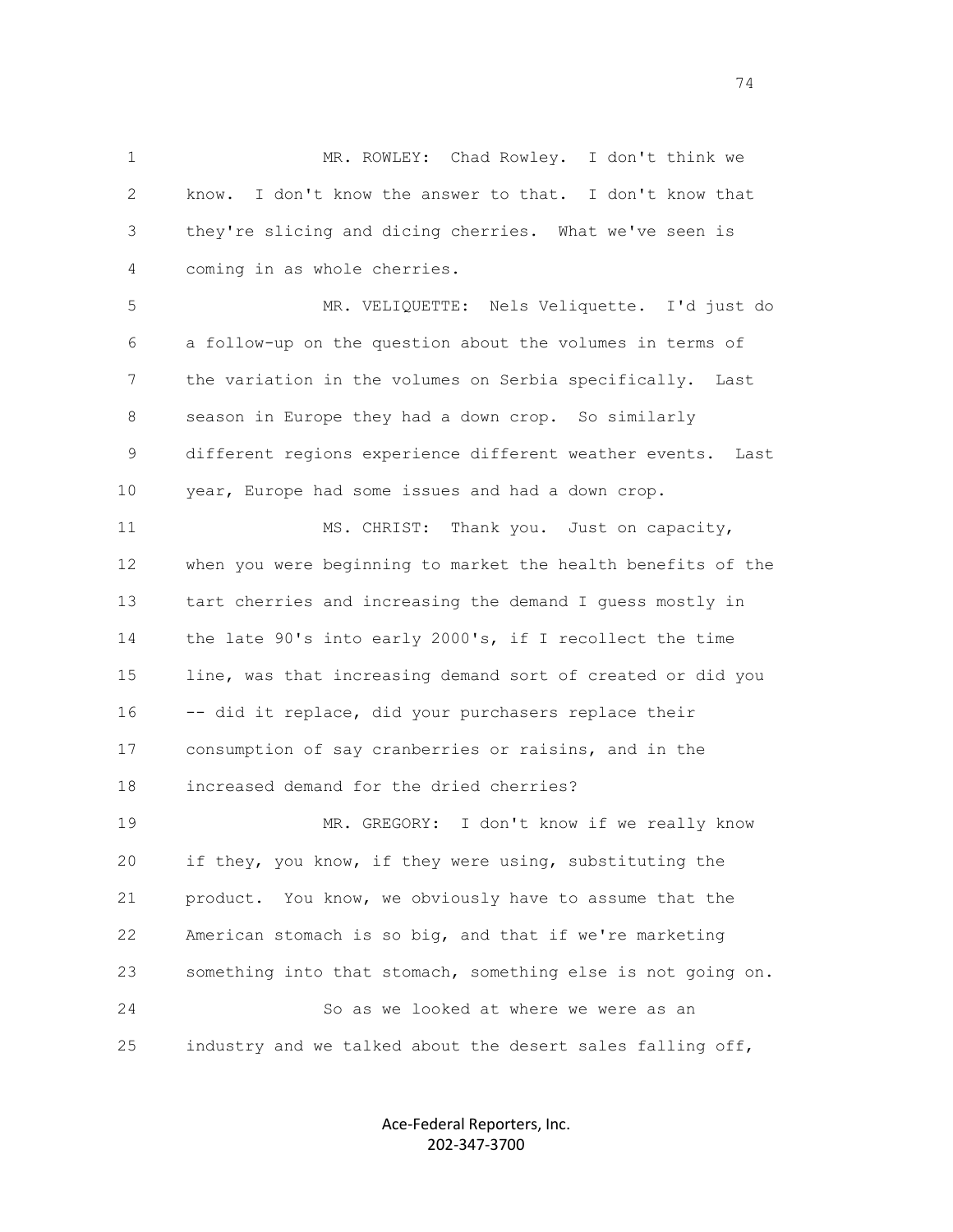1 and we talked about the snacks and stuff, and it became 2 obvious that the health benefits were where the American 3 consumer was headed, and that's when we really found out, 4 you know.

 5 So the red color that we have in these 6 cherries is where a lot of the benefits come from. So a lot 7 of our research started along that line, and our objective 8 was yes, that we wanted to, if they were eating dried 9 blueberries or dried apples or eating something else, we 10 wanted them eating cherries and dried cherries. That was 11 one of our objectives. I don't know that we accomplished 12 it or not.

 13 MR. ROWLEY: Dried cherries were just new to 14 the market. Brand new product and people wanting to try 15 something new and it grew and grew. It wasn't -- sure, it 16 might have been replacing someone else's dried purchase, but 17 at that point it was so new that we're not sure. Other than 18 that, it was new during those years.

 19 MS. CHRIST: Thank you. I'm curious a little 20 bit more about the marketing order system. Are foreign 21 sources and the quantity of imports a factor in any of that 22 determination in terms of the allocation of quantities? 23 MS. DRAKE: This is Elizabeth Drake. No, 24 imports are not part of the formula or the way that the 25 marketing order makes its, or the Board makes its decisions.

> Ace-Federal Reporters, Inc. 202-347-3700

75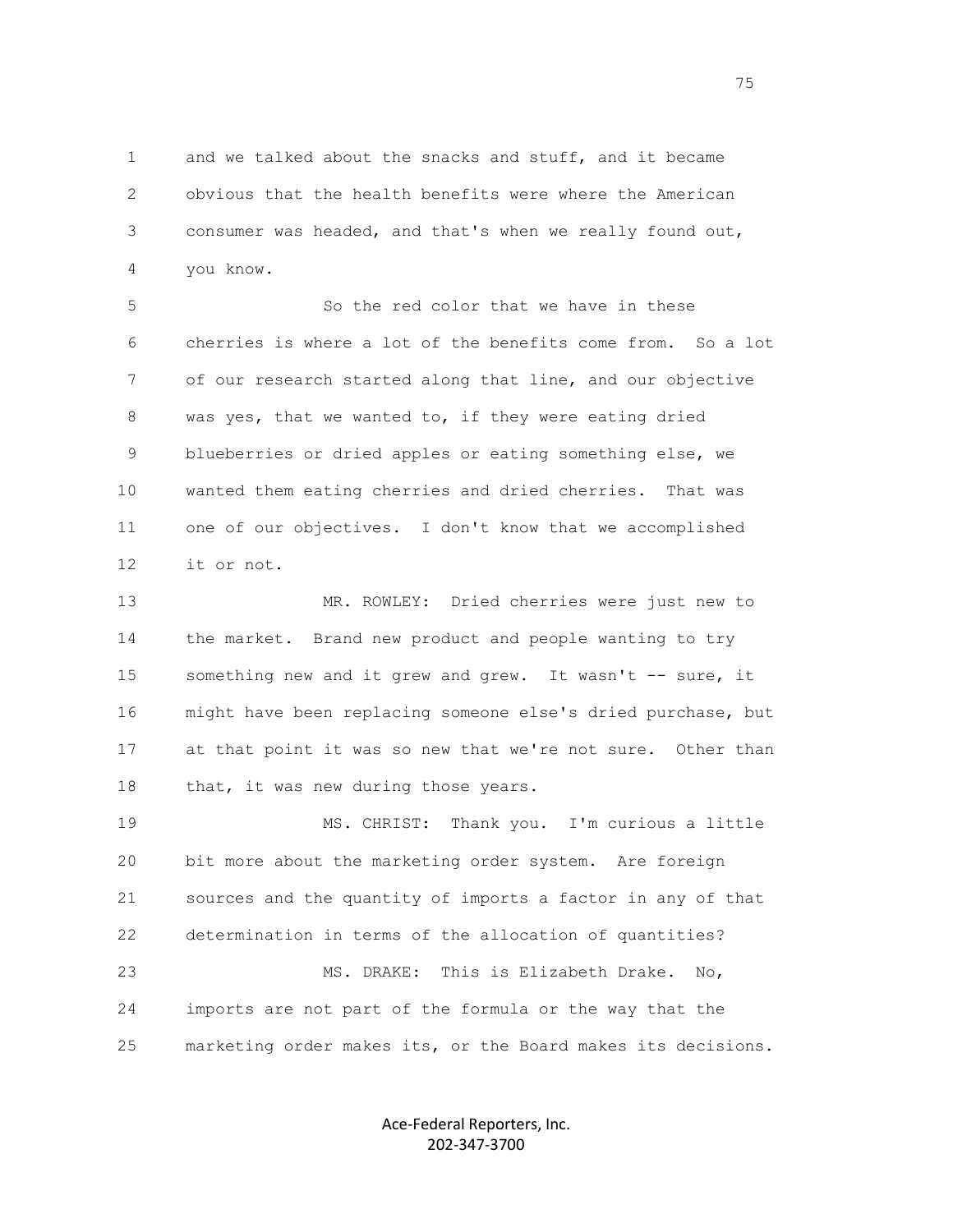1 MS. CHRIST: And does the marketing order 2 cover all U.S. production? Are all producers part of that? 3 MS. DRAKE: It covers a number of states, 4 which account for 99 percent of production. 5 MS. CHRIST: That's all the questions that I 6 have written down. I was just actually curious, because the 7 other night I was doing some research into frozen smoothies, 8 and they have individually quick frozen fruit in them. 9 So I'm wondering do dry tart cherries go into 10 the frozen smoothie market, or should I, you know, give you 11 some ideas about where dried tart cherries might go, because 12 with the health benefits and the quick blending, just 13 curious about if there are other outlets for the frozen, 14 other than the dried tart cherries? 15 MR. ROWLEY: Chad Rowley. Instant IQF 16 cherries do go into frozen smoothies. They do. There are 17 people that use them that put them in there. The dry 18 cherry, I put some in my smoothie in the morning. It could 19 go there, but I don't see them popular around the country. 20 I see the frozen cherry more popular than the smoothie. But 21 thanks for the idea. That's a great idea. 22 MS. DRAKE: Well, I was just laughing. This 23 is Elizabeth Drake, because I did find a recipe for a 24 smoothie with dried tart cherries in it, and I thought hmmm, 25 maybe I'll have to try that. But I haven't tried it yet.

> Ace-Federal Reporters, Inc. 202-347-3700

76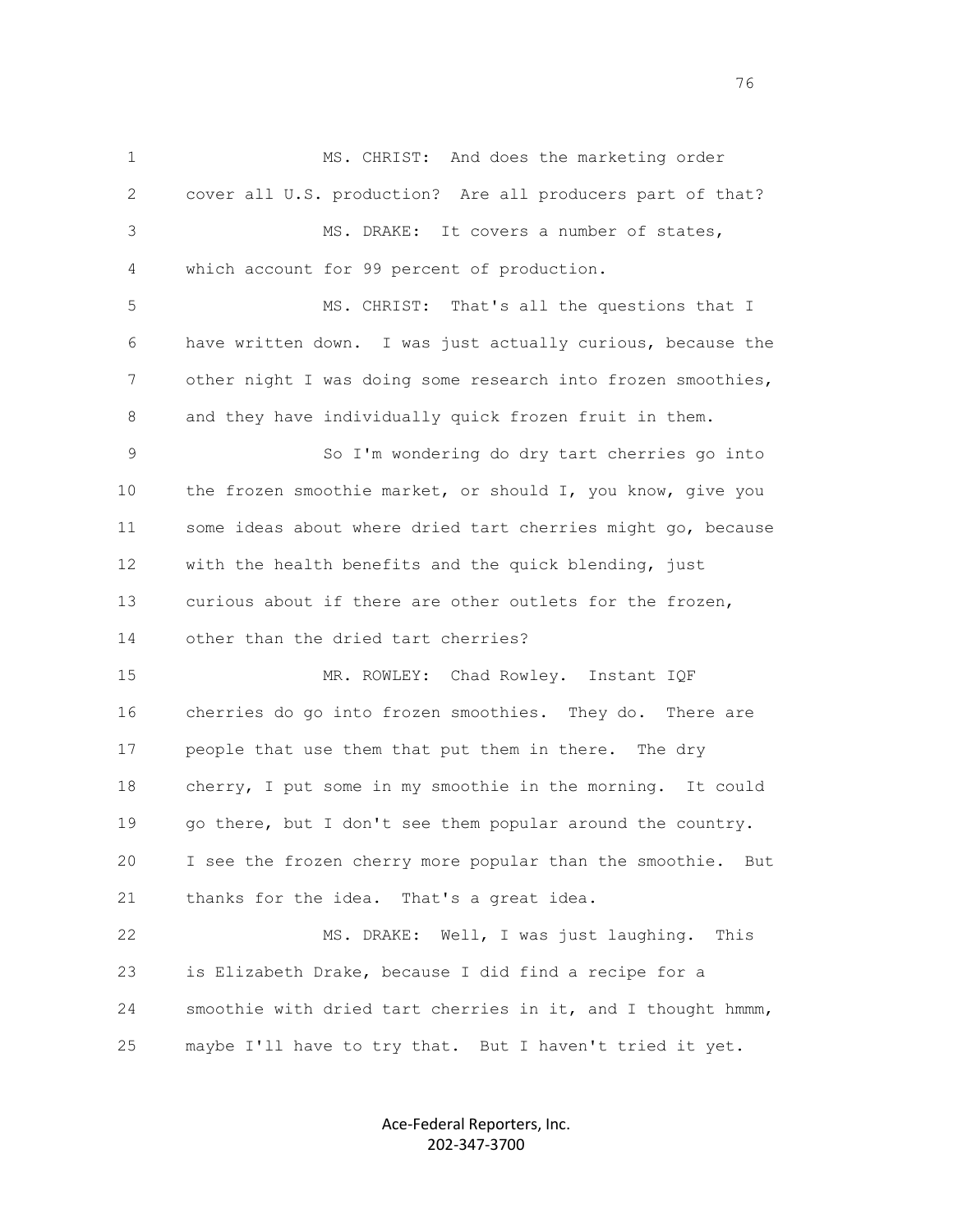1 MS. CHRIST: Yeah. I see everybody's very 2 correct in the morning and trying to find a way, so I was 3 curious if it was in there, in looking at that. Those are 4 all the questions that I have. 5 Again, thank you very much for taking the time 6 to educate us on the whole process and the different 7 varieties and types, as well as the history of the industry

 8 and trying to clarify some of the anomalies in the data, so 9 that we can understand the stories behind them and was 10 actually driving the differences. I think we'll move on to 11 closing remarks.

 12 MR. BURCH: Closing remarks on behalf of those 13 in support of imposition will be given by Elizabeth J. Drake 14 of Schagrin Associates. Ms. Drake, you have ten minutes. 15 PETITIONERS' CLOSING REMARKS

 16 MS. DRAKE: Thank you. I'll keep this brief. 17 Elizabeth Drake of Schagrin Associates on behalf of the 18 Petitioner. Thank you for all of your work on this case, 19 all of your attention today and your very helpful questions. 20 We look forward to responding further on post-conference to 21 a number of them.

 22 You've heard testimony from domestic producers 23 today about their long history in the industry and all of 24 their efforts to basically create a new product, dried tart 25 cherries, and to market that product and to build demand for

> Ace-Federal Reporters, Inc. 202-347-3700

ли в село в село во село во село во село во село во село во село во село во село во село во село во село во се<br>Постојата на селото на селото на селото на селото на селото на селото на селото на селото на селото на селото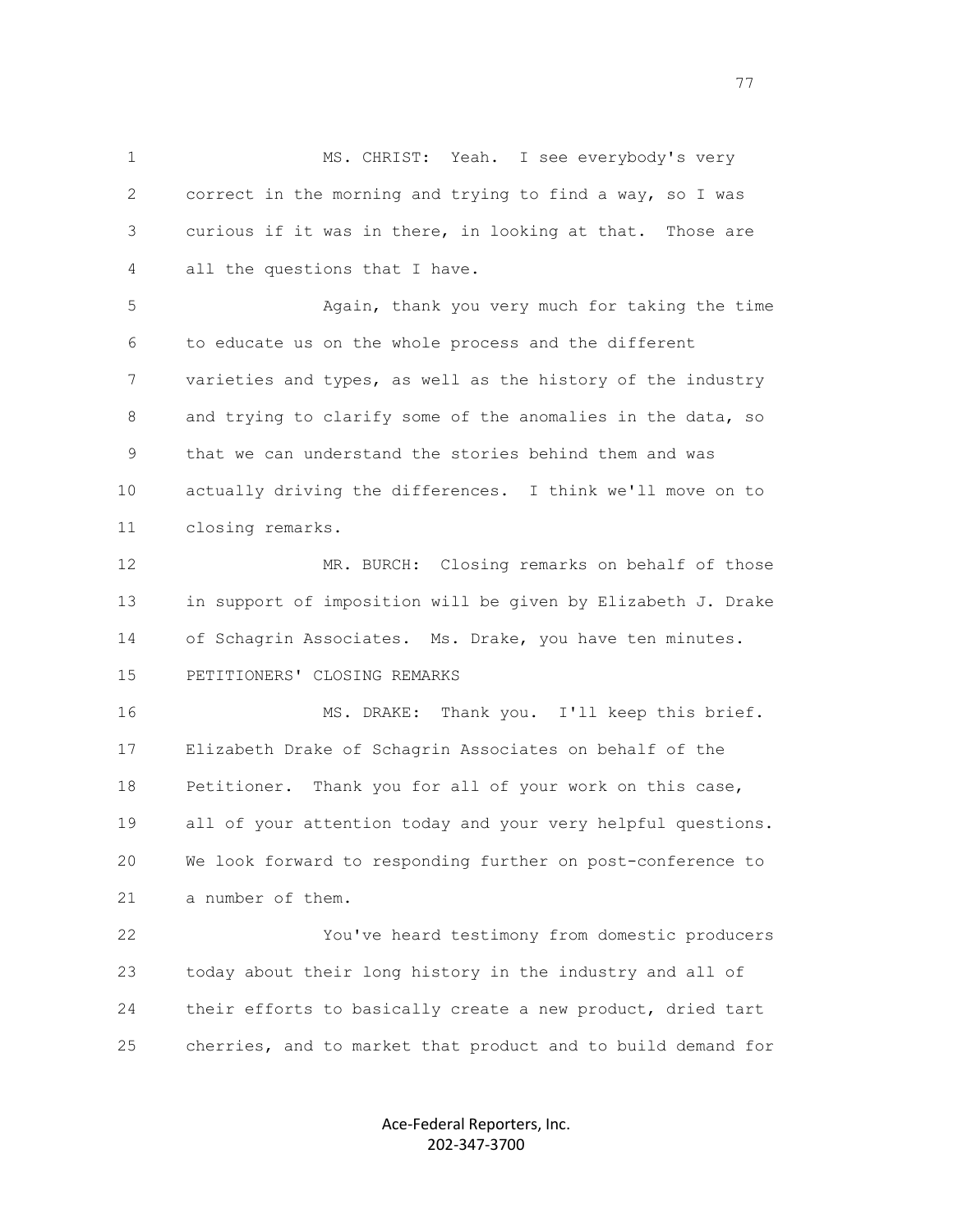1 it. Now those efforts are being undermined by an increase 2 in imports from Turkey.

 3 Just as the market is maturing, we see the 4 dried producers losing production, losing shipments, losing 5 sales and operating at low levels of capacity utilization, 6 idling capacity and laying off workers. If whatever decline 7 might be occurring in demand, none of it can explain all of 8 these adverse effects on the domestic industry that have 9 occurred over the Period of Investigation.

 10 It is only the increase in imports from Turkey 11 that can explain the injury that they have suffered, and 12 these imports threaten further injury absent relief. So we 13 are very appreciative for your attention and very hopeful 14 that the Commission will allow these investigations to 15 proceed. Thank you.

 16 MS. CHRIST: Thank you. On behalf of the 17 Commission and the staff, I would like to thank the 18 witnesses who came here today, as well as counsel, for 19 helping us to gain better understanding of the product and 20 the conditions of competition in the dried tart cherry 21 industry.

 22 Before concluding, please let me mention a few 23 dates to keep in mind. The deadline for submission of 24 corrections to the transcript and for submission of 25 post-conference briefs is Friday, May 17th. If briefs

> Ace-Federal Reporters, Inc. 202-347-3700

na a shekara ta 1972 a 1972 a 1972 a 1972 a 1972 a 1972 a 1972 a 1972 a 1972 a 1972 a 1972 a 1972 a 1972 a 19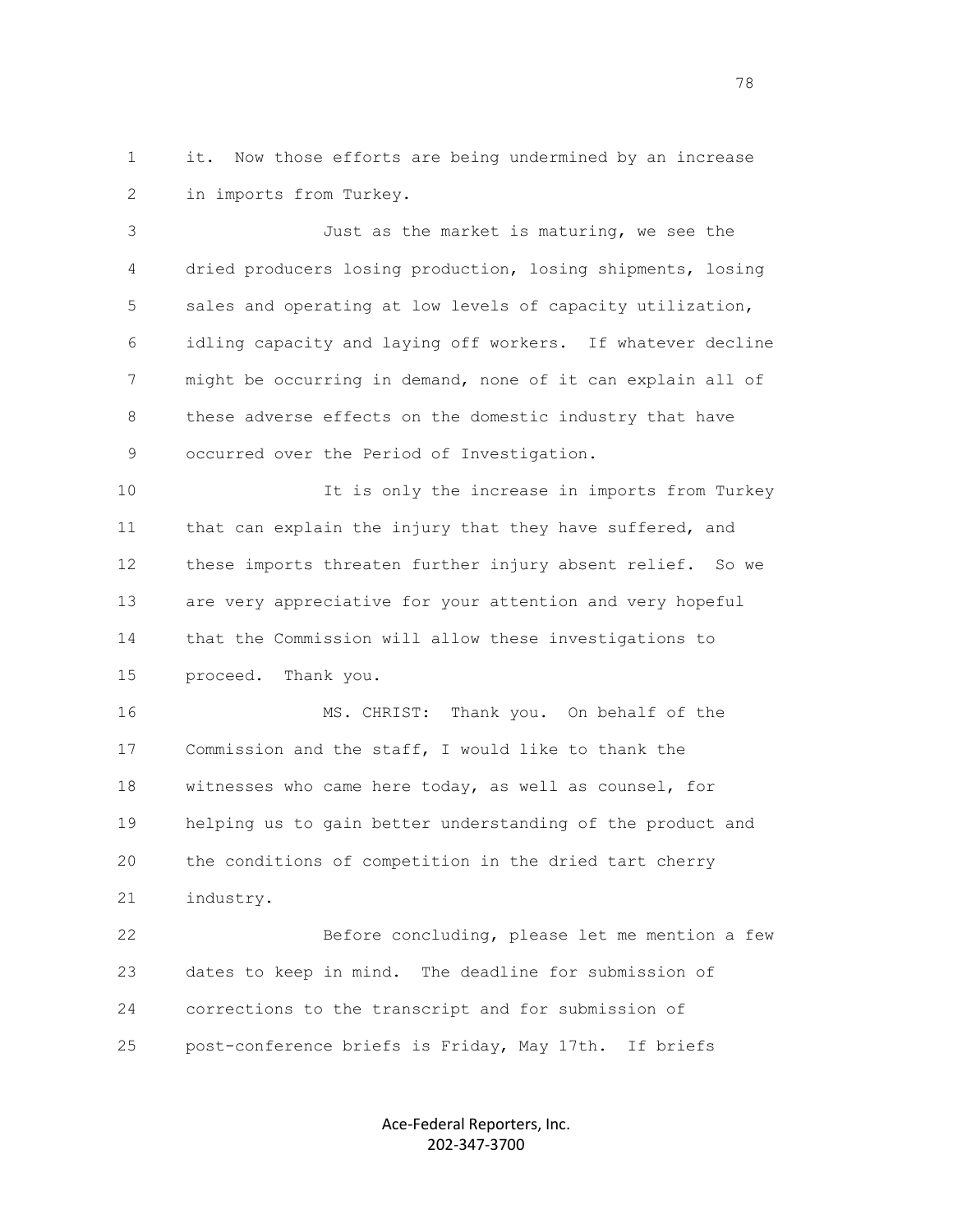1 contain Business Proprietary Information, a public version 2 is due Monday, May 20th.

 3 The Commission has tentatively scheduled this 4 vote on these investigations for Thursday, June 6th, and it 5 will report its determination to the Secretary of the 6 Department of Commerce on Thursday, June 7th. 7 Commissioners' opinions will be issued on Friday, June 14th. 8 Thank you all for coming. This conference is adjourned. 9 (Whereupon, at 11:25 a.m., the conference was 10 concluded.) 11 12 13 14 15 16 17 18 19 20 21 22 23 24 25